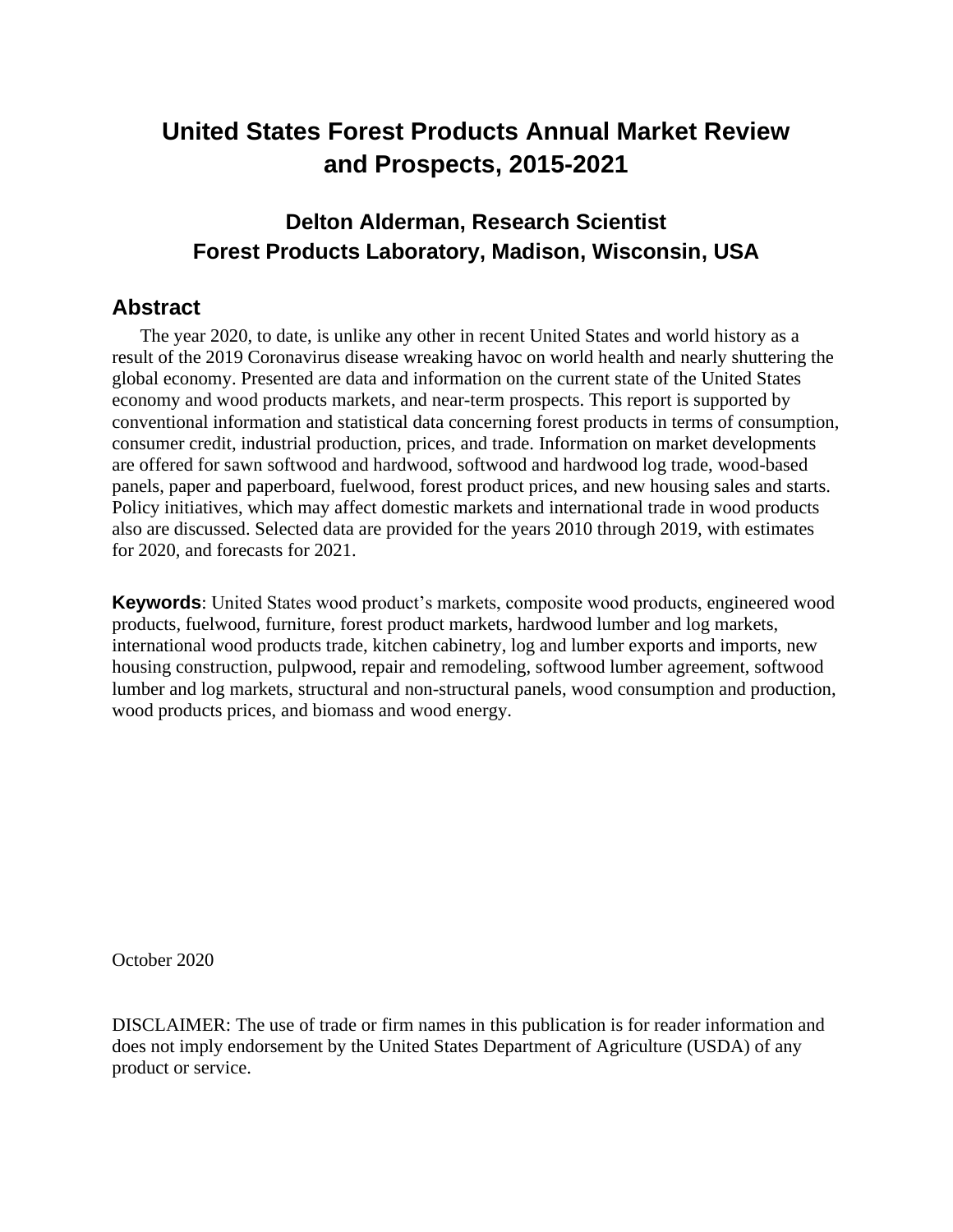# **Executive Summary**

This report provides an analysis and evaluation of the current status and near-term prospects for forest product markets and the United States economy. The United States began 2020 on firm economic footing, but by the end of the first-quarter the Coronavirus-19 effects on world health and world economies, including the United States, were beginning to unfold. The Federal Reserve Board of Governors forecast United States gross domestic product at two percent for 2020 and as a result of the deleterious effects of COVID-19, reduced their estimate to negative 3.7 percent. The Federal Reserve Bank of Philadelphia's forecasters survey estimated United States gross domestic product at negative 5.2 percent for 2020.

The COVID-19 outbreak affected United States employment and the job losses were greater than those from the Great Recession (2007 to 2009). By April's end, 25 million jobs were lost resulting in an unemployment rate of nearly 15 percent. The United States economy is slowly recovering, as the number of employed increased to 142.2 million, and the unemployment rate declined to 11 percent in June. Consumer spending also was affected as revolving credit decreased by \$332 billion (-31 percent) from Quarter Two of 2020 versus the same time period of 2019. Total consumer spending declined by nearly 5 percent (\$74.8 million) in the first-half of 2020 versus the first-half of 2019. Industrial production improved to 101 in August; yet it was seven percent less than reported in February.

In 2019, the United States housing markets continued their recovery and into the first-half of 2020. In spite of COVID-19's devastating effects, new housing construction was a bright spot for the U.S. economy in 2020's first-half. Total starts were 2.3 percent greater and single-family starts were minimally less (0.3 percent) than reported than the first-half of 2019. New house sales in 2020's first-half were nearly 690,000 units and this was 2.8 percent more than the same 2019 time period. Single-family increased 5.0 percent (\$288.7 billion) in the first-half of 2020 versus 2019's first-half. Likewise, residential repair and remodeling's volume surprised most (\$199.5 billion) and improved by more than 15 percent in the firsthalf of 2019. In 2019, approximately \$15.5 billion of wood and wood related products were utilized in new housing construction.

The work-at-home, or stay-in-place, orders resulted in a positive effect on the repair and remodeling subsector and may lead to changes in residential design and nonresidential construction. Some architects are designing new houses with office space. Many speculate that the demand for office buildings may decline going forward, as many firms note that worker productivity actually increased from those employees that worked at home. Several have noted a mini-exodus from über metros to suburban and/or rural areas.

Aggregate housing improvement is projected to have a positive effect on many wood products markets. The shelter- or work-at-home orders are a double-edged sword – consumer paper products recorded large purchase increases, while office paper products were the opposite. In 2019, several wood product categories production and consumption volumes were negligibly less than in 2018 – other categories reported moderate declines. Softwood lumber production and consumption both increased year-over-year in 2019. Composite panel products; hardwood plywood; and furniture consumption also increased from 2018 to 2017. Wood pellet production and sales continue to increase. Euro nations have invested greatly in pellets for both heating and the generation of electricity.

Conversely, sawn hardwood production and consumption decreased for the second consecutive year; structural panel production and consumption was minimally less than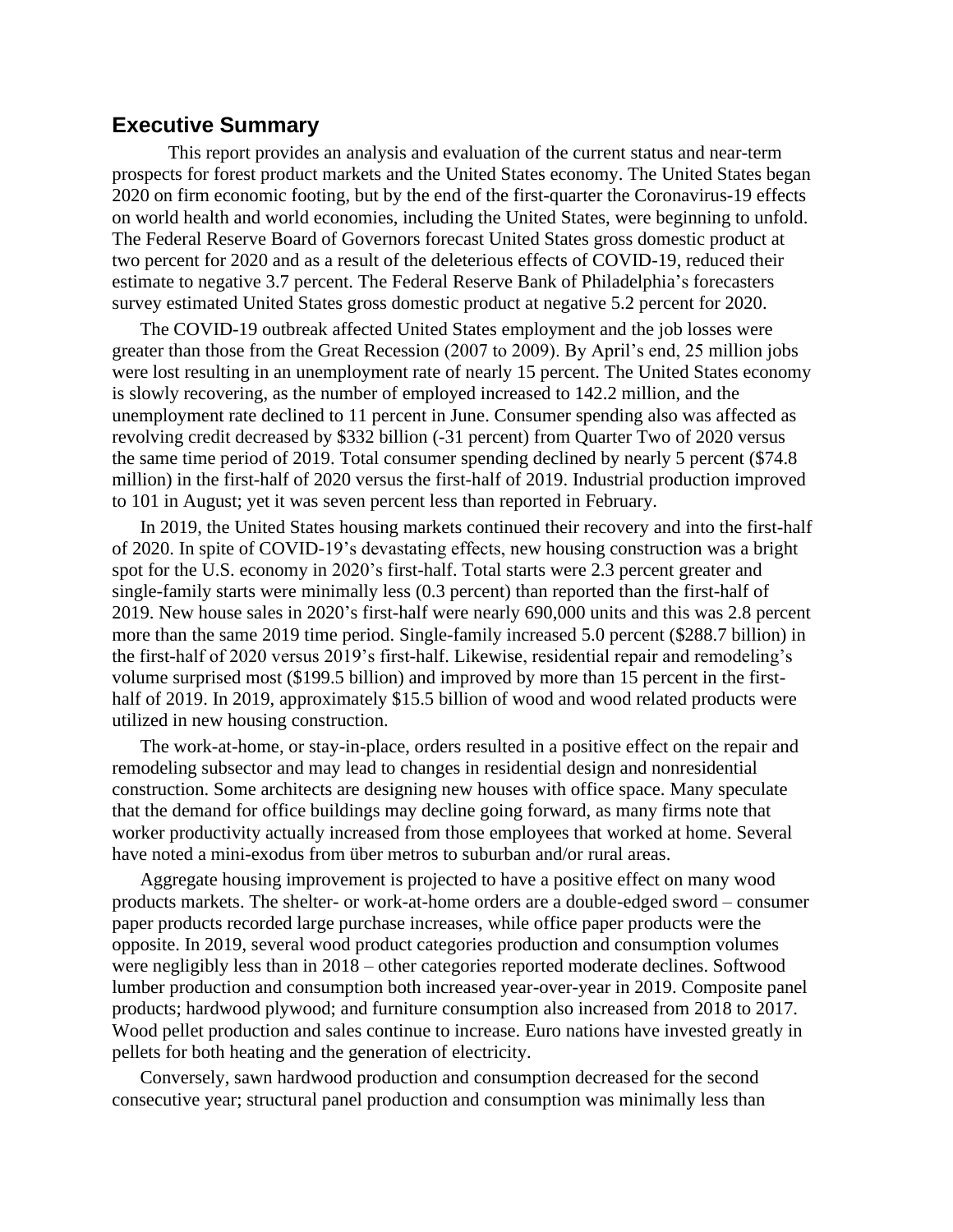2018; paper and paperboard production remain in a decade long decline; pulpwood consumption decreased for the fifth year in a row; and furniture production declined from 2018 to 2017. Softwood lumber exports decreased in 2019, due to trade tensions, decreasing demand, and a surge in Central European exports.

In summary, the near-term effects of COVID-19 are the main factors affecting U.S. economic and wood products activity in 2020. This also holds true for world economies. Reduced global demand as a result of COVID-19, trade tensions, events in nature, and geopolitical events also are critical to forest products production and trade, and global economies.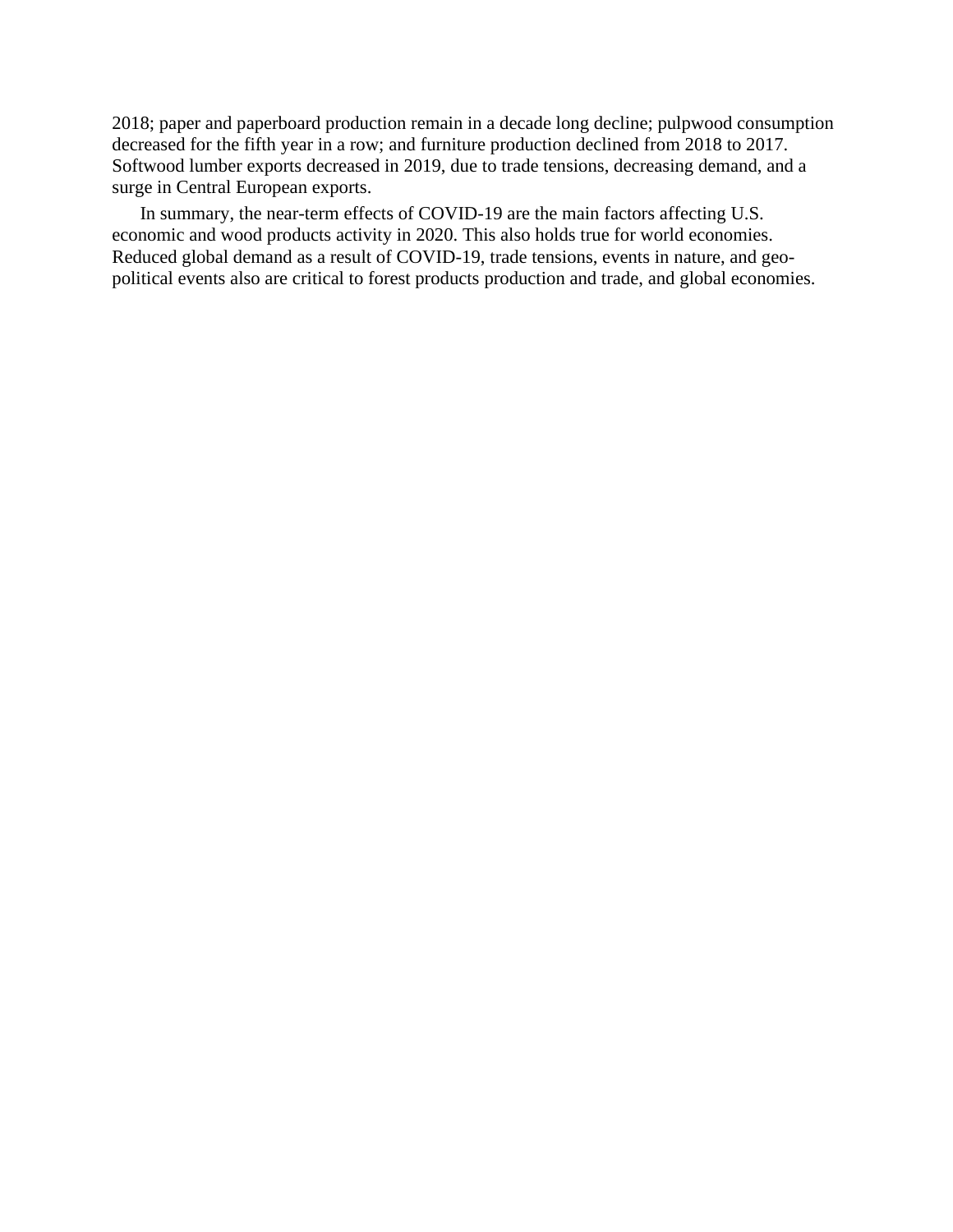#### **United States General Economy**

The Federal Reserve Board of Governors (FOMC) forecast for the United States (U.S.) economy was downgraded for 2020. Real gross domestic product (GDP) was revised from 2.0 percent to -3.7 percent in 2020 and is projected at 4.0 percent for 2021. The revisions were due to the detrimental effects of Coronavirus disease (COVID-19). The FOMC labor market estimates and forecasts also reflect COVID-19 effects as the committee estimated an unemployment rate of 7.6 percent for 2020 and forecast a rate of 5.5 percent for 2021. Core inflation, as measured by personal consumption expenditures (PCE), was estimated at 1.5 percent for 2020, and projected to increase to 1.7 percent in 2021, and 1.8 percent in 2022 (FOMC 2020a). FOMC directors noted that economic activity and employment have improved recently but the economy remains far less than the levels at the beginning of 2020. Demand has weakened, and appreciably lower oil prices are restraining consumer price inflation. In total, financial conditions have improved recently. The economy's recovery will depend extensively on the course of the virus. The ongoing pandemic will continue to impact economic activity, employment, and inflation in the short-term, and presents sizable risks to the economic outlook in the medium-term (FOMC 2020b). The FOMC's (2020c) September Beige Book noted that "Economic activity increased among most Districts, but gains were generally modest, and activity remained well below levels prior to the COVID-19 pandemic.

The Federal Reserve Bank of Philadelphia's Survey of Professional Forecasters (FRBP-SPF) projects real GDP to decline to an annual rate of -5.2 percent in 2020 and improve to 3.2 percent in 2021. The FRBP-SPF estimates an unemployment rate of 9.0 percent (2020) and 8.0 percent for 2021. The FRBP-SPF estimate job losses at a rate of 64,750 per month for 2020; a labor market recovery will begin in Quarter Three of 2020; and job gains improve to a monthly rate of 269,800 in 2021. Survey results suggest that Quarter Three prospects appear to be "brighter now" than in the Quarter Two. The panel foresees recovery ranging from an annual rate of 3.5 percent in 2022 to 2.2 percent in 2023. The headline CPI for personal consumption expenditures were estimated at 0.4 percent for Quarter Three 2020, decreasing to 1.6 percent in Quarter Four, and 1.7 percent in Quarter One (2021). On a Quarter Four over Quarter Four basis, the annual average core CPI is estimated at 0.4 percent in 2020, increasing to 1.8 percent in 2021, and 2.0 percent in 2022 (FRBP-SPF 2020).

The COVID-19 outbreak also affected U.S. employment, and the job losses were greater than those from the Great Recession (2007 to 2009), when the U.S. economy lost eightmillion jobs. In January 2020, 158,714,000 were employed and the unemployment rate was 3.6 percent. By April's end, 25-million jobs were lost resulting in an unemployment rate of 14.7 percent. The U.S. economy is slowly recovering, reflected in the number of employed increasing to 142.2 million and the unemployment rate declined to 11.1 percent in June (U.S. Bureau of Labor Statistics (BLS) 2020a). According to Bloom (2020), as a result of shelteror work-at-home orders, 42 percent (68.7 million (BLS 2000b)) of the U.S. labor force is working from home full-time. According to the BLS (2020c), 31.0 percent (40.4 million) of U.S. employees teleworked for pay in June; a 4.0 percent decrease from May. This data does not include those whose telework is not related to COVID-19.

Consumer spending, and associated consumer credit, are often attributed as the primary drivers for the aggregate U.S. economy. The Council of Economic Advisers (2020) report that consumer spending influences aggregate GDP growth, as it accounts for about 68 percent of U.S. GDP (Table 1). The Federal Reserve Bank of New York (FRBNY) reported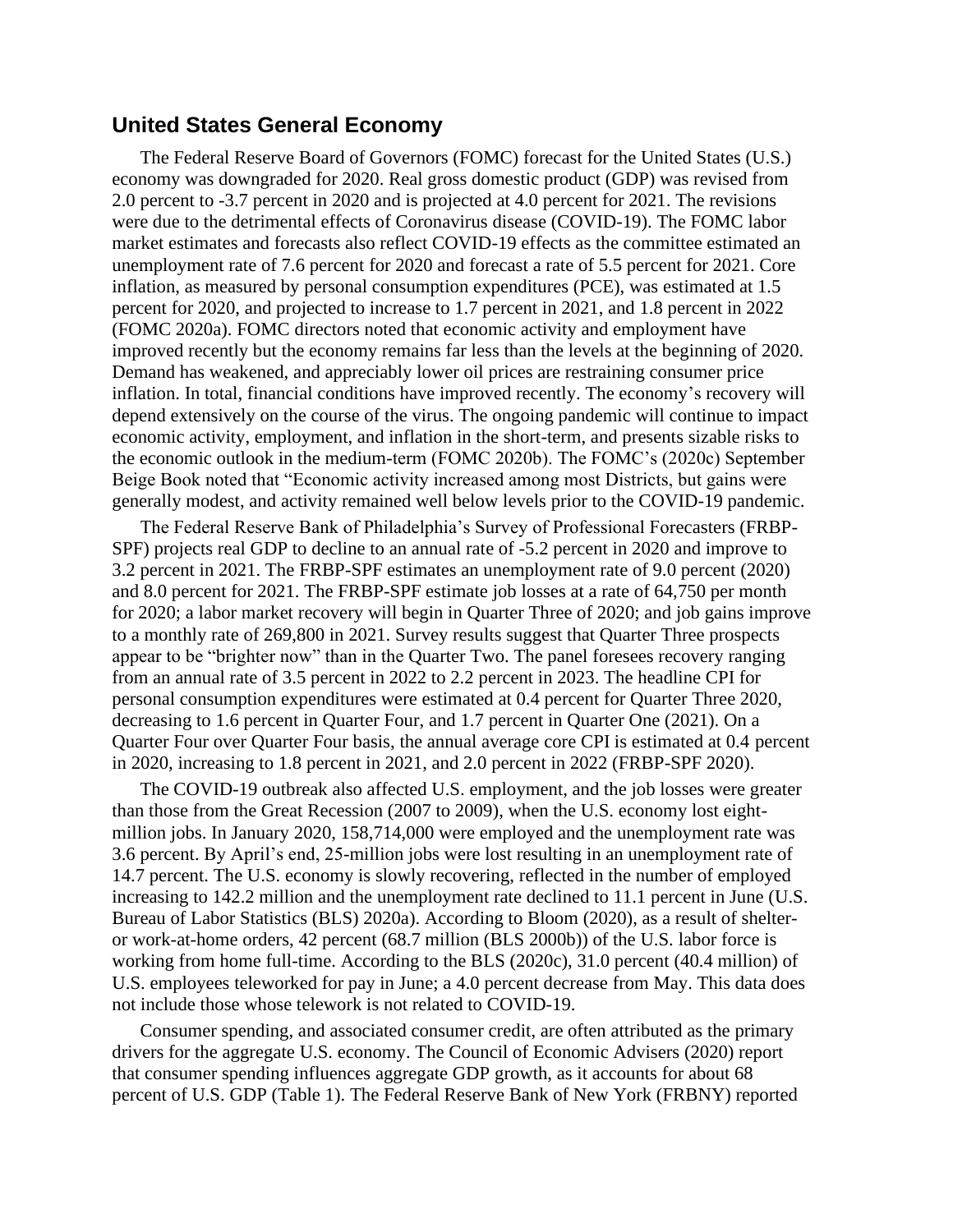that total household debt was \$14.3 trillion in Quarter Two of 2020. Included in this total was credit card debt, which was \$890 billion (6.2 percent of total debt outstanding) (FRBNY 2020). Credit cards represent the largest consumer lending market in the U.S. and credit card loans are a component of revolving consumer credit. In the Quarter Two of 2020, revolving credit decreased by \$76 billion from Quarter Two 2019 (FOMC 2020d). Real personal consumption expenditures (PCE) declined 5.0 percent in the first-half of 2020 versus the firsthalf of 2019 (U.S. Bureau of Economic Analysis (BEA) 2020a). From January to May 31, households in the top 25 percent of U.S. income distribution, reduced spending by 66 percent. Persons in the lowest 25 percent spent at the same levels they had before the COVID-19 crisis. As a result of high-income consumers decreased spending, businesses in the most affluent U.S. localities realized more than a 70 percent decline in revenues. As businesses underwent drastically reduced revenues, they began to lay off employees. In the highest rent ZIP code locales, nearly 70 percent of workers were laid off, a majority being low-wage earners. In contrast, in lower rent ZIP code locales, 30 percent of low-wage earners were laid off (Chetty *et. al* 2020).

Regarding the U.S. GDP, Wells Fargo (2020) opined that the U.S. economy is recovering sooner, and more quickly, than many expected. However, they speculate the recovery from the COVID-19 induced recession is far from being complete. Wells Fargo estimates that Quarter Three GDP is increasing at a 25 percent annualized rate.

Industrial production is an economic indicator measuring real output for all facilities located in the U.S., which includes manufacturing, mining, electric, and gas utility installations. Reported total industrial production was 101.4 in August, it was 101.0 in July, and 97.5 in June. The August index reading was 1.3 percent less than its pre-COVID-19 February level (102.7). In August, manufacturing capacity utilization was 71.4 and 11.4 percentage points more than reported in April (FOMC 2020e). Total real private residential fixed investment was \$602 billion in 2019, a 1.7 percent decrease from 2018. The first-half of 2020 (\$601 billion) was 0.7 percent more than the first-half of 2019. Total real private nonresidential fixed investment was \$2,754 billion in 2019, a 3.0 percent increase from 2018. The first-half of 2020 (\$2,630 billion) was 5.0 percent less than the same time period a year earlier (Table 1) (BEA 2020b).

## **Major Market Developments in the United States Affecting Forest Products Consumption**

#### **New housing construction and housing sales**

New housing construction was a bright spot for the U.S. economy in the first-half of 2020. During the first-half total housing starts were 1,282,000 units (Table 1) and single-family starts were 867,000 units (seasonally adjusted annual rate (SAAR). Total starts were 4.2 percent greater than the same period in 2019 and single-family starts were 1.4 percent more than reported in 2019. Multi-family starts, in the first-half, averaged 415,000 units (SAAR) and this was 10.4 percent greater than reported for the same 2019-time frame (U.S. Department of Census (DOC)- Construction (Census 2020a)). The Mortgage Bankers Association ((MBA) 2020) total housing starts estimate for 2020 is 1,345,000 units (SAAR), an increase of 3.8 percent from 2019. The single-family estimate is 915,000 units (SAAR), also an increase of 2.5 percent from 2019. Projections for 2021 are 1,387,000 total units and 1,002,000 single-family units (SAAR) (Table 1).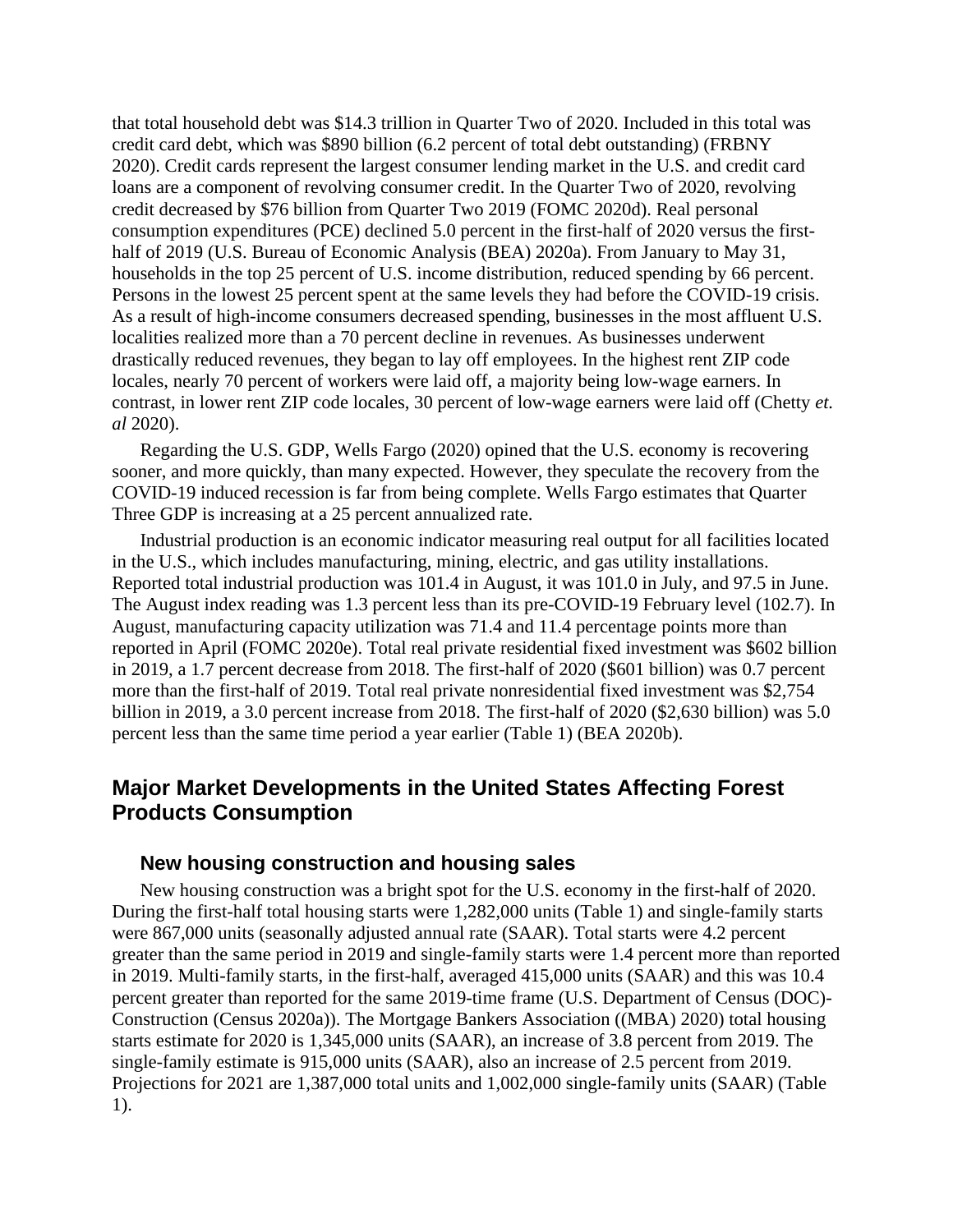Housing permits were similar to starts in the first-half, with total permits at 1,312,000 units and single-family permits were 851,000 units (SAAR). Total permits were 0.2 percent less than the same period in 2019 and single-family permits were 3.8 percent more than recorded in 2019. Multi-family permits, in the first-half, averaged 461,000 units (SAAR) and this was 6.9 percent less than reported for the same 2019-time frame (Census 2020a).

In the first-half, total housing completions were 1,253,000 units and single-family completions were 913,000 units (SAAR). Total completions were 1.6 percent less than the same period in 2019 and single-family completions were 2.7 percent more than recorded in 2019. Multi-family completions, in the first-half, averaged 341,000 units (SAAR) and this was 9.1 percent less than reported for the same 2019-time frame (Census 2020a). In 2019, new housing construction, including manufactured housing, consumed 30.9 percent of total solid wood products in the U.S. New single-family starts and sales are vital for the wood products industry, with new housing units consuming more value-added products than any other wood-utilizing sector.

While the new housing construction market has not fully recovered to historical levels, the mean/median size of houses are greater than historic levels. This is reflected in smaller houses, or "starter" home production, which has declined precipitously since the Great Recession. Houses that are less than or equal to  $\leq 130$  square meters (m<sup>2</sup>) (1,400 square feet (sq ft)) of floor area typically are considered "starter" houses. New single-family houses built since 2011 are much larger, averaging 240.5  $m^2$  (2, 600 sq ft) (Census 2020d). The increase in average new construction size is accredited to greater builder margins and prospective buyers' ability to qualify for a home loan. The lack of starter house availability also is frequently mentioned as a main factor in the current housing shortage or houses available for purchase.

Household formations are considered a precursor to new construction – starts and sales. Census housing vacancies and home ownership data provide a rough approximation or proxy for household formations. The number of apparent household formations increased in 2019 by 1.2 percent or 1.4 million (Census 2020f). Contrasting the second quarters of 2019 and 2020, apparent household formations increased in Quarter Two 2020 by 3.5 percent (4.3 million) from Quarter Two 2019 (Census 2020e, f). While the change in household formations is positive, these levels remain less than the historical average, and are considered a drag on future housing construction and sales. For instance, Fry *et. al* (2020) reported that the number of households headed by 18- to 29-year-olds decreased by 1.9 million, or 12 percent (from 15.8- to 13.9-million) from February to July of 2020.

New house sales in 2020s first-half were 701,833 units, which was 5.5 percent more than the same 2019-time period (Census 2020b) (Table 1). New house sales are projected at 685,000 units (SAAR) in 2020 and the forecast is 760,000 units (SAAR) to be sold in 2021 (MBA 2020). Common themes often cited to the development of a robust U.S. housing construction and sales market include an undersupplied inventory of new and existing houses for sale; a lack of available lots for new construction and, in some locations, of construction workers; regulatory burdens; stringent builder financing requirements; student loan debts accrued from higher education; shifting attitudes towards home ownership; underemployment; and stagnant-to-declining median incomes. There also remains a tendency for millennials (adults born in 1982 or later) to live with their parents (Alderman 2019). This trend has been exacerbated since the onset of COVID-19, as Deutch and Perlman (2020) report 1.1 million 23- to 30-year old's have moved back to their parents' home. Fry *et. al*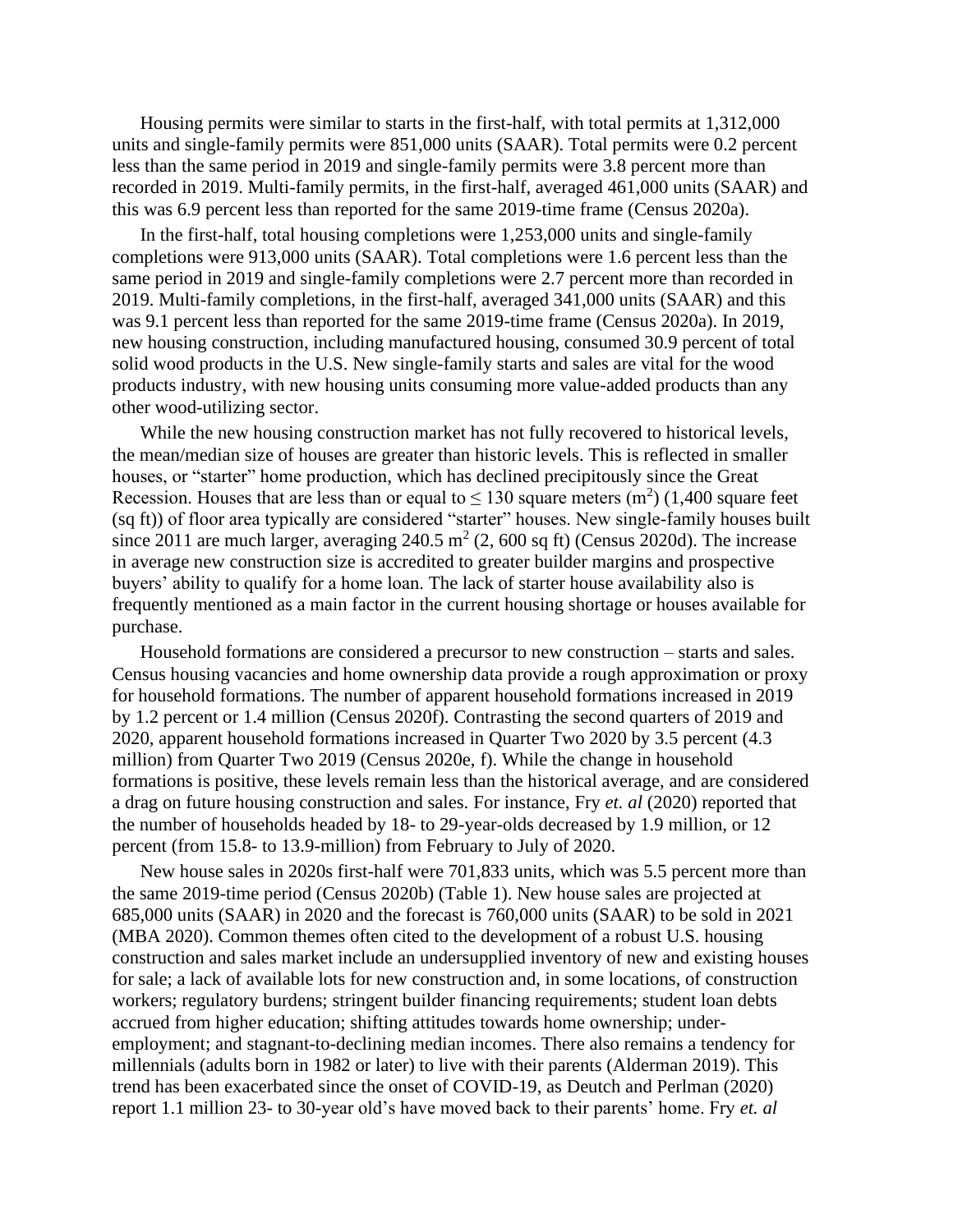(2020) conveyed similar findings, indicating that 52 percent (26.6 million) of young adults (18 to 29-years old) lived with their parents in July of 2020 – an increase of 2.6 million from February 2020. This is the greatest percentage of young adults living with their parents since the Great Depression.

Existing housing, and sales, are important for the residential repair and remodeling (R&R) subsector. Since 2013 existing house sales have averaged about 5.3 million units annually. In 2019, 5.3 million units were sold, and in-spite of COVID-19, sales are at a seasonally adjusted rate (SAAR) of 5.1 million units in 2020's first-half. However, in the first-half of 2020, 4.9 million units were sold (SAAR); a 6.9 percent decrease from the first-half of 2019 (FRED 2020). One factor for existing housing's importance to wood products consumption is the aging U.S. housing stock, as 82 percent of U.S. housing stock was built before the year 2000. The median age of a housing unit is 39 years and increasing – 1977 is the median year a residential structure was built (Census 2020c). As the U.S. housing stock ages, so does the U.S. population, and this has ramifications for the repair and remodeling subsector. Portions of the senior generations may prefer aging-in-place (Aging in Place 2020) and some seniors may prefer to upgrade their existing home, rather than moving into a retirement facility, or purchasing a smaller house due to affordability issues, as many seniors are cost burdened (Molinsky 2017).

A by-product of COVID-19 is "Zoom Towns", and this recent phenomenon is affecting both new and existing house sales. Zoom Towns are cities/towns where well-paid workers move to in order to work from home with extra space and solitude. Many Americans, especially employed 30-somethings, are leaving their rental apartments in expensive cities, and moving to purchase houses in more affordable cities, or the suburbs. Zoom Town locales include vacation destinations and medium to small sized cities/towns. Apparently Zoom Town housing sales are robust. "Zoom Towns" is a moniker referring to virtual work via video conferencing (Rosalsky 2020).

If the telework trend continues, or accelerates, it may affect future office construction. COVID-19 has swiftly restructured Americans' daily living and work routines, with numerous office workers now working from home for six-months without a designated date to return to their offices. Interior design, open space access, and the capability to simply reconfigure workspaces will be top priorities in the future, and amplified attention for suburban office buildings also may develop. Estimates indicate that 37 percent of the U.S. work force could conceivably work from home; if so, this may lead to the adoption of a hybrid work model that allows for detailed work at home, while office space is created for customer collaboration and firm meetings. This may alter design, with the desired effect of creating additional space for workers, after years of condensing office sizes from  $\pm 23.2$  m<sup>2</sup> (250 sq ft) 10-years ago to less than  $\pm 18.6$  m<sup>2</sup> (200 sq ft) (Pontius *et al.* 2020).

Historically, manufactured housing fabrication and sales played a pivotal role in meeting U.S. housing demand. Manufactured housing (e.g., mobile, modular, etc.) production and shipments have improved since the Great Recession; yet remain well less than the greatest shipment years of 1973 (580,000 units) and 1998 (373,000 units). Shipments in 2019 were 95,000 units, 2.1 percent less than 2018 (Census 2020g; Manufactured Housing Institute (MHI) 2020) (Table 1). In 2020, shipments averaged 100,000 units from January to March; as a result of the pandemic shipments dramatically declined. Through the first-half of 2020, shipments were 90,500 units, a 1.5 percent decline from the first-half of 2018. The average floor area of manufactured housing has steadily increased since 1950, from  $\leq 45$  m<sup>2</sup> to  $\leq 135$  m<sup>2</sup> (484 to 1,453) sq ft) in 2019. The size increase is attributable to changes in the types of units being produced.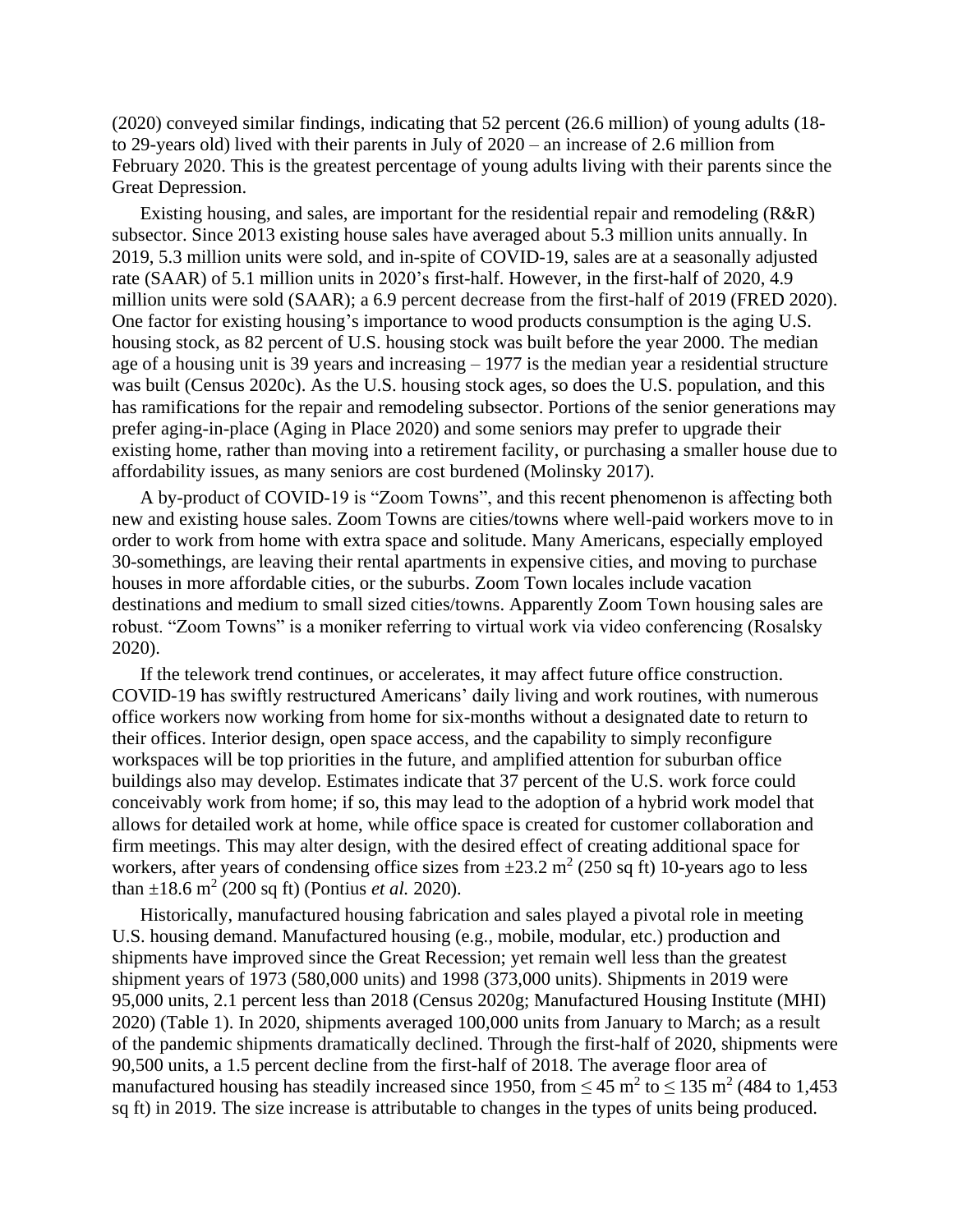Single-wide unit production has declined, and manufacture shifted to double-wide and/or multi-sectional units (Census 2020h).

Mortgage interest rates are at historically low-levels; in fact, the 30-year conventional loan rate broached the three percent level for the first-time in July (Freddie Mac 2020). Yet, potential buyers may have some difficulty qualifying for a housing loan. Sapriza and Castro (2020) reported that banks tightened standards for all residential real estate loan categories; the exceptions are subprime residential lenders, as most did not tighten standards. Low interest rates at the current levels are a double-edged sword. Existing home owners may realize increasing nominal house values contrasted against first-time buyers, who might experience difficulties qualifying for a loan due to escalating housing prices. Housing affordability generally improves with lower interest rates. Thus, the supply and demand inequity that existed before COVID-19 has persisted and has been exacerbated as a result of low-interest rates, which may portend to housing prices increasing throughout 2020 (Fleming 2020).

#### **Construction expenditures**

In the first-half of 2020, U.S. total construction expenditures were \$1,404 billion (SAAR), which was \$64 billion more than the first-half of 2019 (\$1,340 billion). When comparing 2020 to 2019 month-over-month reported total construction SAARs, 2020 values were greater than the 2019 values for each month through June 2020, even with COVID-19 effects. Private residential construction was \$553.7 billion (SAAR) in June 2020, \$15.3 billion more than 2019. In June 2020, single-family construction spending was \$262.2 billion (4.1 percent less than 2019), multi-family expenditures were \$81.4 billion (0.4 percent fewer than 2019), and R&R was \$210.1 billion (14.7 percent more than 2019) (Census 2020i).

Residential R&R utilizes a similar quantity of wood products as new housing construction. For illustration, 27.9 percent of all solid wood products consumed in the U.S. were used in residential R&R; which includes 36.1 percent of all lumber, 24.3 percent of all structural panels, and 21.6 percent of all nonstructural panels in 2019 (USDA Forest Service interpolation). Expenditures on wood products are affected by the types of expenditures in any given year. R&R extends to varied projects, some that require substantial amounts of solid wood products and other projects that do not. Three major repair and remodeling activity types exist: maintenance and repairs, additions and alterations, and major replacements. Maintenance and repair expenditures (AKA R&R) are for upkeep of a residential property rather than additional investment in the property. Addition and alteration expenditures are for enlargements or improvements to or within the residential structure, or the property. Major replacements are construction improvements to the property and are closely related to maintenance and repair. The scope of the R&R project defines its classification. Of the three expenditure types, additions and alterations are the most wood intensive and important in determining the total level of solid wood products consumption (Skog *et al.* 2012).

Expenditures for R&R increased in 2019. But they are projected to decrease in 2020, to \$158.8 billion (2012 dollars), a decline of 6.6 percent from one-year ago and far less than the record spending years of 2006 and 2007 (nominal dollars) (Census 2020i) (Table 1). The early projections for R&R spending have been proven to be for naught. For instance, the Leading Indicator of Remodeling Activity (LIRA) (2020) forecast R&R spending to decline from a rate of 0.4 percent per annum (the original estimate) to 1.9 percent in 2020 due to the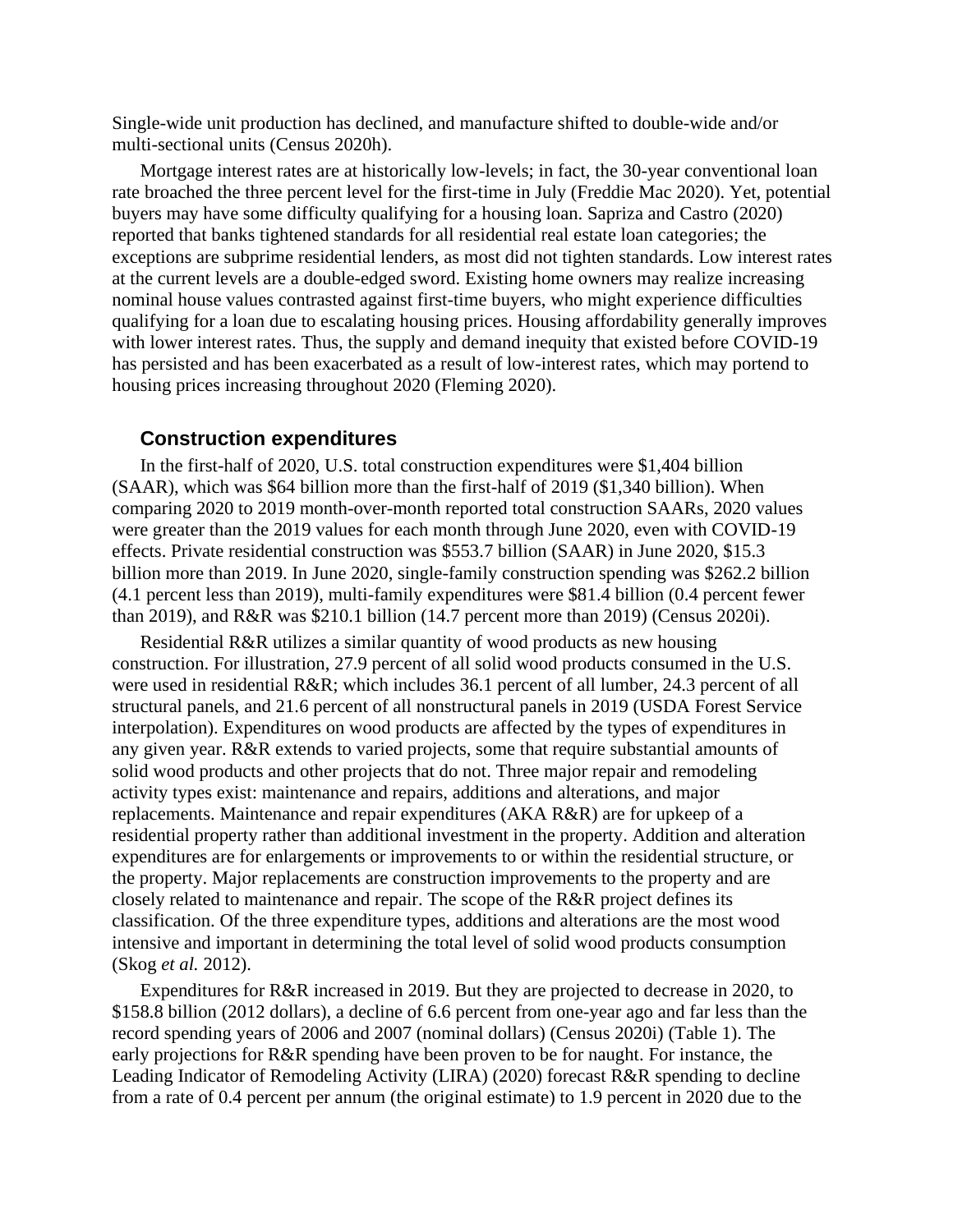COVID-19 pandemic. Several analysts speculate that as a result of shelter-in-place or work-athome orders, and subsequent additional free-time availability and extra monies to access, home owners conceived of remodeling projects, and then initiated their plans. This may be one factor for the surge in R&R activity. Numerous reasons are proffered about why R&R's forecast spending demise was invalidated. Morris (2020) reported that necessity was a factor, "Americans have been required to use their houses more – and differently." Additionally, low interest rates may have adjudicated spending concerns about R&R projects and the reduced costs render R&R plans attractive, and as a result of the disconcerting times, altering one's home may be comforting.

Nonresidential expenditures also were affected by the Great Recession, and in the first-half of 2020, spending has decreased as compared to 2019 – primarily due to COVID-19, though other factors also are noted (e.g., electronic commerce, over saturation of commercial buildings, shelter- or work-at-home orders (pre COVID-19). Nonresidential construction is typically segmented into several categories. Of interest to this report are the commercial, conservation and development, educational, health care, lodging, manufacturing, office, and religious construction subsectors, which comprise the largest markets for wood products in the nonresidential construction sector. These nonresidential subsectors were estimated at \$442-billion (SAAR) in 2019, an \$18-billion improvement from 2018 (Table 1). In the first-half of 2020, total spending for these subsectors has decreased; \$447-billion in January to \$425-billion in June (Census 2020i). Since 2008, nonresidential construction has ranged from 32.6 to 38 percent of total construction output. Basu (2020) reported that nonresidential construction's stability has been "remarkable". As GDP plummeted in Quarter Two of 2020, nonresidential construction spending was stable, partially due to its status as an essential industry in many cities and states, y thus not subject to shut-down orders. The U.S. nonresidential construction sector put-in-place nearly as much construction volume as in June 2019. Yet, Sapriza and Castro (2020) reported that on balance, banks tightened standards and terms on commercial and industrial (C&I) loans to firms of all sizes. If loan tightening continues, this also may deter C&I lending in the future.

Nonresidential constructions' future is tenuous, as discrete nonresidential construction segments economic fundamentals (e.g., apartments, hotel/lodging, office, retail) have been impacted by COVID-19. Vitner *et al.* (2020) stated that amongst all main commercial property types, vacancy rates have increased and rent growth has decelerated, and in the retail sector, vacancies and rents have unquestionably declined. Only industrial properties appear to be immune from COVID-19 effects; the other commercial real estate sectors, apartments, hotel/lodging, office, and retail all are experiencing some form of business decline.

#### **Overview of United States Forest Products Markets**

With ample forest resources and prodigious production capacity – the U.S. is the world's leading producer and largest single-consumer of wood products; the U.S. continues to play an essential role in global forest products markets. The U.S. is the world's greatest producer of industrial roundwood (i.e., wood in rough form; whole and/or chipped logs used in industrial manufacturing) (18 percent), wood pellets (20 percent), and pulp for paper (25 percent). The U.S. is the second leading producer of sawnwood (18 percent), wood-based panels (9 percent), recovered paper (21 percent), and paper and paperboard (18 percent). The U.S. is the leading consumer of industrial roundwood (18 percent), sawnwood (21 percent), wood-based panels (12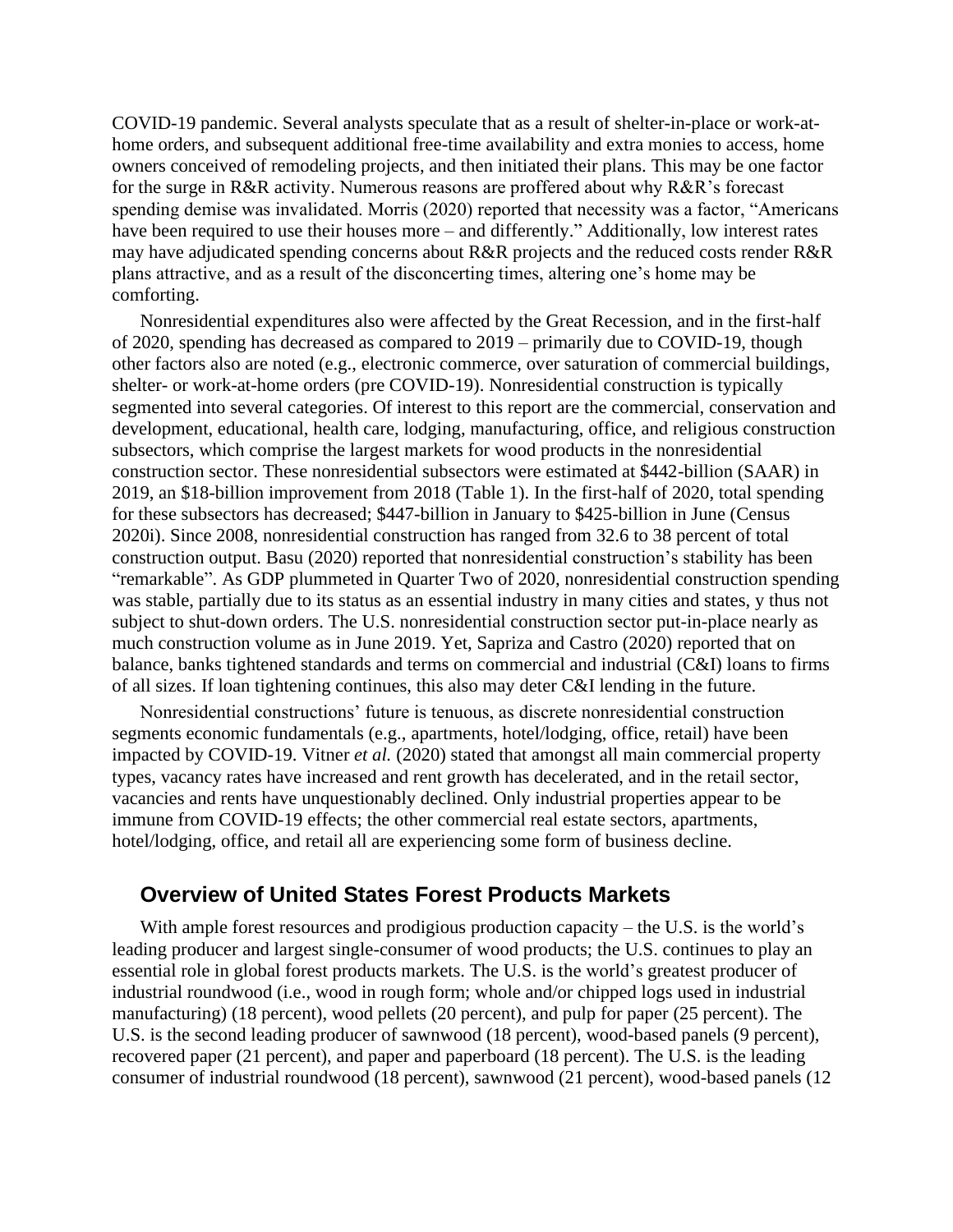percent), recovered paper (13 percent), and paper and paperboard (17 percent) (Food and Agriculture Organization of the United Nations (FAO) 2020).

The U.S. also is the world's largest consumer of paper and paperboard products, 68.8 million metric tons in 2019, which are primarily supplied via domestic production and imports from Canada (American Forest & Paper Association (AF&PA 2020a). In 2019, domestic paper and paperboard production was 4.6 percent less than reported for 2018 (71.9 million metric tons) (AF&PA 2020b). This decline was reflected in all production categories: newsprint, printing-writing, packaging, and paperboard. The paper and wood products industries contributed \$303.8 billion to the total U.S. manufacturing GDP in 2019 (5.0 percent of 'all' U.S. manufacturing industries); the paper products sector added \$193.7 billion, and the other wood product sectors added \$110.1 billion (not seasonally adjusted) (Census 2020j).

In 2019, the U.S. softwood wood industry manufactured about 59.8 million  $m^3$  of softwood lumber (Western Wood Products Association (WWPA) 2020a); sawn hardwood production was 17.9 million m<sup>3</sup> (*Hardwood Market Report* (HMR) 2020a); structural panels 21.2 million  $m^3$ , 0.5 million  $m^3$  of engineered wood (i.e., glued laminated timber (Glulam) and laminated veneer lumber (LVL)), and 464 million linear feet of I-joists (APA-The Engineered Wood Association (APA) 2020), and 11.8 million  $m<sup>3</sup>$  of nonstructural panels (Composite Panel Association (CPA) 2020, USDA Forest Service (USDA FS) 2020) (Table 2).

|                                                              |        | Actual | Estimate <sup>b</sup> | Forecast <sup>c</sup> |        |
|--------------------------------------------------------------|--------|--------|-----------------------|-----------------------|--------|
| Indicator                                                    | 2017   | 2018   | 2019                  | 2020                  | 2021   |
| Gross domestic product (billion 2012 dollars)                | 18,108 | 18,638 | 19,073                | 18,019                | 18.740 |
| New housing starts (thousand units)                          | 1,203  | 1,250  | 1,295                 | 1,345                 | 1,387  |
| New housing sales (thousand units)                           | 613    | 617    | 685                   | 760                   | 734    |
| Manufactured housing shipments (thousand units)              | 92     | 97     | 95                    | 90                    | 94     |
| Total residential fixed investment (billion 2012 dollars)    | 546    | 564    | 551                   | 517                   | 538    |
| Total nonresidential fixed investment (billion 2012 dollars) | 2,524  | 2,699  | 2,777                 | 2,608                 | 2,712  |
| Furniture and related products (Index: $2012 = 100$ )        | 106.3  | 106.3  | 105.7                 | 99.3                  | 103.2  |
| Paper products (Index: $2012 = 100$ )                        | 96.9   | 95.9   | 93.0                  | 87.3                  | 90.8   |
| Wood products (Index: $2012 = 100$ )                         | 124.1  | 127.1  | 126.7                 | 119.0                 | 123.7  |
| Total industrial production (Index: $2012=100$ )             | 104.4  | 108.6  | 109.4                 | 102.7                 | 106.8  |

Table 1. Selected U.S. economic indicators, 2017–2021.

Sources: <sup>a</sup>BEA 2020b, c; Census 2020a, d, h; FOMC 2020e, f, g; FRBP-SPF 2020; MBA 2020; World Bank 2020. <sup>b</sup> MBA 2020; USDA FS estimates based on historical and first-half 2020 data; World Bank 2020.

<sup>c</sup> FRBP-SPF 2020; MBA 2020; USDA Forest Service estimates based on historical and first-half 2020 data; World Bank 2020.

There are four-major indexes for forest products: furniture and related products, paper products, wood products, and total industrial production (Table 1). Each indicator declined during the first-half of 2020 when contrasted to the first-half of 2019.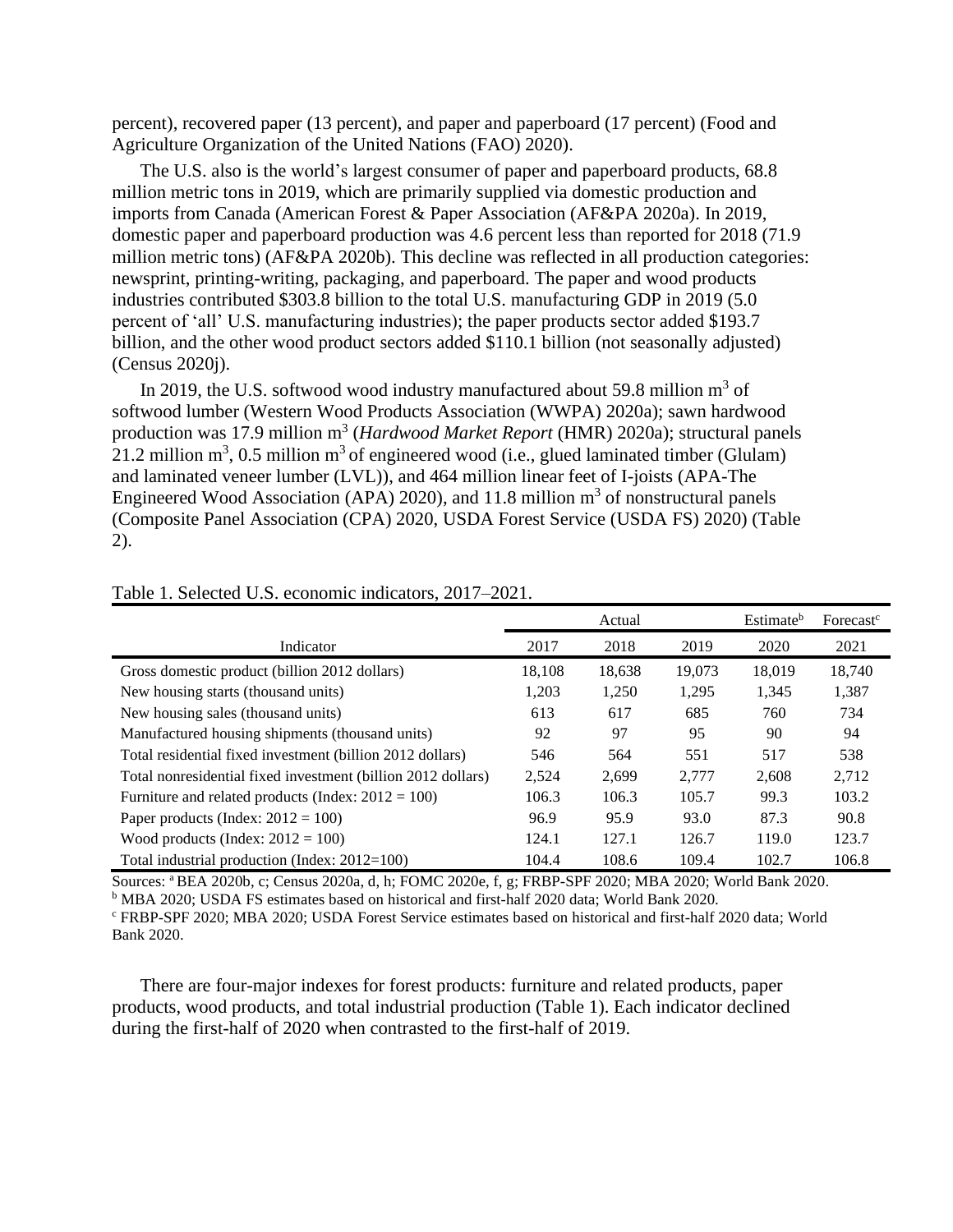- 1. Furniture and related products: are key indicators for higher-grade hardwood lumber. This index declined 17.4 percent during the first-half of 2020 (January: 106.7, June: 90.9; Index: 2012 = 100) (FOMC 2020g).
- 2. Paper products: an important gauge for pulpwood and wood residues, as well as recycled fiber. The index decreased 11.4 percent during the first-half of 2020 (January: 95.7, June: 85.9; Index:  $2012 = 100$ ) (FOMC 2020h).
- 3. Wood products: an important indicator for the overall forest products industry. This index declined 13.1 percent during the first-half of 2020 (January: 132.7, June: 117.3; Index:  $2012 = 100$ ) (FOMC 2020h).
- 4. Industrial production and capacity utilization (G.17): a principal indicator for pallet lumber, containerboard, and discrete grades of paper. The index declined 12.0 percent during the first-half of 2020 (January: 109.2, June: 97.5; Index:  $2012 = 100$ ) (FOMC 2020f).

# **Timber Products Production, Trade, and Consumption**

# **Statistics and Projections**

U.S. solid wood and biomass products consumption, production, and foreign trade data are collected monthly, and annually, by U.S. governmental agencies and industry associations. This information provides an overview of wood consumption and the production sectors of the U.S. economy, and it indicates change over time. The information does not provide detailed information required to assess in-depth changes of consumption and production for discrete enduse markets. In this report, markets of interest include new housing construction (single-family, multi-family, and manufactured/modular); repair and remodeling of existing residential structures; low-rise nonresidential buildings and 'other' nonresidential construction types; furniture and other manufactured wood products; and packaging and shipping. These end-use markets typically account for 80- to 90-percent of all solid wood products consumption. The market share data presented are based on results obtained from analysis of limited public and private research reports. These data are related to readily available, annual economic indicator data specific to each end-use market. Consumption was estimated for all end uses, and market shares developed. These estimates provide consistent and reliable observations of solid wood products markets in the U.S. (McKeever and Howard 2011).

The following section provides data, estimates and forecasts, and narratives from industry professionals for leading sectors and sub-sectors of the U.S. wood product's markets. Estimates and forecasts for forest and wood products are presented in Table 2. The percentage of wood products consumption by industry sector is presented in Table 3. In this report the majority of volumes are reported in nominal  $1,000 \text{ m}^3$  volumes, with the exceptions being I-joists (lineal feet) and insulation board (metric tons). Data for 2019 are estimates and 2020 are USDA FS estimates and USDA FS Resources Planning Act (RPA) forest sector model forecasts.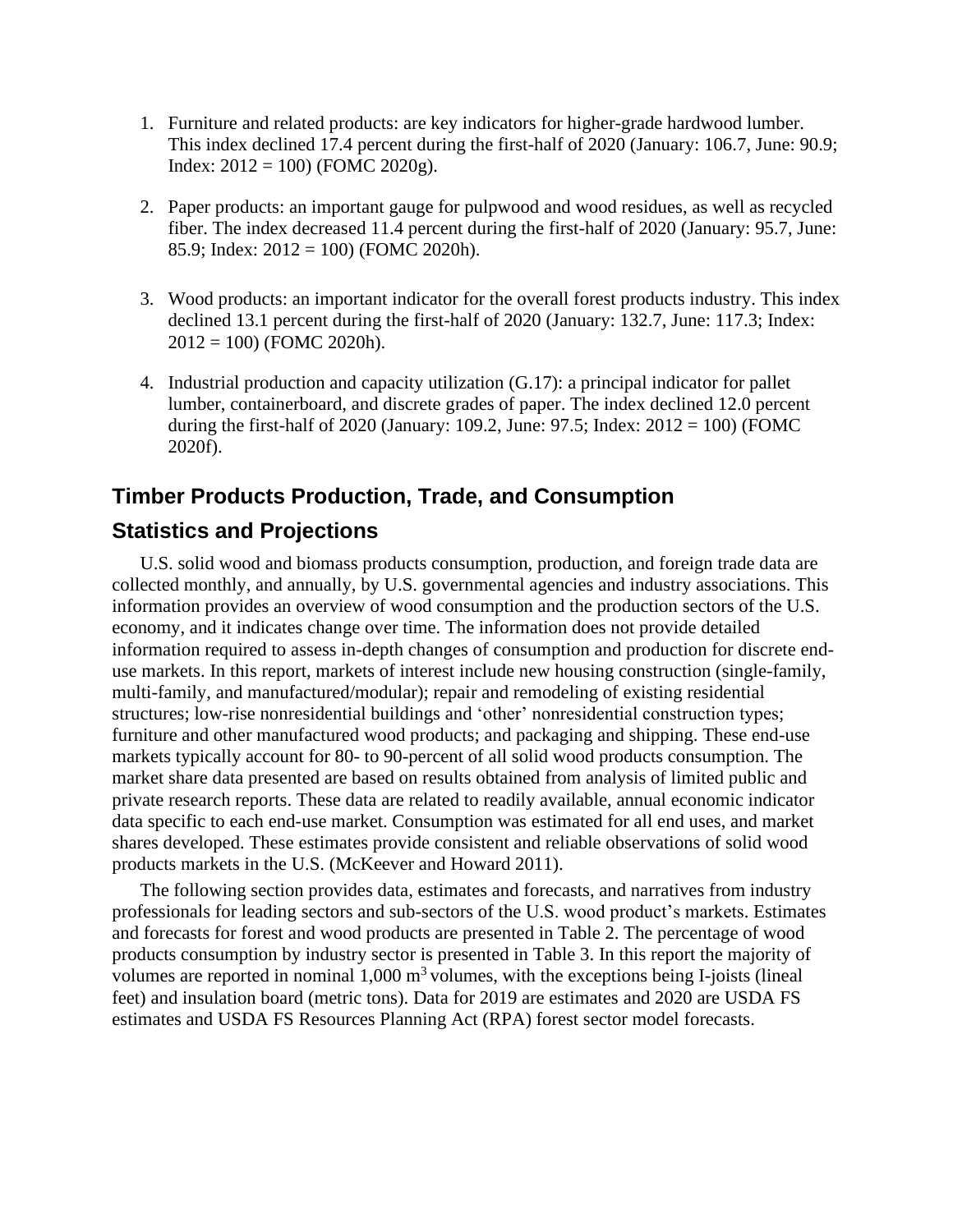## **United States Wood Product's Markets**

With plentiful forest resources and exceptional production capacity, the United States is the world's leading producer and largest consumer of wood products. As such, the U.S. continues to play a significant role in global forest products markets. The U.S. is the largest consumer of paper and paperboard products (AF&PA 2020c) and the largest producer of industrial roundwood, wood pellets, and pulp for paper. The U.S. is the second leading producer of sawnwood, wood-based panels, recovered paper, and paper and paperboard. The U.S. also is the leading consumer of industrial roundwood, sawnwood, wood-based panels, recovered paper, and paper and paperboard (FAO 2020).



Figure 1. Solidwood timber products consumption market shares, 2010-2019.



Sources: AF&PA 2020, APA 2020, CPA 2020a, b, HMR 2020a, NAWFR 2020a, WWPA 2020a.

Production estimates for U.S forest and wood products for the years 2018–2020 are exhibited in Table 2. Annual wood products consumption percentages, by sub-sector, for sawn wood, structural panels, and nonstructural panels are presented in Table 3. Exhibited in the tables are reported data for the years 2016 through 2019, and forecasts for 2020. Figure (Fig.) 1 exhibits combined market shares on a value basis for solid wood products for the years 2010 to 2019.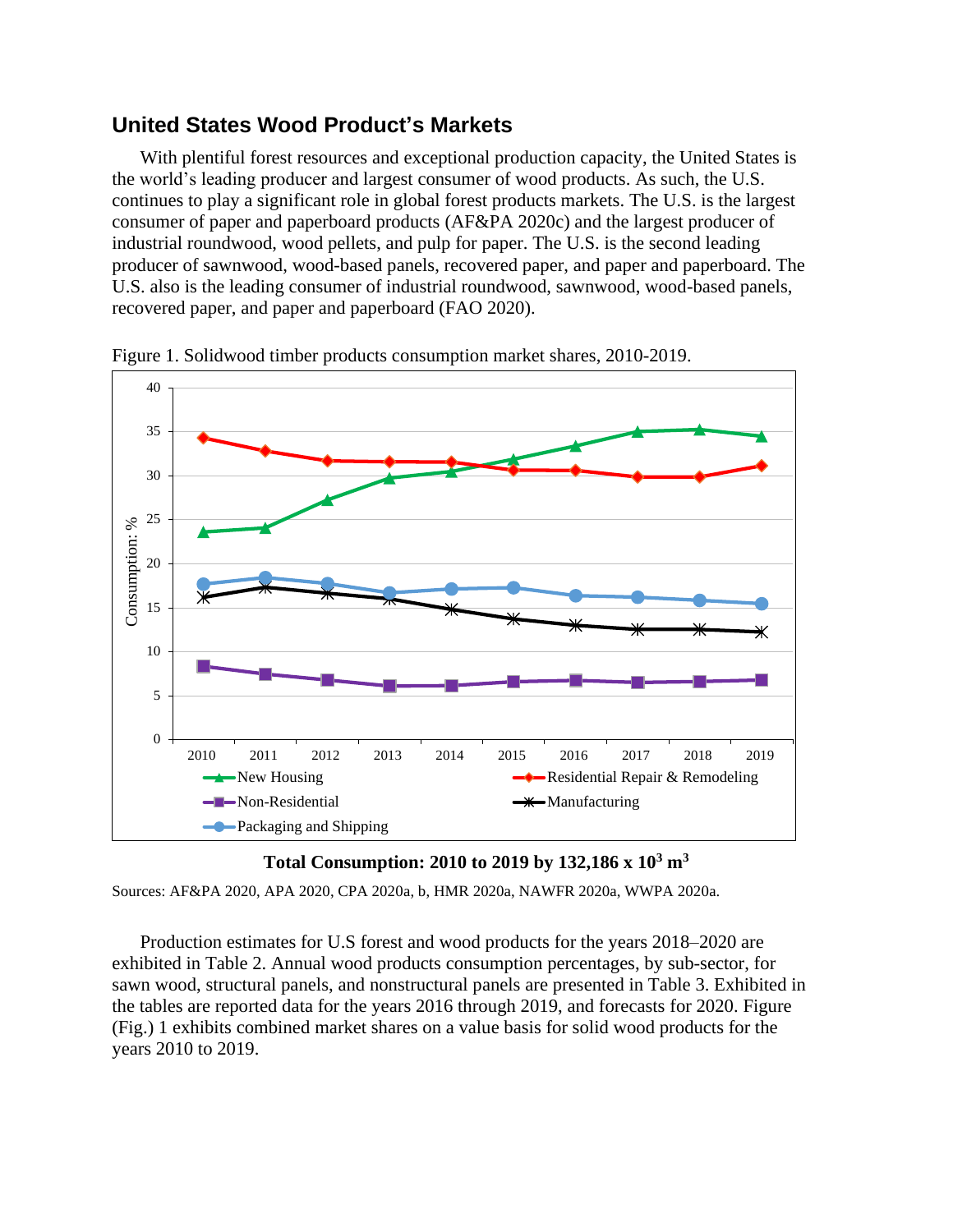| 2019<br>$2020^{\circ}$<br>2018<br>2019<br>2018                                | 2020 <sup>b</sup>                           |  |  |  |  |  |  |  |
|-------------------------------------------------------------------------------|---------------------------------------------|--|--|--|--|--|--|--|
| Production<br>59,344<br>59,781<br>61,021<br>Production<br>19,311<br>17,922    | 14,325                                      |  |  |  |  |  |  |  |
| 944<br>768<br>Imports<br>35,220<br>34,036<br>34,628<br>Imports                | 606                                         |  |  |  |  |  |  |  |
| 3,370<br>2,652<br>2,305<br>3,245<br><b>Exports</b><br><b>Exports</b><br>4,073 | 3,038                                       |  |  |  |  |  |  |  |
| Consumption<br>91,194<br>91,165<br>93,344<br>Consumption<br>16,182<br>15,445  | 11,893                                      |  |  |  |  |  |  |  |
| Oriented Strandboard (OSB)<br>Coniferous Plywood (Softwood)                   |                                             |  |  |  |  |  |  |  |
| 2020 <sup>b</sup><br>2018<br>2019<br>2018<br>2019                             | 2020 <sup>b</sup>                           |  |  |  |  |  |  |  |
| Production<br>13,389<br>13,588<br>13,459<br>Production<br>8,869<br>8,557      | 7,296                                       |  |  |  |  |  |  |  |
| Imports<br>7,313<br>6,368<br>6,821<br>Imports<br>2,324<br>1,761               | 1,577                                       |  |  |  |  |  |  |  |
| 183<br>190<br>180<br>Exports<br>368<br>286<br>Exports                         | 224                                         |  |  |  |  |  |  |  |
| Consumption<br>20,519<br>19,766<br>Consumption<br>10,825<br>10,032<br>20,100  | 8,649                                       |  |  |  |  |  |  |  |
|                                                                               |                                             |  |  |  |  |  |  |  |
| Hardboard                                                                     | Medium Density Fiberboard (MDF)             |  |  |  |  |  |  |  |
| 2020 <sup>b</sup><br>2018<br>2019<br>2018<br>2019                             | 2020 <sup>b</sup>                           |  |  |  |  |  |  |  |
| Production<br>614<br>Production<br>571<br>535<br>3,977<br>3,857               | 3,700                                       |  |  |  |  |  |  |  |
| 253<br>182<br>201<br>2,413<br>2,221<br>Imports<br>Imports                     | 2,160                                       |  |  |  |  |  |  |  |
| 186<br>220<br>514<br>312<br>Exports<br>203<br><b>Exports</b>                  | 415                                         |  |  |  |  |  |  |  |
| 681<br>550<br>Consumption<br>5,766<br>Consumption<br>516<br>5,876             | 4,665                                       |  |  |  |  |  |  |  |
| Insulation Board*<br>Roundwood Pulpwood                                       |                                             |  |  |  |  |  |  |  |
|                                                                               |                                             |  |  |  |  |  |  |  |
| 2018<br>2019<br>$2020$ c<br>2018<br>2019                                      | 2020 <sup>b</sup>                           |  |  |  |  |  |  |  |
| 670<br>670<br>Production<br>191,396<br>185,780<br>Production<br>668<br>40     | 186,386<br>40                               |  |  |  |  |  |  |  |
| 27<br>15<br>20<br>67<br>Imports<br>Imports                                    |                                             |  |  |  |  |  |  |  |
| 91<br>62<br>41<br>35<br>38<br>Exports<br><b>Exports</b>                       | 66                                          |  |  |  |  |  |  |  |
| 656<br>650<br>650<br>Consumption<br>Consumption<br>191,372<br>185,758         | 186,360                                     |  |  |  |  |  |  |  |
| Particleboard                                                                 | Non-Coniferous Plywood (Hardwood/Deciduous) |  |  |  |  |  |  |  |
| 2018<br>2019<br>2020 <sup>b</sup><br>2018c<br>2019c                           | $2020^{\circ}$                              |  |  |  |  |  |  |  |
| Production<br>Production<br>5,838<br>5,589<br>5,605<br>2,093<br>2,149         | 2,100                                       |  |  |  |  |  |  |  |
| 1,267<br>1,409<br>1,338<br>Imports<br>2,626<br>2,447<br>Imports               | 2,600                                       |  |  |  |  |  |  |  |
| 287<br>316<br>302<br>Exports<br>115<br>96<br><b>Exports</b>                   | 75                                          |  |  |  |  |  |  |  |
| 6,818<br>6,682<br>6,641<br>Consumption<br>Consumption<br>4,603<br>4,500       | 4,625                                       |  |  |  |  |  |  |  |

Table 2. Prospects and statistics for forest and wood products,  $2018 - 2020^{a, b, c}$ 

<sup>a</sup> All volumes are reported in thousand m<sup>3</sup>; insulation board\*, which is reported in thousands of metric tons (MT).

**b** Johnston and Guo, USDA FS RPA forest sector model (2020).

<sup>c</sup> USDA FS estimates.

Sources: APA 2020; CPA 2020a, b; HMR 2020a, 2020; Johnston and Guo 2020; North American Wood Fiber Review (NAWFR) 2020a; USDA Foreign Agricultural Service (USDA FAS) 2020; WWPA 2020a.

## **Sawn Softwood**

The largest value-added market for sawn wood products, including softwoods, is the new housing construction sector. Since 2010, the housing sector's consumption of sawn softwood has increased market share, rising from 24.0 percent in 2010 to 34.5 percent in 2019 (Fig. 1; Table 2). In 2020, housing and other construction markets began strongly, then declined precipitously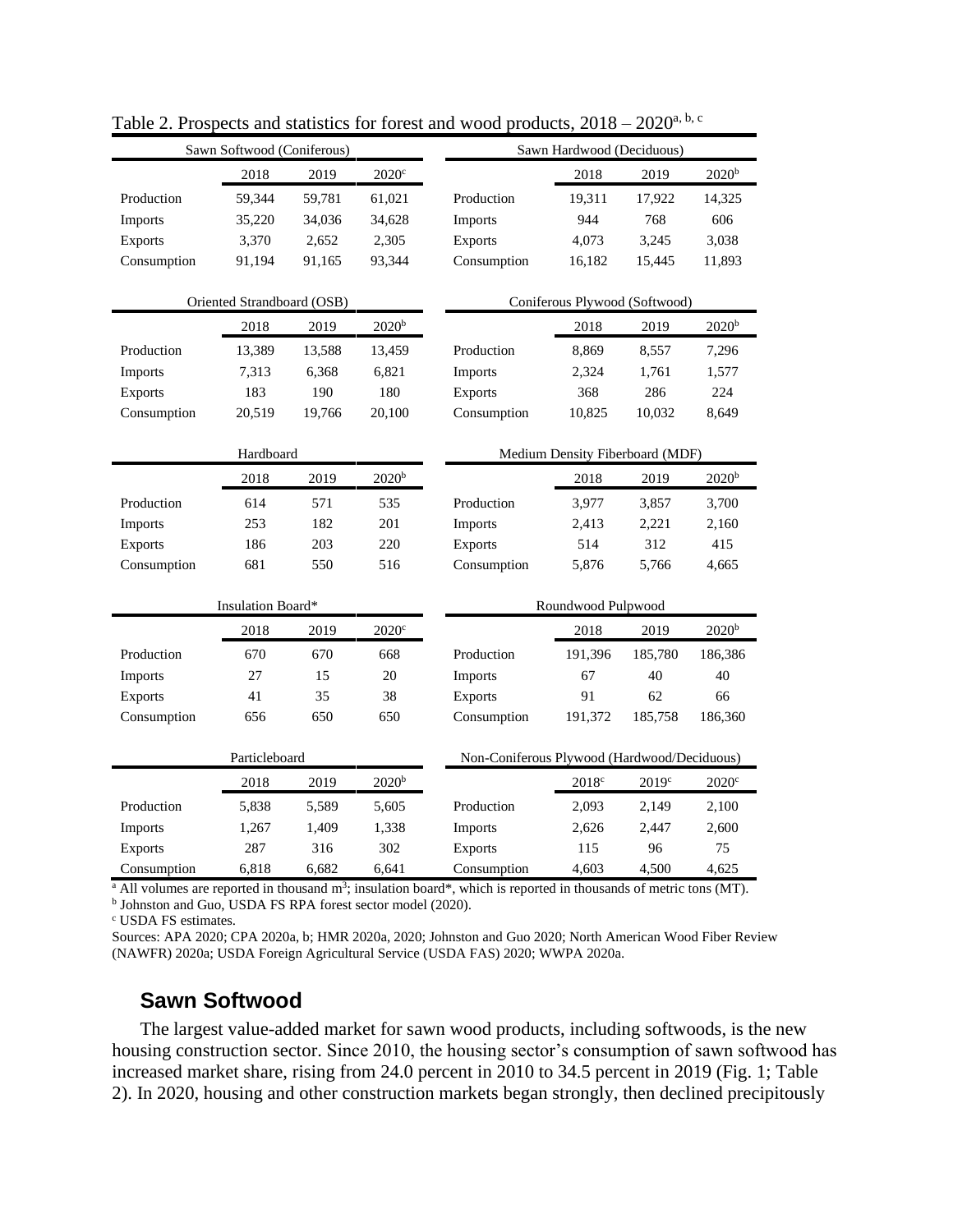with the onset of the COVID-19 pandemic, but by the end of the first-half, housing construction has demonstrated remarkable resiliency. U.S. housing construction improved from COVID-19 effects during the first-half of 2020, as first-half single-family starts were only 0.9 percent less than recorded in the first-half of 2019 (863,167 units) (Census 2020a). Correspondingly, the R&R sector apparently has been a substantial consumer of sawn softwood. Another positive factor supporting future sawn softwood markets is that in the U.S., new single-family housing units have been under-built for the past decade in relation to population growth. The deficit ranges from 300,000 to 400,000 single-family units per year (Alderman and Buehlmann 2020). Looking forward, the MBA (2020) projects 2021 total new housing construction at 1,379,000 units, 6.5 percent more than in 2019, and 989,000 single-family units (a 9.6 percent increase).

Congruent with strengthening new housing construction and R&R markets, the WWPA reported U.S. sawn softwood production of 59.8 million  $m^3$  (35.2 billion nominal board feet (bf)) in 2019, a year-over-year increase of 0.7 percent from 2018 (59.3 million  $m<sup>3</sup>$  nominal). The South produced 32.9 million  $m^3$ , a 2.8 percent improvement from 2018. The West produced 24.2 million  $m<sup>3</sup>$ , an 1.1 percent decline from 2018. The U.S. remaining regions produced 2.6 million  $m^3$ , a 6.0 percent decrease from 2018 (WWPA 2020a, b, c, d). In the first-half of 2020, U.S. softwood lumber production increased 2.0 percent  $(30.5 \text{ million m}^3)$ from the same period last year  $(29.9 \text{ million m}^3)$  (WWPA 2020d).

U.S. sawn softwood imports decreased 3.4 percent in 2019 to 34.0 million  $m^3$  (14.5) million nominal bf) relative to 2018. Canadian exports to the U.S constituted 89.6 percent of all U.S sawn softwood imports  $(22.2 \text{ million m}^3 \text{ (nominal)})$  and decreased by 4.3 percent from 2018 (WWPA 2020a). The U.S. purchases about 65 percent of Canadian softwood lumber production in the #2 and Better grades (Kosman 2020). In 2019, U.S. sawn softwood exports decreased 21.3 percent, to 2.6 million  $m<sup>3</sup>$  as compared with 2018. Apparent consumption, in 2019, was 91.2 million  $m<sup>3</sup>$ , 0.4 percent more than in 2018. By sector, new residential construction consumed 26.5 million  $m^3$ , R&R used 31.9 million  $m^3$ , industrial and other consumed 16.2 million  $m^3$ , and non-residential construction utilized 7.7 million  $m^3$  in 2019 (WWPA 2020a).

To date, the year 2020 is unique in many respects. A prime example is the aggregate softwood lumber price; Random Length's (2020a) framing lumber composite price rose from \$350 per thousand bf in mid-April to \$952 by 11 September. This is an astonishing 172 percent increase in a relatively brief time-frame. While primary producers benefited from the price escalation, other sectors in the supply chain did not. For instance, several analysts suggest the cost of a new home increased by \$14,000 to \$16,000 per unit as the result of COVID-19 effects. The stay-in-place or work-at-home orders issued by most states have been attributed as a key factor in the increase in 2020 lumber prices, as many have speculated that working from home has led home owners to initiate home improvement projects. Additionally, the rapid price rise is attributed to the near-shuttering of economies, the mountain pine beetle (*Dendroctonus ponderosae* H.) devastating effect on stumpage availability in the Canadian provinces of Alberta and British Columbia, and the U.S., logging contractors ceasing production, wood products production facilities closing, several mills reduced second quarter production schedules anticipating decreased demand, supply chain disruptions (Taylor 2020a), Canadian wood products shipments delayed due to border closure, labor constraints due to the pandemic, robust remodeling demand, stout new U.S. housing construction, and events in nature (i.e., hurricanes and wildfires).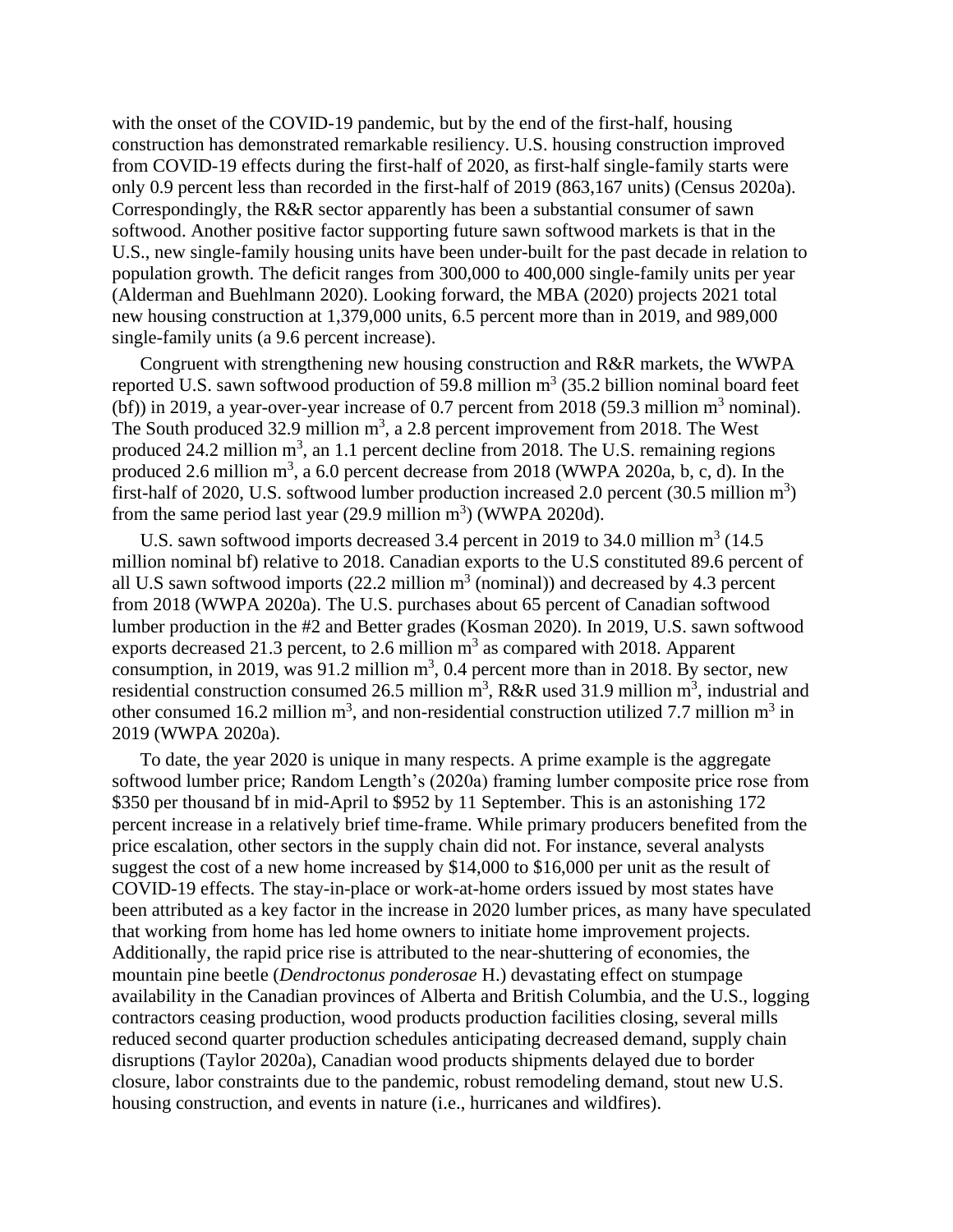Discrete actor's world views concerning COVID-19's impact on differing wood products markets, including sawn softwood, are important in order to gain an understanding of the pandemics effect on these markets. Taylor (2020a) proffered that even with the shuttering of economies and the curtailment of timber harvesting and wood products mills, "…demand for North American dimension softwood lumber … was still on fire." Also, production facilities order files have been extended five to six weeks. The Southern Forest Products Association ((SFPA) 2020) reported that the Southern pine lumber business "is doing well through the uncertain times of COVID-19." Southern pine shipments, through the first-half of 2020, exceeded 2019 shipments during the same period. Shipments of treated lumber, which is primarily Southern pine, declined by 12.0 percent reflecting supply and demand effects noted in the previous paragraph and the consequent effect of escalated lumber prices.

RISI (2020a) suggested that if shelter- or work-at-home employees and distance learning are a component of the post COVID-19 normal, numerous current and future home owners may relocate to less expensive and/or more spacious locales. This has implications for new housing construction, as a median-sized single-family home consumes nearly three-times more lumber than a multi-family building of median size. The pertinent question is, will home owners continue to invest in R&R and whether shelter- or work-at-home orders and distance learning propels new construction away from cities?

Table 3. Wood product market shares in the U.S, by end use, 2015 – 2019.

[Insert Appendix A]

<sup>a</sup>2015-2018 revised, 2019 estimate.

**b** Includes Glulam and LVL.

<sup>c</sup> Includes insulation board, hardboard, MDF, non-coniferous (hardwood) plywood, and particleboard.

## **Softwood Log Trade**

Historically, U.S. softwood log exports have been an important component for softwood producers, with exports ranging from 3.2 percent to 13.1 percent of total U.S. softwood production (1965 to 2019). Notably, the years 1976 to 1991 recorded the greatest percentage of exports, averaging 11.0 percent per year. From 1992 to 2019, exports have averaged 5.9 percent of total U.S. softwood production (WWPA 2020a, b, c, d).

U.S. softwood log exports decreased 27.1 percent, from 2.9 million  $m<sup>3</sup>$  (nominal) in 2018 to 2.3 million  $m<sup>3</sup>$  in 2019 (softwood log exports were the least since 1965). This was primarily due to declines in shipments to China (WWPA 2020d). In the first-half of 2020, as U.S. exports decreased 15.8 percent (0.1 million  $m^3$ ) as compared to the first-half of 2019 (1.2 million  $m^3$ ). Exports to China were 1.1 million  $m^3$  in 2019, decreasing 40.9 percent when compared to 2018. Similarly, a 67.5 percent decline was reported for Canada, when 2019 exports were estimated at 0.2 million m<sup>3</sup>. For Japan, exports were 0.6 million m<sup>3</sup> in 2019, decreasing 10.4 percent when compared to 2018. Exports to other countries were 0.3 million  $m^3$  in 2019, increasing 2.5 percent as compared to 2018 (WWPA 2020a, b, c).

U.S. softwood log imports typically have been a minor constituent of U.S. softwood consumption, with imports ranging from 0.04 percent to 0.96 percent of total U.S. softwood utilization (1965 to 2019). U.S. imports decreased 4.0 percent (24.7 million  $m^3$ ) in 2019 from  $2018$  (25.8 million m<sup>3</sup>) (WWPA 2020d). U.S. softwood log imports decreased 2.3 percent in the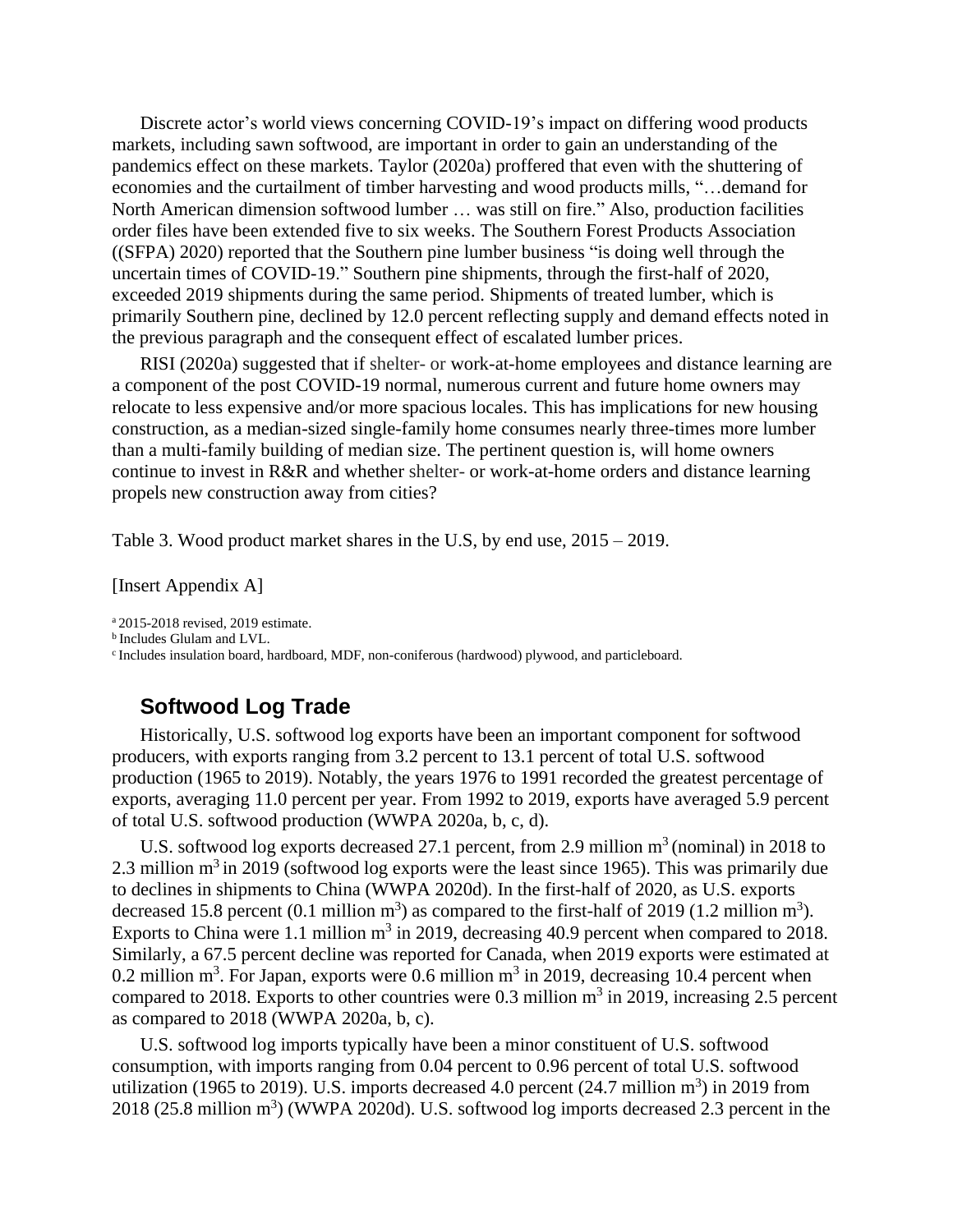first-half of 2020, declining to 0.07 million  $m<sup>3</sup>$  as compared to the same 2019 time-period. Canadian log exports to the U.S. were 0.13 million  $m^3$  in 2019, a 26.9 percent increase from 2018. Log imports from other World regions increased 400.0 percent, rising to 0.03 million  $m^3$  in 2019 from 0.01 million  $m^3$  in 2018 (WWPA 2020a, b, c).

Coutu (2020) reported that coniferous sawlog consumption was essentially unchanged from February through June 2020 and even with some mill closures, the net effect of the closures did not impact regional demand for coniferous sawtimber. Since mid-May through June, sawmills currently cannot saw and produce enough lumber to meet market demand.

According to Taylor (2020b), the recent U.S.–China trade dispute provided an opportunity for European log exports to be cost-competitive versus Australia, Canada, the U.S., and New Zealand. Currently, even with tariffs for U.S. logs being waived in China, there is pressure on European log producers to find a market(s) for the increasing volume of beetle-killed timber. As the outbreak will likely continue; it is expected that European logs will be a strong competitor in global markets in the foreseeable future. This will result in U.S. log exports to China, and other markets, to be negatively affected.

#### **Sawn Hardwood**

The hardwood resource comprises 57.8 percent of U.S. timberland acreage and nearly 72 percent of the eastern deciduous forest is owned by private landowners (Alig and Butler 2020). The number of U.S. temperate hardwood species exceed those available from other world regions. The U.S. has an abundant and growing hardwood resource, well-developed transportation systems, numerous seaports, a modern hardwood sawmilling industry (at larger facilities), and very few impediments restricting hardwood log and lumber exports. These, and other factors, afford the U.S. a comparative advantage in lumber production and exportation. From 1990 to 2000, Canada was the largest export market for U.S. sawn hardwood on a volume basis. By 2009, China imported the largest share of U.S. hardwood lumber, 45 percent. Similarly, on a value-basis, Canada was the most important export market from 1990 to 2000. China was the largest value-based importer by 2013 (Luppold and Bumgardner 2020a).

Sawn hardwood production was 17.9 million  $m<sup>3</sup>$  (nominal) in 2019, 7.2 percent less than produced in 2018 (19.3 million  $m<sup>3</sup>$ ). During the first-half of 2020, production declined 13.5 percent to 14.9 million  $m^3$  as compared to 17.2 million  $m^3$  in 2019 (HMR 2020a). In mid-September, the HMR (2020b) reported that sawmill and concentration operators indicated that business was "trending in a positive direction" and consumption was improving in several sectors (i.e., distribution yards, moulding/millwork, wood components, cabinetry, wood furniture, and pallets). Kitchen cabinets are one of the larger grade hardwood consuming segments. The Kitchen Cabinet Manufacturers Association (KCMA) reported that aggregate cabinet sales increased 3.0 percent year-over-year in July and year-to-date cabinet sales have declined 2.9 percent from the same period in 2019 (KCMA 2020). Johnson (2020a, b) projects a 23 percent decline in sawn hardwood consumption in the industrial market (i.e., fracking mats and road board, containers and dunnage, cross ties, pallets, wood packaging, etc.). The industrial sector accounted for 58 percent of 2019's sawn hardwood production.

U.S. hardwood products are preferred worldwide for several factors and hardwood product sales are a source of substantial trade volumes and revenues. From 1990 to 2020,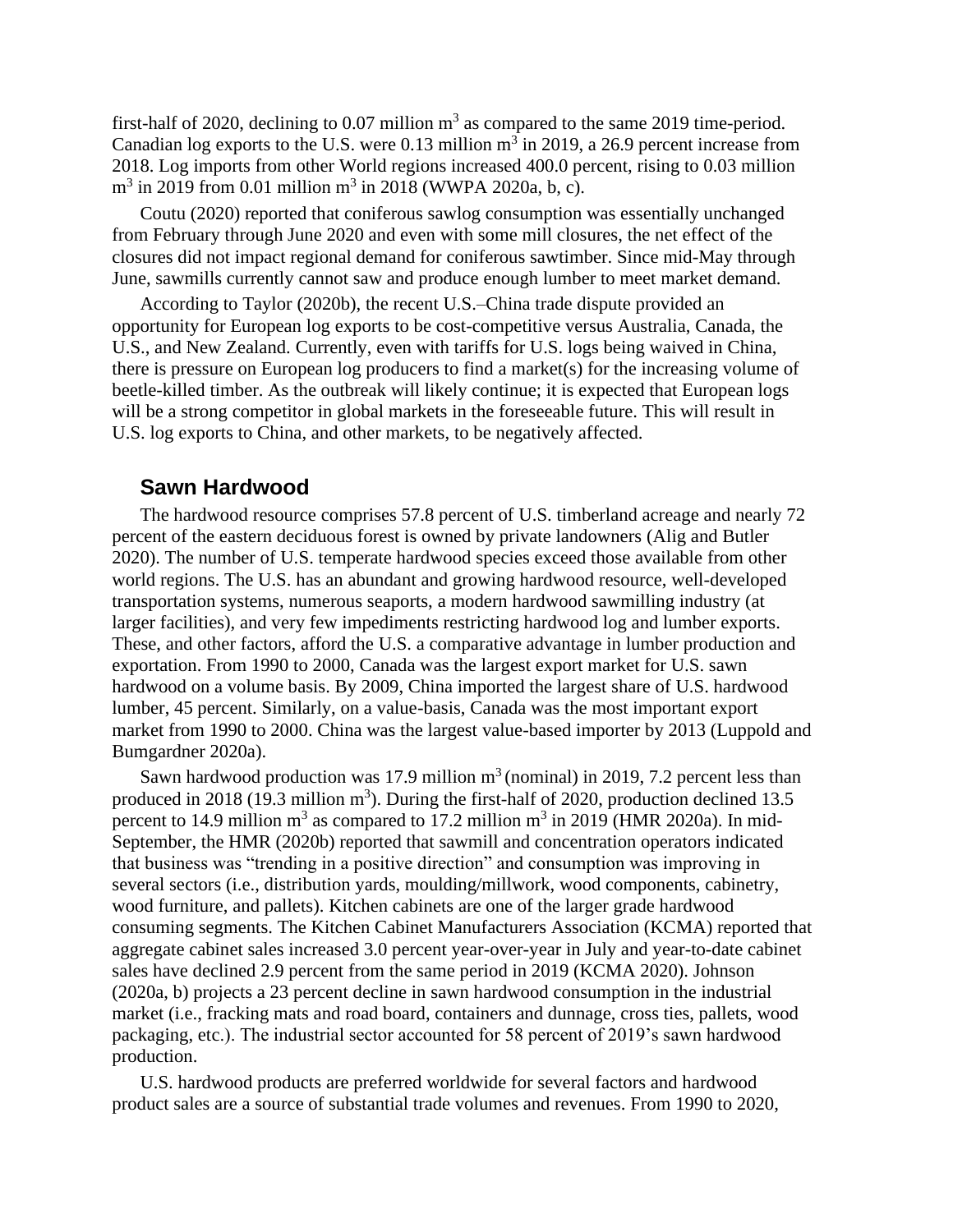three global regions have received substantial volumes of U.S. hardwood lumber: Europe (European Union and United Kingdom), North America (Canada and Mexico), and East Asia (China, Japan, Viet Nam, South Korea, Taiwan) (Luppold and Bumgardner 2020b). In 2018, \$1,011 million (nominal) of U.S. sawn hardwood lumber was exported worldwide. In 2019, 3.2 million  $m<sup>3</sup>$  of sawn hardwood lumber was exported, 20.3 percent less than exported in 2018 (4.1) million  $m^3$ ). Sawn hardwood imports were 0.8 million  $m^3$  in 2019, 18.6 percent less than imported in 2018 (0.9 million  $m<sup>3</sup>$ ) (Table 2) (USDA FAS 2020).

Expectations for improved sawn hardwood demand and pricing were dashed by the rapid spread of COVID-19, even as China had eliminated tariffs on U.S. hardwoods in February. Grade lumber and industrial hardwood markets were disrupted, and subsequently declined. The effects of COVID-19 are as abrupt and comprehensive as those from a severe economic downturn. Five-months into the pandemic, the contraction in U.S. hardwood sawmill production was comparable to that during the early part of the Great Recession. As such, U.S. hardwood sawmill production declined to record low-levels in Quarter Two 2020. Unlike the effects arising from the U.S.–China trade war, or cyclical events that disrupt business within individual market sectors, government regulations aimed at mitigating COVID-19's spread affected the entire marketplace for U.S. hardwood lumber. The COVID-19 crisis created additional reductions in demand and production output, particularly of high-grade lumber and high-grade lumber products. A few hardwood sawmills have attempted to compensate for reduced demand by decreasing output volume or implementing a different production species mix focused on wood in-demand, and avoiding low-demand wood species such as red oak (*Quercus rubra* L.), black cherry (*Prunus serotina* Ehrh.), and white ash (*Fraxinus americana* L.). In addition, several firms shifted from producing slow-moving, price sensitive grade lumber products, to increasing the production of industrial lumber and timbers (Johnson 2020a).

Similarly, Inman (2020) stated that COVID-19's effects struck the Appalachian hardwood industry at a time when business was progressing, as improvement occurred directly after Chinese tariff reductions. As trade tensions eased, COVID-19's damage to hardwood lumber sales occurred within weeks. Many primary manufacturers remained open as they provided essential lumber and chips to differing industry sectors; however, the secondary manufacturing sector was forced by several state governments to close. Lumber demand was reduced sharply in mid-April and has remained flat throughout the pandemic. Further, negative effects of COVID-19 include hardwood production and lumber inventories being minimal in mid-summer 2020. Typically, volumes and inventories should be increasing for the Fall and Winter seasons.

#### **Hardwood Log Trade**

U.S. hardwood logs also are a valuable U.S. export product; however, hardwood log imports to the U.S. are minor in comparison. From 1990 to 2013, Canada imported the most U.S. logs on a volume basis. In 1990, Japan imported the most logs on a value basis, and from 2000 to 2013, Canada was the leader in log imports by value (Luppold and Bumgardner 2020a). Hardwood log exports decreased by 17.7 percent during 2019  $(1.8 \text{ million m}^3, \text{(nominal)})$  as compared with  $2018$  (2.2 million m<sup>3</sup>). Hardwood log exports also declined from first-half of 2020 by 11.3 percent  $(0.9 \text{ million m}^3)$ , when contrasted to the first-half of 2019 (USDA FAS 2020).

Historically, Canada has provided nearly 95 percent of total logs imported to the U.S. Hardwood log imports in 2019 (0.38 million  $m<sup>3</sup>$ ) declined by 5.8 percent when contrasted to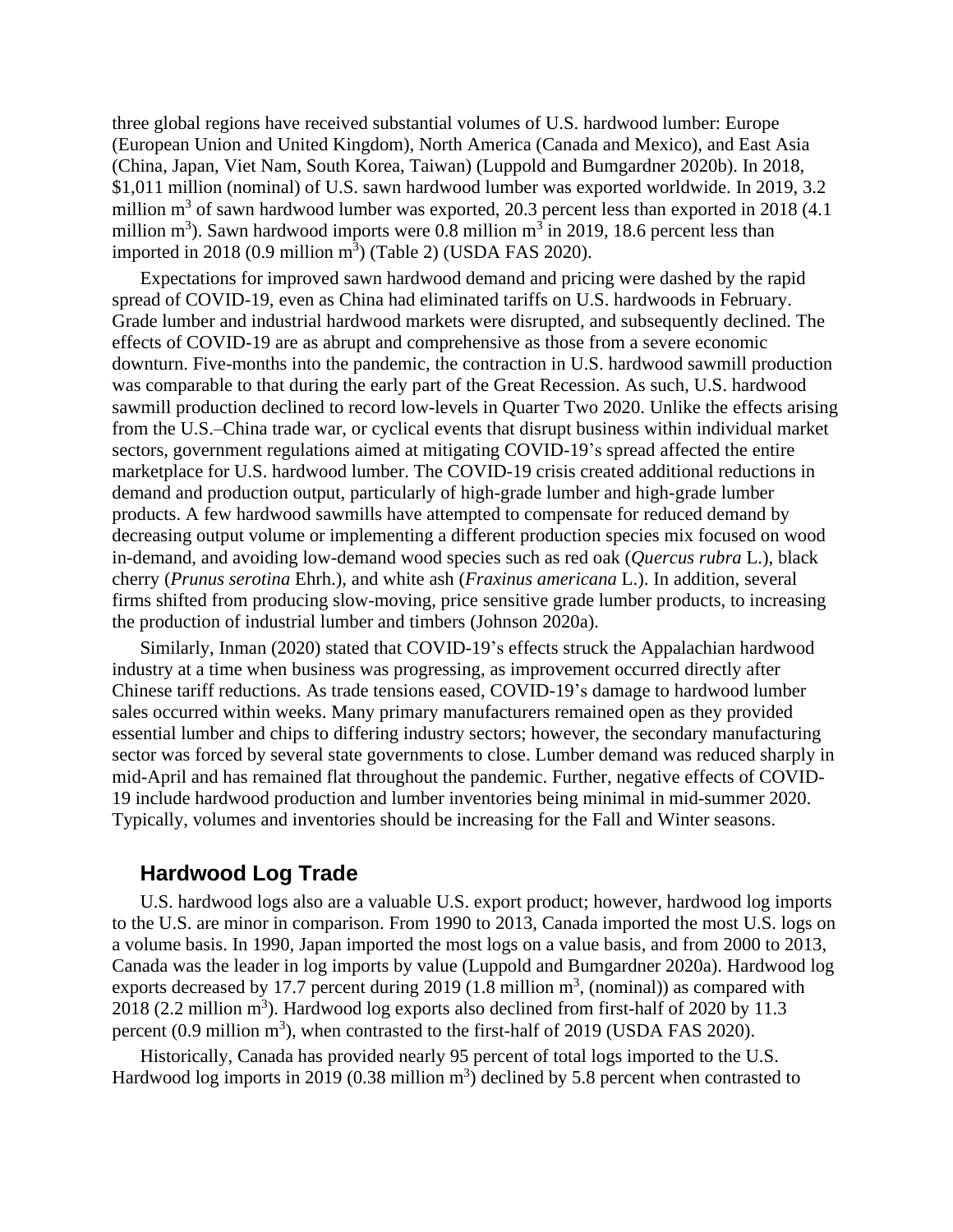2018 (0.39 million  $m^3$ ). Hardwood log imports decreased by 6.5 percent (0.17 million  $m^3$ ) through the first-half of 2020, when compared to 2019's first-half (USDA FAS 2020).

#### **Pulpwood**

The pulp, paper, and paperboard industries are the primary drivers for pulpwood demand. For the past few decades, demand for several categories of papers have declined progressively. Since the advent of electronic media, demand for newsprint, printing (including glossy paper for magazines), and writing paper demand has notably declined. Conversely, the upsurge of on-line shopping (i.e., e-commerce) has enhanced the demand for containerboard products. COVID-19's influence on pulp sales has been helpful due to the panic purchases of tissue and hygiene products (RISI 2000b). In the corrugated box sector, demand remains at extreme levels due to e-commerce, and for example, a relatively new player – the meal kit sector in which food kits are shipped in (RISI 2000c). Yet, this improvement may prove to be short-lived as the effects from rising unemployment and corporate bankruptcies may unfavorably impact the printing and writing sub-sectors, and specialty paper demand in the upcoming months (RISI 2000b).

In 2019, paper and paperboard production decreased by 4.4 percent to 68.4 million  $m<sup>3</sup>$ from 2018 (71.6 million  $m^3$ ) (AF&PA 2020a). Exports of paper, paperboard, and converted products decreased by 6.9 percent to 12.6 million  $m<sup>3</sup>$ , while imports of paper and paperboard decreased by 6.1 percent to 11.6 million  $m<sup>3</sup>$  during the first-half of 2020 (AF&PA 2020b).

Total roundwood and residues consumed for wood pulp production, in 2019, was estimated at 185.8 million m<sup>3</sup> in 2019, a 2.9 percent decrease from 2018 (191.4 million m<sup>3</sup>), and 79.5 percent of pulpwood and residues used were from coniferous species. Roundwood consumption is projected at 186.4 million  $m<sup>3</sup>$  in 2020, a slight increase of 0.4 percent from 2019. Residues (roundwood chips, forest, and manufacturing) consumption percentage continued to decrease relative to roundwood. This decrease may be attributed in part to declining residue production, and competition from pellet and biomass manufacturers. Combined, these residues supplied 76.5 million  $m^3$  (41.2 percent) to total wood pulp production in 2019, a decrease of 4.0 percent from 2018. Residue consumption is forecast to decline in 2020 to 75.8 million  $m^3$  (AF&PA 2020d).

Changes in trade continue to affect paper and paperboard production, and ultimately influences pulpwood consumption, which disrupts the supply chain, and eventually forest management. It should be noted that the decline in U.S. paper and paperboard production and consumption that has occurred during the past decade was principally due to the downturn in consumer spending due to the U.S. and global recession, and changes in consumer preferences and purchasing channels. AF&PA (2020d) reported six paper and paperboard facilities and ten production lines were shuttered in 2019, for a total of  $5,179$  million m<sup>3</sup> of production being eliminated from U.S. production. Further, in June and July 2020, Verso Corporation shuttered its Duluth, MN and Wisconsin Rapids, WI paper mills due to "accelerated decline" in glossy magazine paper demand arising from the effects of COVID-19 (Biron 2020).

Coutu (2020) reported that raw U.S. wood material consumption, between January and July 2020, decreased by 19.4 million metric tons (MT), a 6.7 percent decline from the same time-period in 2019. From a monetary perspective, this equated to a \$1.8 billion reduction, which is a 13.0 percent decline from 2019. In the U.S. South, total pine fiber (i.e., pulpwood,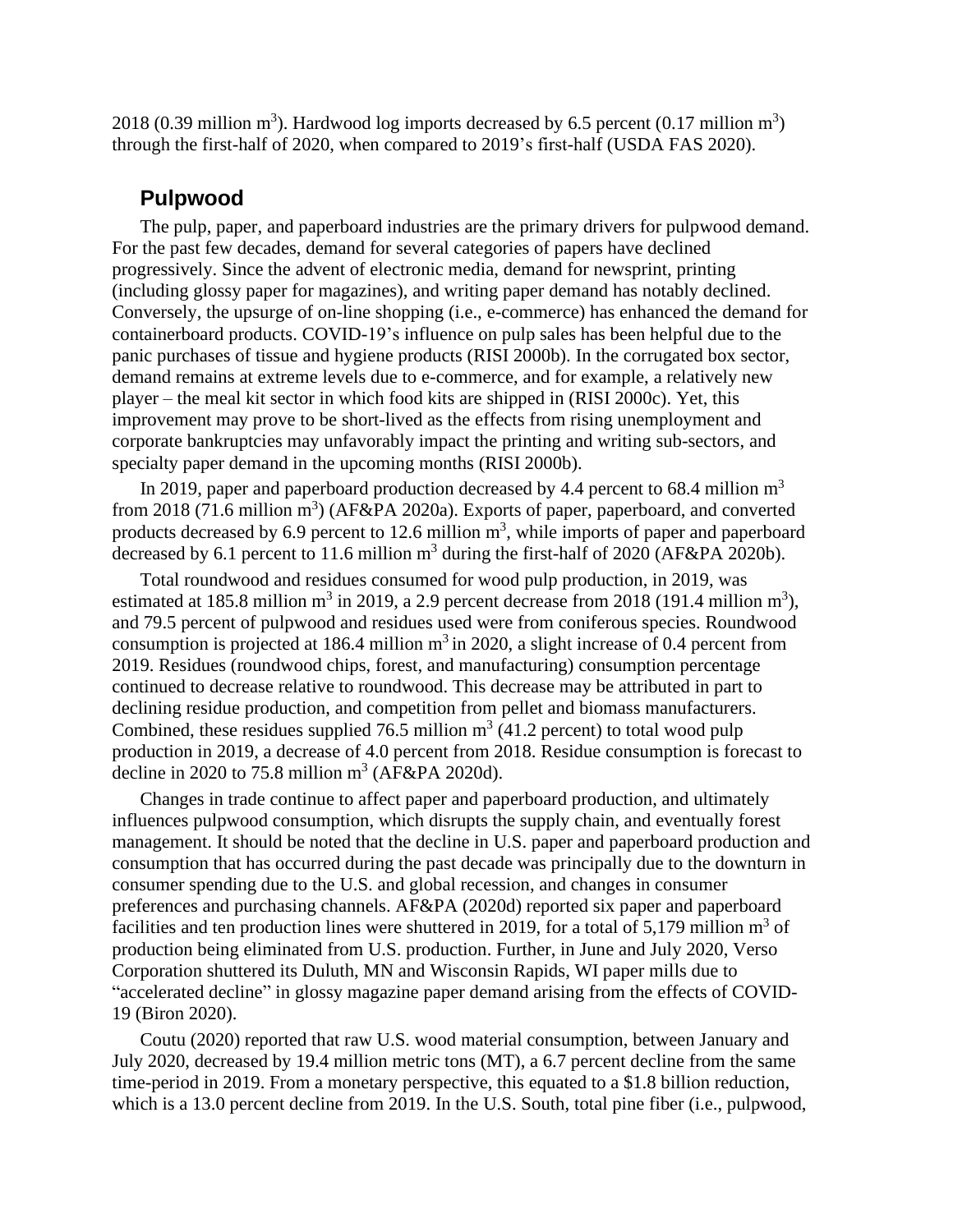primary chips, secondary chips) deliveries declined by about seven percent and total hardwood fiber decreased by more than 20 percent from February through June 2020. Pine pulpwood harvests and deliveries were about 1.8 million MT less in the first-half of 2020 as compared to 2019's first-half. In the same time-period, primary hardwood chips decreased by 25 percent, secondary hardwood chip deliveries declined by 15 percent, and deliveries of hardwood pulpwood decreased by nearly 20 percent. This may be attributed to the temporary closure of three large Southern pulp mills.

RISI (2020a) opined that COVID-19 has triggered behavior shifts and supply chain disruptions, which may permanently alter wood products markets. As such, the forest products industry will not snap back like an elastic band; rather it will adapt and transform towards a "next normal." In the short-run, mask, gown, and personal protective equipment, which includes cellulose-based nonwovens, tissue, and paper-based cleaning products (e.g., disinfecting wipes) demand may remain elevated. This is due to governments, the health care industry, businesses, and consumers shifting to greater levels of hygiene and personal protection.

As a result of COVID-19's impact, graphic paper is confronted with decreased demand for commercial copying and printing paper, exacerbating a trend that has been occurring since the introduction of electronic media and e-commerce. Indications are that the sector may be approaching a new, permanent nadir (RISI 2020a). Recovered waste paper (that also includes casinos, churches, office paper, other places, and schools, etc.) comprises a substantial percentage of recovered paper that typically is utilized to manufacture new forest products, such as at-home bathroom tissue. The decrease in recovered paper supply, combined with the removal of nearly 10.9 million  $m<sup>3</sup>$  of North American paper production by the end of 2021, will affect manufacturing, supply chains, and ultimately forest management (RISI 2020b).

The ramifications could be experienced throughout the forest products sector. In the upcoming two-years, the interdependence of ostensibly unrelated markets will be revealed and will transpire in atypical manners. Disruptions in the supply chain may involve decreasing wood fiber and pulp demand, which will force suppliers to seek new customers. For instance, graphic paper mills consume nearly 30 percent of market pulp production, in addition to substantial volumes of recovered waste paper, and wood chips from sawmills and other sources (RISI 2020a).

In addition, as demand declines for business and office hygiene products, traditional office products, and tissue products, the industry will have to transition to developing and marketing products to the expanding at-home products marketplace. At-home use products are manufactured and packaged differently, sold in smaller quantities, and usually require higherquality fiber than business and office products (RISI 2020a).

## **Furniture**

Historically, U.S furniture manufacturing was one of the larger consumers of grade hardwood lumber. U.S furniture manufacturing's fortunes began changing in the mid-1990's, and since 1999, manufacturing output and employment have declined substantially. The rapid growth of the Chinese furniture manufacturing industry was the primary cause, in addition to the 2001 recession. Off-shoring of U.S. furniture manufacturing, labor cost advantages, and the sheer size of the Chinese furniture industry yielded a considerable comparative advantage that many U.S. manufacturers could not compete (Lacy 2004). Furniture manufacturing off-shoring, then and now, has multiple negative effects on the wood products sector, one being declines in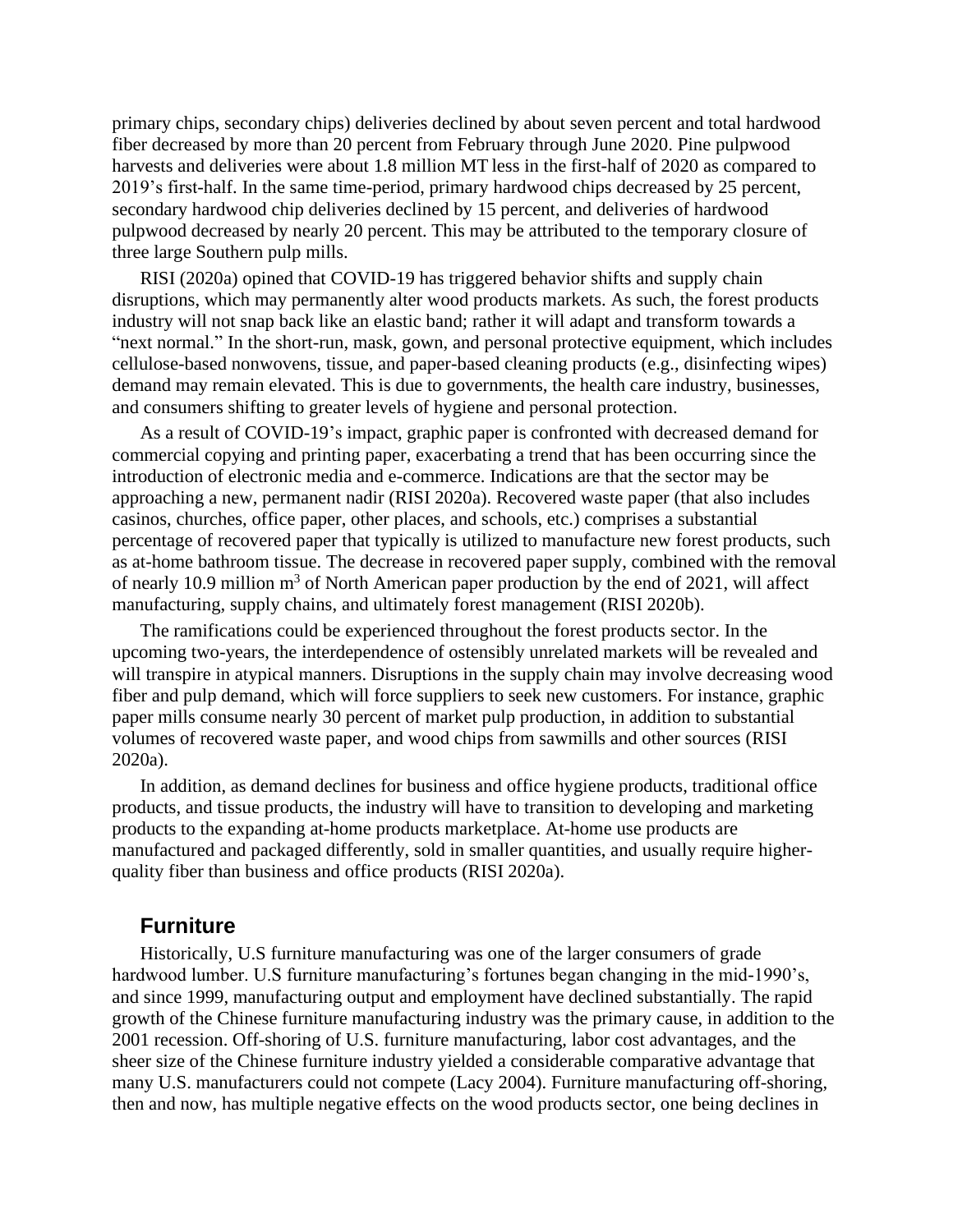sawn hardwood lumber production and consumption. In 1999, 6.2 million  $m^3$  of sawn hardwood lumber was utilized by U.S. furniture industries; 3.3 million  $m^3$  in 2013; and about 1.2 million  $m^3$  in 2019 – an 81.9 percent decline from 1999. Year-to-date, sawn hardwood consumption has decreased 29.8 percent to  $0.7$  million  $m<sup>3</sup>$  (Johnson 2020a).



Figure 2. Wood furniture industries demand: Domestic production, imports, and ratio of domestic production to imports, 1990 – 2018 (in millions).

Notes: 2017 data currently are not available and existing data was extrapolated to produce the 2017 estimate. Adjusted for inflation.

Sources: Census 2020k, ITA 2020, Luppold 2020e.

As a result of increased furniture imports, changing preferences, and effects from the Great Recession; the wooden household furniture industry has experienced the greatest decrease in employment amongst secondary wood products manufacturers. Luppold and Bumgardner (2020c) postulated that the employment decline is counter to conventional economic expansion expectations, and the decrease was a function of escalating furniture imports from Asia (principally China and Viet Nam) (Figs. 2, 3). From 1978 to 2000, the total number of workers in the non-upholstered wood household furniture industry declined by 15.4 percent, from 147.9 thousand to 129.7 thousand employees. Since 2000, employment has decreased by nearly five-times from 1979, to 29.8 thousand employees in 2019 (Fig. 4). North Carolina and Virginia each were once home to extensive manufacturing clusters for wooden and upholstered furniture manufacture. The aftermath of off-shoring has essentially reduced those clusters to nonentities. Both states also have undergone substantial losses in furniture employment. Since 2001, North Carolina and Virginia's employment losses were 89.5 percent and 91.8 percent, respectively (Fig. 5) (BLS 2020d, e). Yet, there are slivers of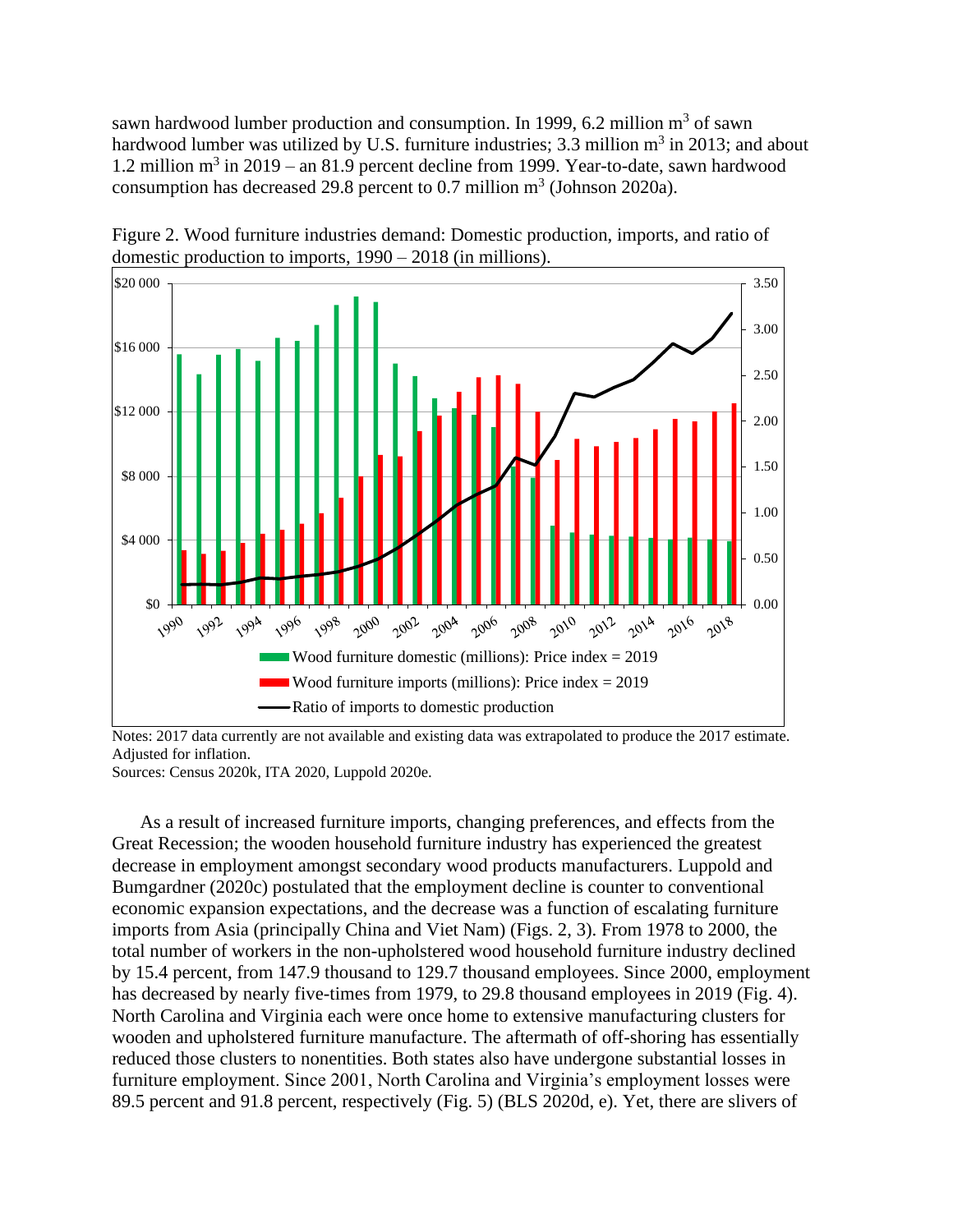hope as some furniture manufacturing is starting up and/or retuning to North Carolina. Simon (2019) reported there are labor shortages, and attempts are being made to address this situation for North Carolina and regional furniture manufacturing.



Figure 3. Wood and cabinet imports: China, Taiwan, and Viet Nam, 1990 – 2019 (in millions\*).

While furniture imports have dominated domestic production, the decline in total furniture demand is a critical issue. Imports have slowed but so has domestic production. In 2018, the ratio of furniture imports to domestic production was 3.14, increasing from 0.22 in 1990 (Fig. 2). Furniture imports have damaged the domestic furniture industry, but the decline in total furniture demand may be just as harmful. Furniture consumption, to date, has not recovered from the Great Recession (Luppold 2020). For instance, furniture consumption in 2007 was \$25,995 million, by 2009 consumption had declined to \$12,811 million, an 102.9 percent decrease. Since 2010, furniture consumption has averaged \$14,318 million per year, 60.6 percent less than reported for 2007 (ITA 2020).

Since 2000, some furniture manufacturing has located to Viet Nam, among other countries. Sasso (2020) wrote that Cambodia may be the newest country for international furniture manufacture due to rising labor costs and labor shortages in China and Viet Nam. Epperson (2020a) estimated that in 2019, 62 percent of all U.S. residential furniture (and mattresses) sold in the U.S. were imported. Wooden household furniture imports were around \$12.3 billion in 2019 (furniture and cabinets combined: \$13.3 billion (Fig. 3), with about 57 percent originating

Note: \*Nominal – not adjusted for inflation. Sources: ITA 2020, Luppold 2020e.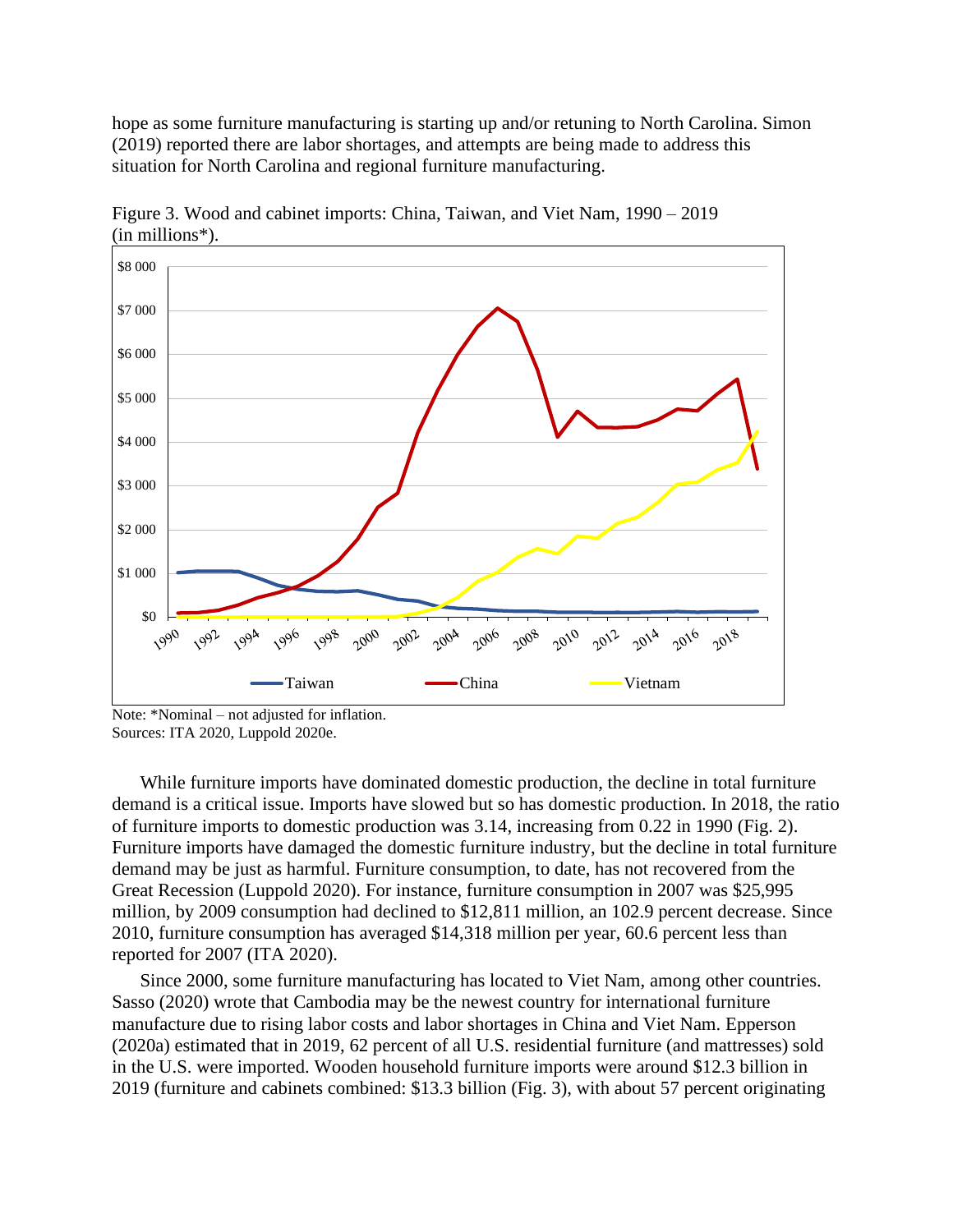from China, Hong Kong, and Viet Nam (Luppold and Bumgardner 2020c; International Trade Administration (ITA) 2020).

Smith Leonard (2020a) reported that new furniture orders totaled \$28.7 million in 2019, an 1.6 percent decrease from 2018 (\$28.4 million). New furniture shipments were valued at \$28.4 million in 2019, a minimal 0.2 percent increase from 2018 (Fig. 3). In the first-half of 2020, new furniture orders totaled \$9.5 million, an 18.4 percent decrease from 2019 (\$11.7 million). New furniture shipments, in the first-half of 2020, were valued at \$9.5 million, also an 18.4 percent decrease from the first-half of 2019 (Smith Leonard 2020b). Smith Leonard (2020c) also reported that the 2020 'great surprise' was June new furniture orders were 30 percent greater as compared to June 2019. Year-over-year, furniture shipments have declined 21 percent and shipment backlogs increased 21 percent from May. Epperson (2020b) reported that retail furniture sales have been strong since mid-May, which caught "some stores with their pants and inventories down" and with minimal inventory ordered.



Figure 4. Total employment in the wood furniture industries, 1978 – 2019 (in thousands).

Epperson (2020c) stated that "…due to COVID-19, the U.S. residential furniture and mattress industries, like everyone, were surprised by the various governmental dictates and had no time to prepare. Beginning in mid-February, our businesses ceased to operate; however, after some study, within days some of our retail stores found they could stay open. We estimate that 60 percent plus of our furniture stores closed, some voluntarily, but some because their state determined they were not essential. Government statistics showed our retail sales declined between 65 percent and 80 percent in March and April on a year to year basis. Some retailers kept accepting shipments until it was impractical to accept more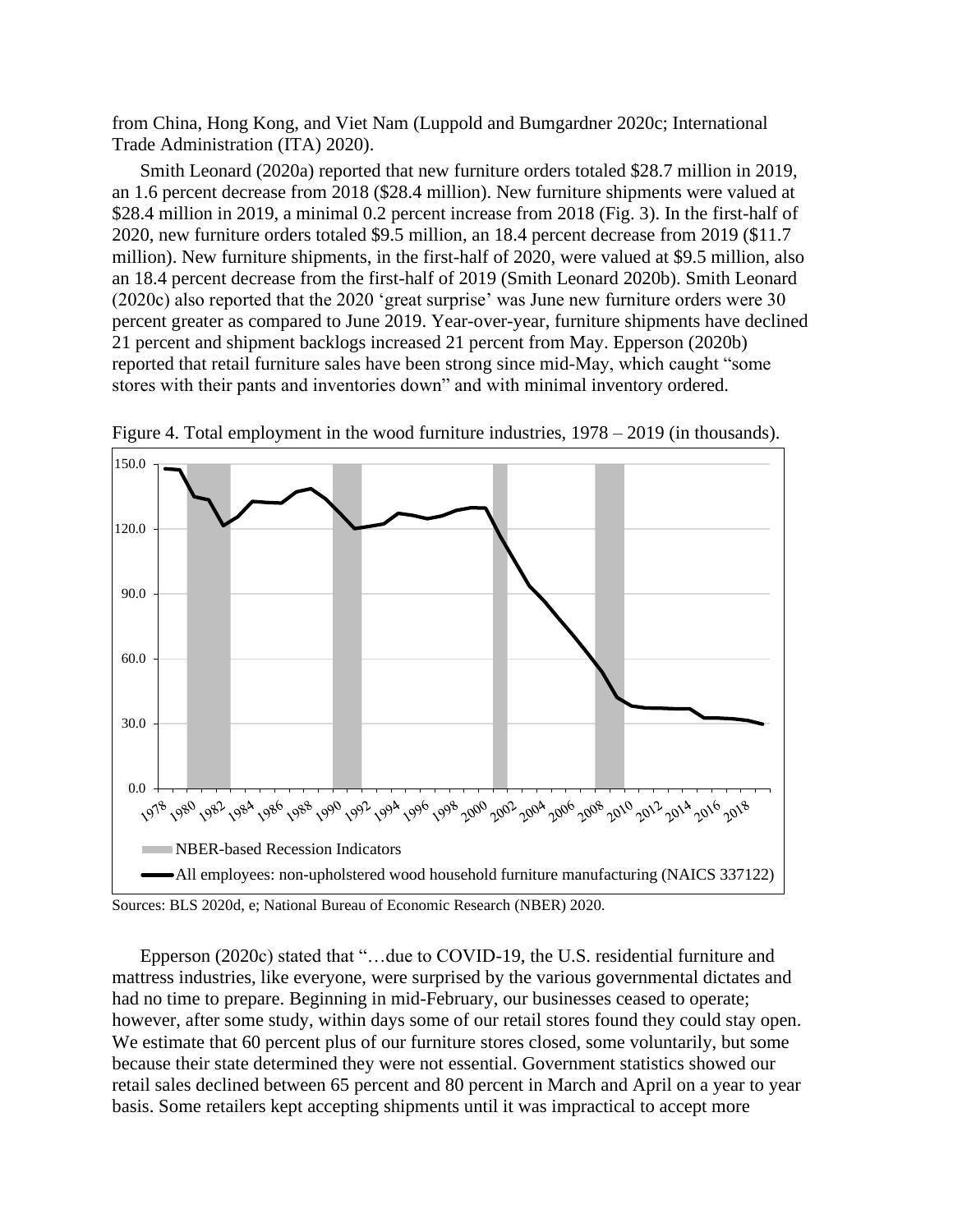because of a space or capital limitation. Many stores canceled all orders that they could immediately to save working capital."



Figure 5. North Carolina and Virginia: Employment in the wood furniture industries, 2001– 2019 (in thousands).

"Throughout this, the e-commerce retailers of furniture and mattresses like Wayfair, Amazon, Casper, and many others saw business grow as American consumers were sequestered in their dwellings. In mid-May, more states and cities loosened up on their restrictions and consumers appeared to appreciate the freedom. Sales surprised many being much stronger than expected fueled by the various government efforts like the \$1,200 individual payout and the \$600 per week unemployment supplement. As this vigorous rebound continued through June, stores began to have problems finding enough merchandise and the manufacturers and vendors struggled to keep up," Epperson (2020c).

"In our opinion, furniture and mattresses are benefiting from many other consumer expenditures being limited to some degree like dining out, theaters, travel, sporting events, and much more. This has created some additional discretionary income and worked to our benefit. People staying at home is likely providing a boost too. Some manufacturers are saying that business is strong enough now that they might have a record year for sales even having been closed two months. The most mentioned concern is the availability of labor. Some workers make more staying on unemployment with the federal supplement than they do working in our factories. Of course, that supplement ran out in July, and we will have to see how the Congress addresses further stimulus," (Epperson 2020c).

Sources: BLS 2020d, e; NBER 2020.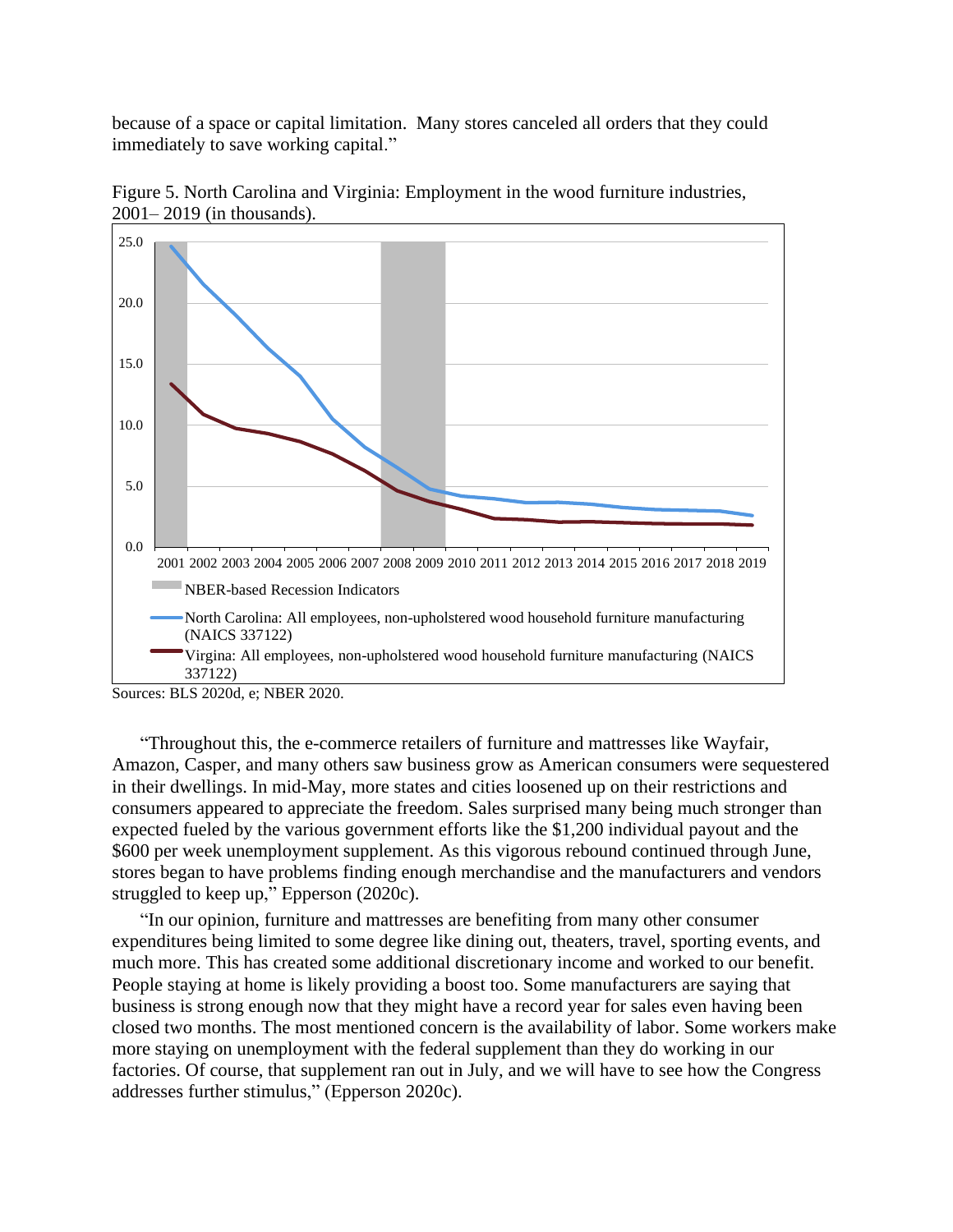## **Structural Panels**

Structural panels are value-added products commonly used in residential construction. Plywood and OSB are structural panel products and are available in three classifications: Exterior, Exposure I, and Interior. These classifications provide a measure of moisture resistance. Plywood is manufactured from thin sheets of veneer, the sheets are laid perpendicular to each other (cross-lamination), adhesives applied, and bonded under heat and pressure. OSB is manufactured from rectangularly shaped wood strands, which are arranged in cross-oriented layers, waterproof glues are added, and the resultant mats undergo high heat and pressure to produce the panels.

Structural panel production in 2019 (23,911 million  $m<sup>3</sup>$ ) was slightly less than (0.4 percent) than produced in 2019 (23,998 million  $m<sup>3</sup>$ ) (APA 2020). In 2019, consumption, was 7.9 percent (29,891 million m<sup>3</sup>) less than consumed in 2018 (31,367 million m<sup>3</sup>) (Table 2). In the first-half of 2020, structural panel production was  $10,317$  million  $m<sup>3</sup>$ , which is 2.4 percent less than the first-half of 2019 (10,573 million  $m<sup>3</sup>$ ) (APA 2020; USDA FAS 2020).

Imports of structural panels  $(8,129 \text{ million m}^3)$  declined by 15.6 percent as compared with 2018 (9,637 million  $m<sup>3</sup>$ ) in 2019. In the first-half of 2020, structural panel imports were 3,241 million  $m^3$ , which is 29.9 percent less than the first-half of 2019. Two factors for decreased imports are a trade dispute regarding the structural integrity of Brazilian plywood (Forth 2020) and COVID-19 effects. Structural panel exports were 475.9 million  $m^3$  in 2019, declining by 13.7 percent as compared to 2018 (551.8 million  $m<sup>3</sup>$ ). In the first-half of 2020, structural panel exports were 211.8 million  $m<sup>3</sup>$ , which is 3.5 percent less than the first-half of 2019 (USDA FAS 2020).

In 2019, 13.6 million  $m<sup>3</sup>$  of OSB were produced, a 1.5 percent increase from 2018 (13.4) million m<sup>3</sup>). Apparent OSB consumption totaled 19.8 million m<sup>3</sup> in 2019, a 1.9 percent decrease from 2018 (20.5 million  $m^3$ ) (Table 2) (APA 2020; USDA FAS 2020). OSB apparent consumption decreased 3.7 percent in the first-half of 2020; 9.4 million  $m^3$  in 2019 to 8.9 million  $m^3$  in 2020 (USDA FAS 2020).

OSB imports decreased in 2019  $(6,368 \text{ million m}^3)$  by 12.9 percent as compared with 2018 (7,313 million m<sup>3</sup>). OSB exports decreased by 3.7 percent (190.1 million m<sup>3</sup>) as compared to 2018 (183.3 million  $m<sup>3</sup>$ ) (Table 2). In the first-half of 2020, OSB imports decreased by 2.1 percent (2,453 million  $m<sup>3</sup>$ ) from 2.453 million  $m<sup>3</sup>$  and exports decreased by 34.3 percent  $(3,732 \text{ million m}^3)$  as compared to the first-half of 2019 (USDA FAS 2020).

Softwood plywood production was  $8,557$  million m<sup>3</sup> in 2019 (Table 2), a 3.5 percent decrease from 2018  $(8,869 \text{ million m}^3)$  (APA 2020). In the first-half of 2020, softwood plywood production was  $3,648$  million m<sup>3</sup>, which is 4.6 percent less than the first-half of  $2019$  (3,822 million m<sup>3</sup>). Softwood plywood production has declined since 2008, though some years indicated improvement; yet the aggregate yearly decline has averaged 0.7 percent. The primary reasons for the decline are OSB continuing to increase market share, the U.S. new housing construction markets gradual return to historical averages, and the shuttering of plywood plants. Apparent softwood plywood consumption totaled 10,032 million m<sup>3</sup> in 2019, a 7.3 percent decrease from 2018 (10,825 million m<sup>3</sup>) (Table 2). Softwood plywood consumption, in the first-half of 2020, was 4,320 million  $m^3$ , a 6.2 percent decrease from the first-half of 2019  $(4,607 \text{ million m}^3)$  (APA 2020; USDA FAS 2020).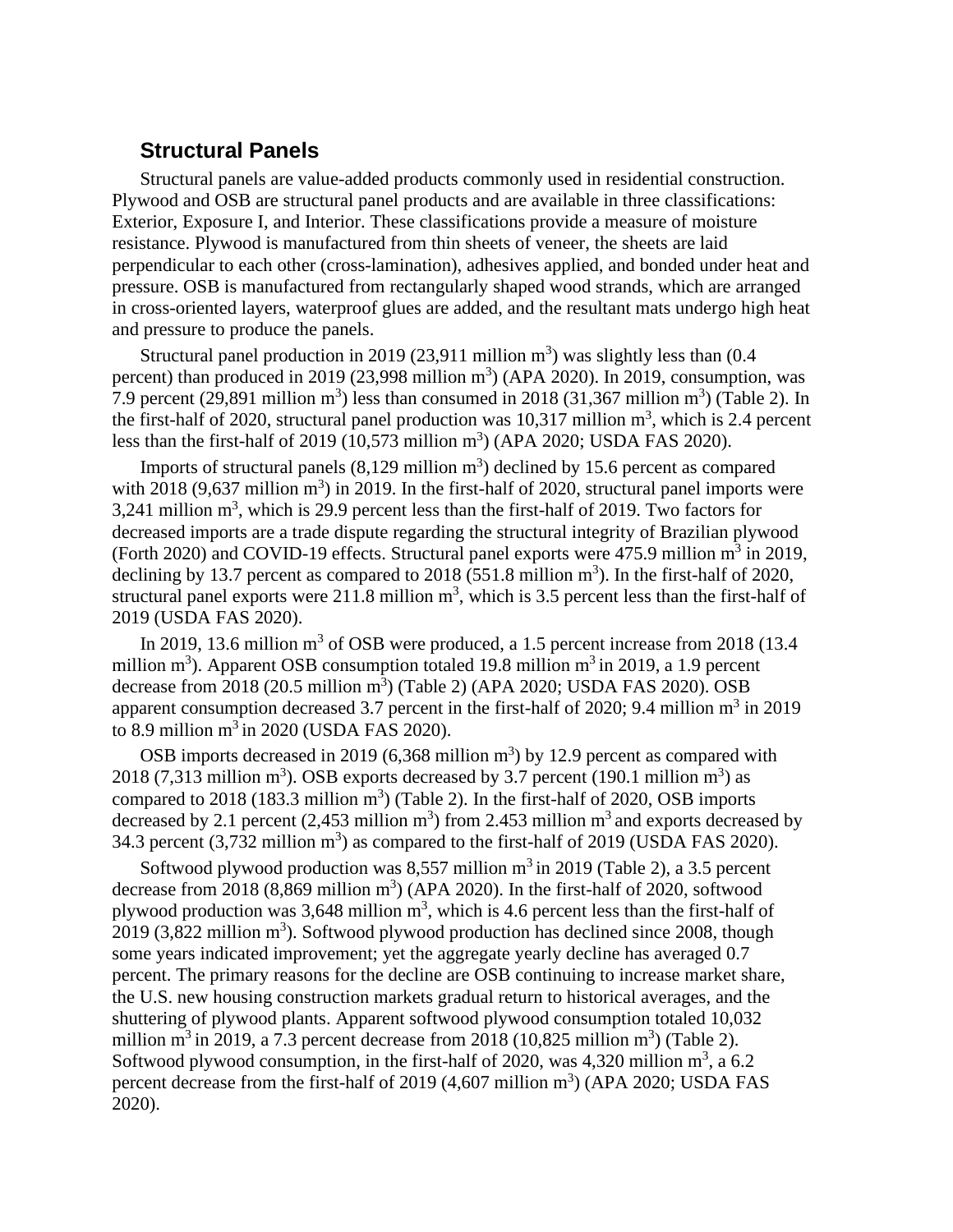Softwood plywood imports decreased in 2019  $(1,761 \text{ million m}^3)$  by 2.4 percent compared with 2018  $(2,324 \text{ million m}^3)$  (Table 2). In the first-half of 2020, softwood plywood imports decreased by 11.8 percent (788.7 million  $m^3$ ) from 894.1 million  $m^3$  in 2019. Softwood plywood exports declined in 2019 (121.2 million  $m<sup>3</sup>$ ) by 4.6 percent as compared with 2018 (127.6 million m<sup>3</sup>) (USDA FAS 2020).

APA's Elling (2020) stated that "the anticipation of a decline in home sales, and in residential construction, reduced output in industrial applications such as furniture and recreational vehicles due to temporary closures of manufacturing facilities, and a slowdown in nonresidential construction activity, prompted producers of engineered wood products either to shut down their mills or slow production in one form or another in the second quarter. This was evidenced in the second quarter production statistics. Compared to the first quarter of 2020, U.S. OSB and softwood plywood production fell 6.8 percent and 7.2 percent in the second quarter, respectively. Single-family starts in the U.S., in the second quarter, declined 23.5 percent on a seasonally adjusted basis from the first quarter. The worst of the decline in single-family construction was in April and early May. Anecdotes and Census Bureau data show residential construction started to improve in the second half of May and gained momentum in June. Stay at home mandates and the ability of building material retailers to remain open throughout the second quarter provided boosts to repair and remodeling activity, helping to soften the blow on the construction side".

#### **Engineered Wood Products**

Engineered wood products, which are composed by Glulam, I-joists, and Laminated Veneer Lumber (LVL). Glulam is a stress-rated engineered wood beam composed of wood laminations, or also known as "lams, laminating stock, or lamstock." Layers of dimensional lumber are bonded together with durable, moisture-resistant adhesives and the grain of the laminations is parallel with the length of the member. I-joists are "I" shaped engineered wood structural members comprised of top and bottom flanges joined with webs. The flange material is typically LVL or solid sawn lumber (the manufacturing method in Canada) and the web is plywood or OSB. I-joists are used extensively in residential flooring and roof framing. LVL is a structural composite lumber product produced by bonding thin wood veneers into a large billet and the grain of all veneers is parallel to the long-direction. Next, the LVL billet is sawn to the dimensions required for the end-use application (Table 2) (APA 2020b).

In 2019, 13.1 million  $m<sup>3</sup>$  of Glulam was produced 2020, a 0.03 percent increase from 2018. Glulam production decreased 1.8 percent in the first-half of 2020, declining from to 230.2 million m<sup>3</sup> in 2019 to 226.1 million m<sup>3</sup> in 2020 (APA 2020).

I-joist production was 464.0 million linear feet (LF) in 2019, a 9.8 percent decrease from 2018 (514.4 million LF). I-joist production decreased 3.2 percent in the first-half of 2020, declining from to 233.7 million LF in 2019 to 226.1 million LF in 2020 (APA 2020). Elling (2020) reported that in 2019, the consumption of LVL in I-joist production ranged from 566.3 to 594.7 million  $m^3$ .

LVL production was 190.8 million  $m^3$  in 2019, a 5.5 percent decrease from 2018 (201.9 million  $m<sup>3</sup>$ ). LVL production decreased 6.6 percent in the first-half of 2020, declining from to 97.9 million m<sup>3</sup> in 2019 to 95.5 million m<sup>3</sup> in 2020 (APA 2020).

Elling (2020) stated that "I-joist and structural composite lumber (SCL) demand is more dependent on single-family construction, which led to bigger declines in output. Single-family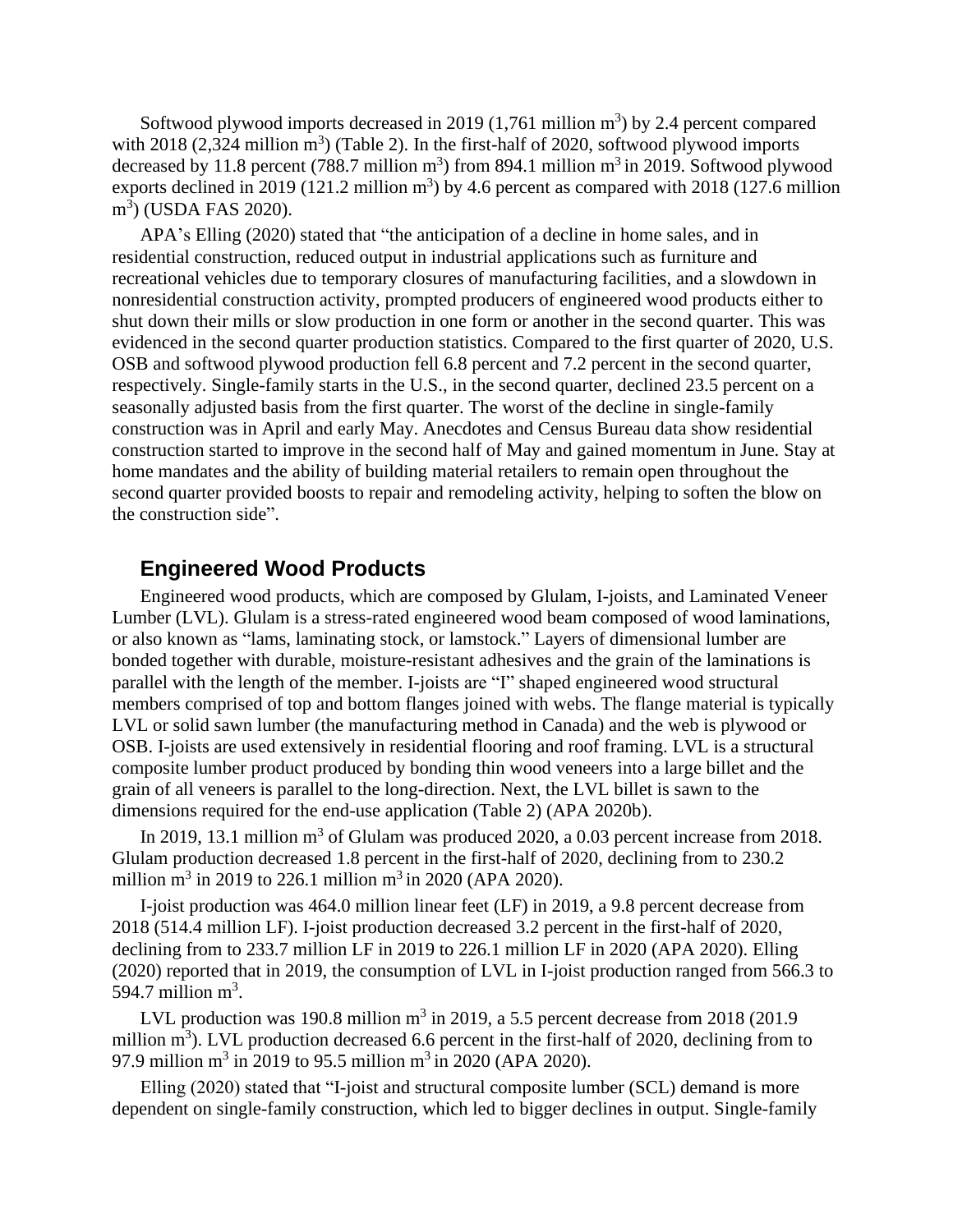starts in the U.S., in the second quarter, were down 23.5 percent on a seasonally adjusted basis from the first quarter. The worst of the decline in single-family construction was in April and early May. In turn, U.S. I-joist production fell roughly 22.0 percent and SCL output was off 23.5 percent. Production of Glulam products dropped 19.0 percent in the second quarter."

In the future, this category of wood products may expand due to the potential rise of cross laminated timber (CLT) and mass plywood building, both are mass timber products. Mass timber is a term used for innovative wood product systems that utilize large, solid wood panels for wall, floor, and roof construction. These panels are six-feet or more in width and length, and are manufactured with resin, nails, or by the use of dowels. Each layer of boards is oriented perpendicular to the adjacent layer and dowelled, glued, or nailed on the wide face of each board, in a symmetric manner in order that the outer layers have the same orientation. Panels can be used in CLT, dowel-laminated timber, glue-laminated timber, nail-laminated timber, and mass plywood systems. Mass timber products can be used to build traditional houses, office buildings, and high-rise structures (Think Wood 2020).

#### **Hardwood Plywood**

Hardwood plywood is a panel product comprised of three or more thin layers of wood veneer placed on top of each other and glued with the grain of each layer, or ply, running perpendicular to the one adjacent to it. The outer layers (face and back) surround a core which is usually lumber, veneer, particleboard, or MDF. Hardwood plywood may be pressed into panels or plywood components (e.g., curved hardwood plywood, seat backs, chair arms, etc.). Hardwood plywood is utilized for interior applications as in furniture and cabinet products, architectural millwork, paneling, flooring, store fixtures, doors, and other products include chair backs and seats, domes, and bowling alley channels (Decorative Hardwoods Association (DHA) 2020). U.S. hardwood plywood demand is primarily dependent on U.S. production of down-stream products that include kitchen cabinets, recreational vehicles, manufactured housing, fixtures, underlayment, and furniture. Cabinets are an especially important end-use, with large quantities of domestically produced and imported hardwood plywood consumed in cabinet manufacture (U.S. International Trade Commission 2017).

Hardwood plywood production was estimated at 2,149 thousand  $m<sup>3</sup>$  in 2019, an increase of 2.7 percent from 2018 (2,093 thousand  $m<sup>3</sup>$ ) (USDA FS estimates). Hardwood plywood imports decreased 6.8 percent in 2019, declining to 2,447 thousand  $m<sup>3</sup>$  and exports also declined, 16.5 percent to 95.7 thousand  $m<sup>3</sup>$ . Total consumption was estimated at 4,500 thousand m<sup>3</sup> in 2019, a 2.2 percent decrease from 2018 (4,603 thousand m<sup>3</sup>) (Table 2) (USDA FS estimates, USDA FAS 2020). The Working Forest (2020) reported that the main exporters (in 2019) of hardwood plywood and veneer to the U.S. were, in descending order: Viet Nam (487 thousand  $m^3$ ), Indonesia (479 thousand  $m^3$ ), Russia (382 thousand  $m^3$ ), and Canada (364 thousand  $m<sup>3</sup>$ ).

In February, the DOC determined that countervailable subsidies were being provided to producers and/or exporters of certain hardwood plywood products from the People's Republic of China and a countervailing rate was applied to a pair of Chinese firms (Federal Register 2020).

Howlett (2020) wrote that the decorative hardwood industry operates in the Northeast, upper Midwest, Appalachian South, and Pacific Northwestern regions, in more than two-dozen states.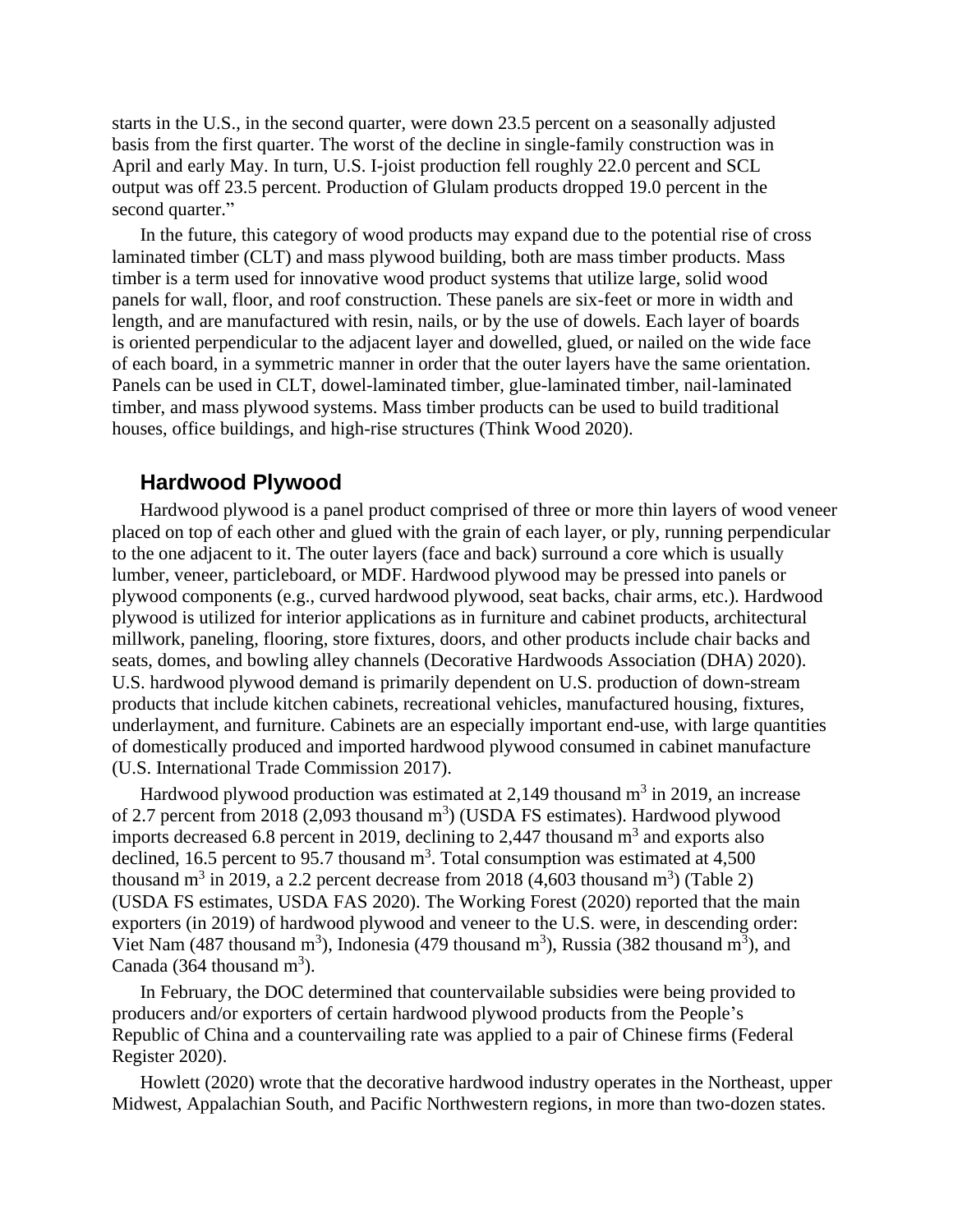COVID-19 effects varied by firm-type and region. As an essential industry, manufacturing operations were not directly impacted, except in those states like Pennsylvania, which temporarily closed facilities down. Downstream customers were impacted in varying degrees. For example, some states forced kitchen cabinet and furniture manufacturing plants to close, which are major markets for the industry. Even upon re-opening, DHA plants serving those markets were slower to re-open because of the Federal "extra" unemployment payment, which disincentivized employees to return to work and thus earn less than staying at home and receiving the higher government relief payments.

Retail establishments have largely stayed open except some states, which had restrictions on small businesses but allowed "big box" retailers to stay open. DHA producers sell through both channels. The stay-at-home orders boosted the do-it-yourself remodel market, which was a benefit. New home construction generally remained strong with mortgage interest rates dropping to record lows, and construction was considered an essential industry (Howlett 2020).

With an overall economic downturn, aggregate demand in the hardwood plywood sector dropped. Capacity utilization correspondingly declined and is now recovering slowly. With all the stimulus funding, the third and fourth quarters should continue the recovery, but the election results and the pandemic's path raise continued uncertainties (Howlett 2020).

#### **Particleboard and Medium Density Fiberboard**

Particleboard is a composite wood product and is a general term for a group of products that are comprised of cellulose-based materials (generally forest products). Wood products are processed into cellulosic fibers – distinct pieces or particles that are pressed and extruded; then the materials are combined with synthetic resins or other adhesives. As a result of its uniformity, shape, and dimensional stability; particleboard is used primarily in cabinet components, as a flooring underlayment, in furniture components, and for kitchen counter underlayment. Medium density fiberboard (MDF) also is a composite wood product manufactured by fracturing mill residuals into cellulosic fibers, combined with resin(s) or other binders, and then pressed together under heat and pressure. Particleboard and MDF account for well over one-half of all nonstructural panels consumed in the U.S.

Composite Panel Association (CPA) data indicates that both particleboard and MDF production decreased in 2019, as compared to 2018. Particleboard production was 5,838 million  $\text{m}^3$ , a decrease of 4.2 percent and MDF production was 3,857 million  $\text{m}^3$ , a decrease of nearly 3.0 percent from 2018. Imports and exports of particleboard increased in 2019 compared to 2018; 11.2 percent and 10.1 percent, respectively. Total apparent particleboard consumption in 2019 versus 2018 decreased by 2.0 percent. MDF imports and exports were opposite, both declining in 2019 as compared to 2018; 7.9 percent and 39.3 percent, respectively. Total apparent MDF consumption in 2019 versus 2018 decreased by 1.9 percent. (Table 2) (CPA 2020a, b; USDA FAS 2020).

According to CPA President Andy O'Hare, "…the industry is beginning to slowly recover, and that the financial health of the association [CPA] remains sound in 2020" (CPA 2020c).

#### **Hardboard**

Hardboard is a composite wood product, somewhat similar to particleboard and MDF. However, due to the manufacturing process (i.e., wood fibers are exploded) and greater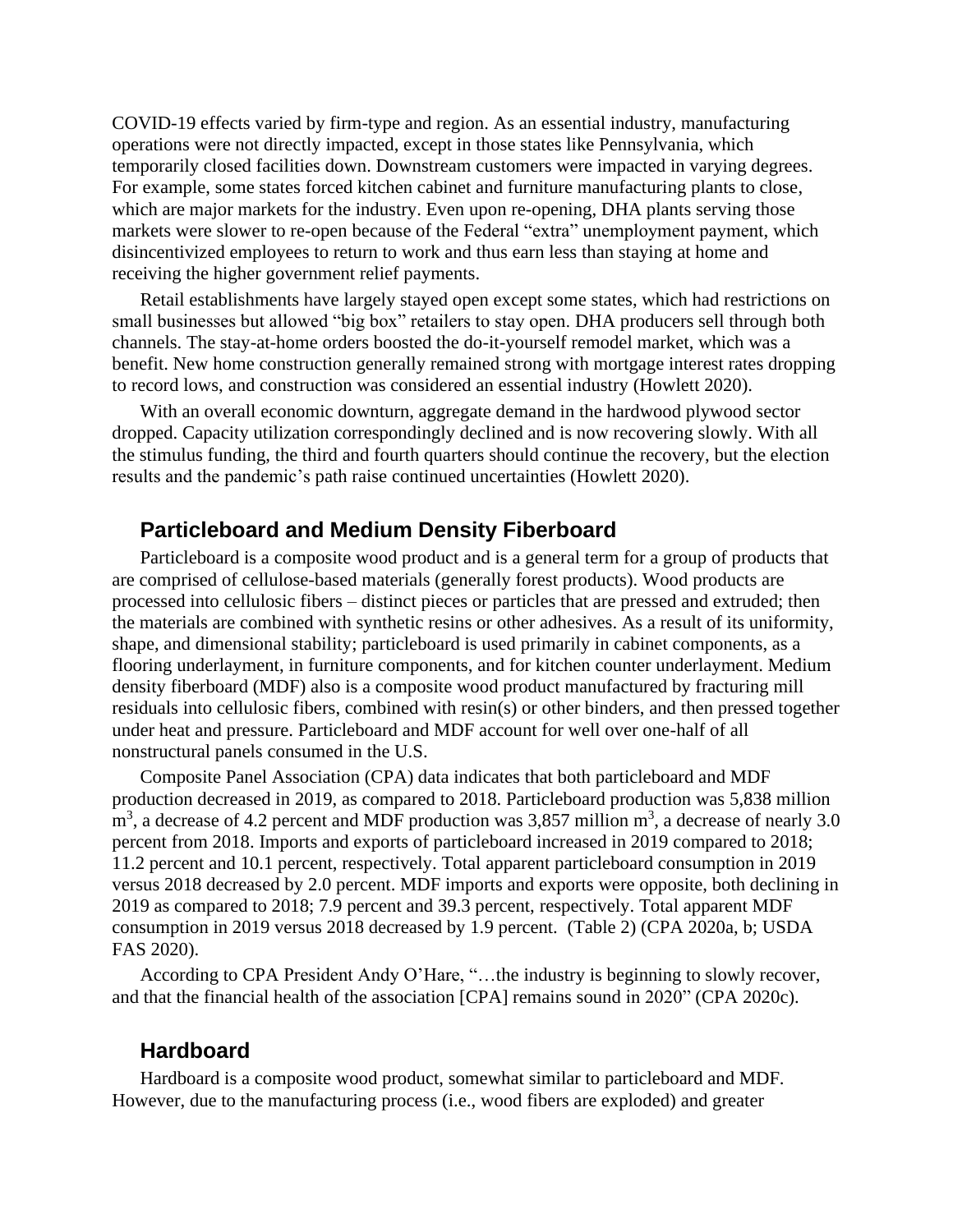compression; hardboard is more dense, structurally stronger, and is extremely hard as compared to particleboard and MDF. Hardboard is used primarily in furniture manufacture and in the construction industry.

CPA data indicates that 571 million  $m<sup>3</sup>$  of hardboard were produced in 2019 and 614 million  $m^3$  in 2019; a 15.8 percent decrease. Due to disclosure agreements, U.S and Canadian hardboard production data, by country of origin, are suppressed in order to avoid revealing sources (CPA 2020a, b). In 2019, 182 million  $m<sup>3</sup>$  were imported, a 28.1 percent decrease from 2018. In the same year, 203 million  $m<sup>3</sup>$  were exported, a 9.1 percent increase from 2018  $(186 \text{ million m}^3)$  (Table 2) (USDA FAS 2020).

## **Insulation Board**

Historically, insulation board was used for insulating new U.S. housing. Insulation board production peaked in the mid- to late-1970's due to the introduction of substitution products such as dry, spray applied, stabilized, and low-dust cellulose-based products; fiberglass, spray and bio-based foams, and recycled cotton/denim. Traditional insulation board production and consumption has declined dramatically. The AF&PA (2020a) estimated that 670 thousand MT of insulation board were produced in 2019, which was a decrease of 0.1 percent from 2018. Imports declined by 43.3 percent and exports by 13.3 percent in the same time frame, respectively (Table 2).

#### **Fuelwood**

Fuelwood was the primary source of nearly all of the U.S.'s energy needs up to the 1870's, and wood products were used for heating (U.S. Energy Information Administration (EIA) (2020a)). Households consume the majority of fuelwood for heating, and some use is for aesthetic enjoyment of a fire. The 2020 EIA (2020b) data indicates that 0.52 quadrillion (quads) BTUs of fuelwood was consumed by residences in 2018 and 0.53 quads in 2019, an 1.9 percent increase. The 2020 projection is 0.49 quads of fuelwood consumption and the long-term projections indicate declining consumption of fuelwood, declining to 0.30 quads by 2050. Numerous forest products manufacturing facilities use mill residues rather than roundwood for fuel and a small percentage of roundwood (i.e., fuelwood) is used for electric power production. Fuelwood consumption for industrial heat and/or electricity production currently is limited by the low-cost of natural gas, and coal (though coal is a declining source of energy). Renewable fuel standards, and other biomass-related energy policies, may not increase the growth rate for fuelwood production and consumption; yet the consumption of other forms of wood energy may increase – such as wood pellets.

## **Forest Products Prices**

Forest products wholesale prices vary across all wood producing sectors, including lumber and wood products (e.g., lumber and wood-based panels) and pulp and paper products (Fig. 6). Beginning in 1993, the producer price index (PPI) of lumber and wood products were relatively stable, averaging 181.2 per year, until peaking at 194.5 in 1997 (not seasonally adjusted) (BLS 2020e).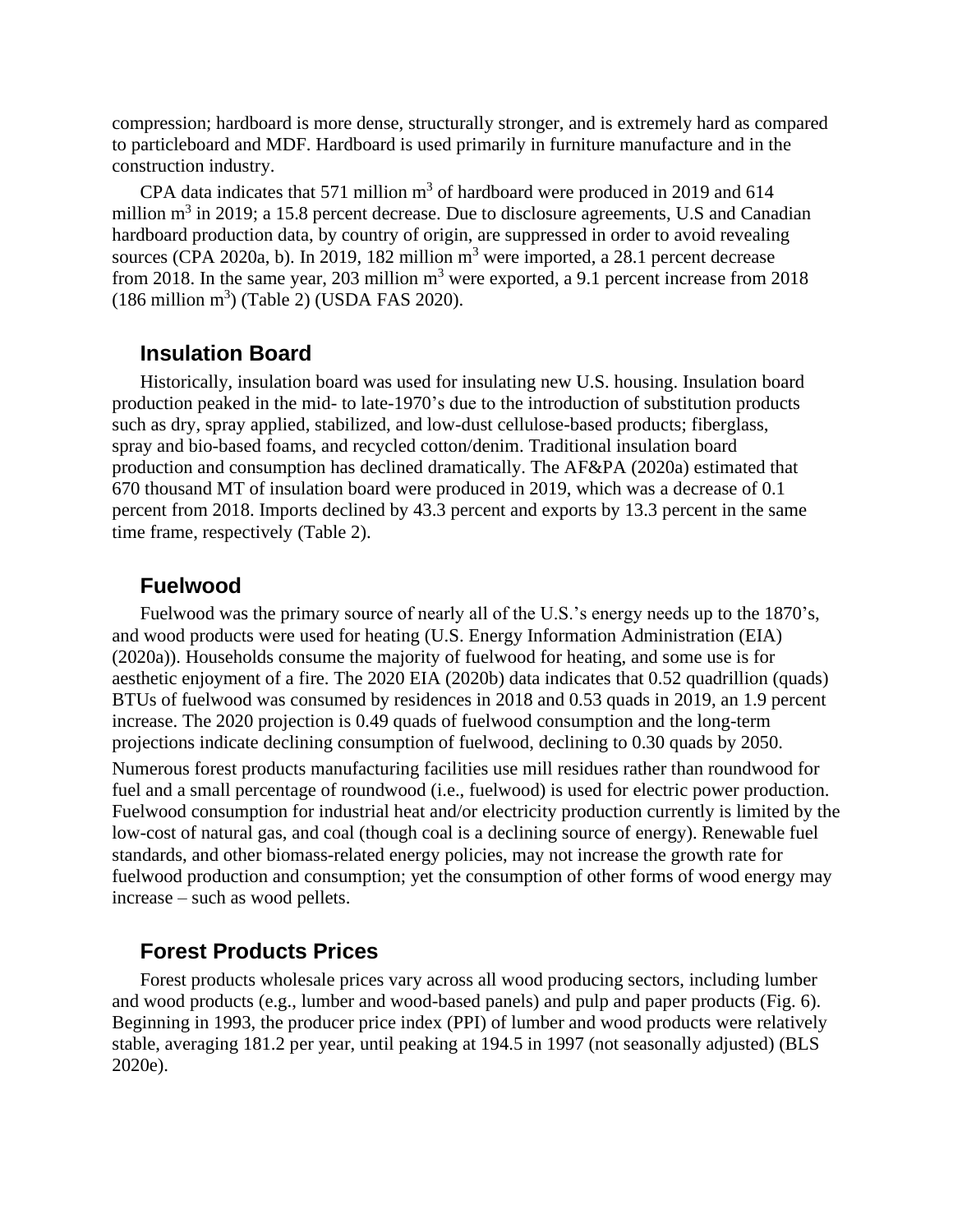The PPI for lumber and wood products (LWP) decreased from 2000 to 2007 by 36.1 percent and the LWP PPI bottomed at 82.9 in 2011. The Great Recession's effect on new building construction, furniture manufacture, and remodeling are major factors for the decline. Since 2012 the LWP index has fluctuated, rising to 115.0 in 2018, and recording a 105.3 reading in 2019. In contrast, the unadjusted pulp and paper PPI has exhibited considerably less volatility. The PPI for pulp, paper, and allied products (excluding building papers) (PPA) also has fluctuated since 2000, with less variability than lumber and wood products. The PPA index was 121.6 in 2000, declining to 105.0 in 2008, rising to 116.7 in 2016, and finished 2019 with a 113.8 reading (BLS 2020d). Many paper and paper products are essential for daily living and therefore production prices remained relatively steady. This is one reason for less variability in the PPI PPA. Conversely, electronic media and e-commerce have negatively affected paper and paper products production, and subsequently prices have declined due to less demand.



Figure 6. Wholesale prices of select forest products, 2000 – 2019.

Source: BLS 2020e.

# **Energy Policy Initiatives**

# **Wood Energy**

Until the 1870's, woody materials were the source of nearly all of the U.S.'s energy needs, and wood products were utilized for cooking and lighting; and home and industrial heating needs. In 2019, 2.3 percent of total energy consumption was derived from wood (Fig. 7) (EIA 2020a). Beginning with the Public Utility Regulatory Policies Act (PURPA) of 1978, woody materials for energy production received renewed interest. Since then, public policy has been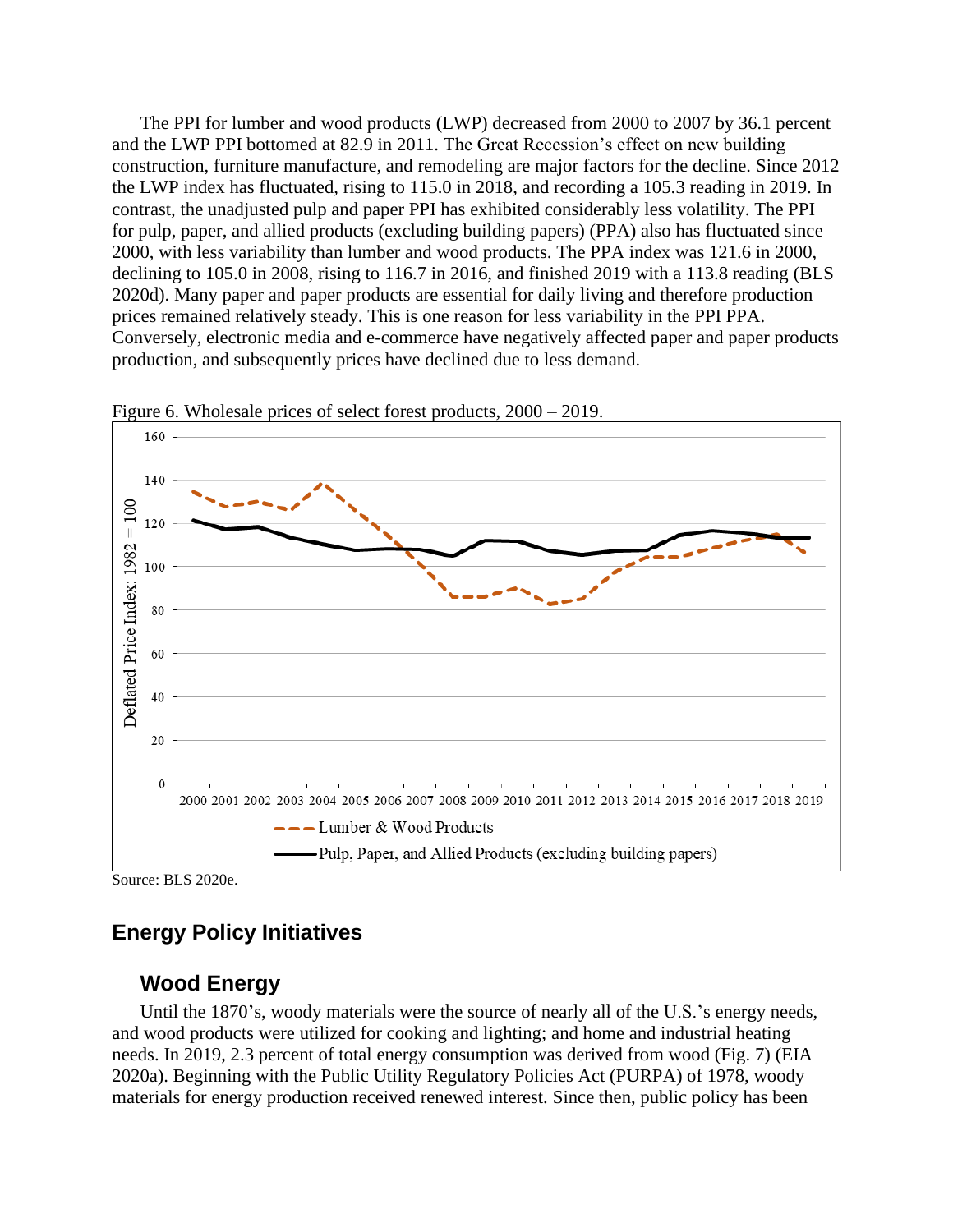focused on promoting biomass for electricity production; in recent years there has been a shift to greater support for the production of liquid fuels for transport (i.e., biodiesel and jet fuel). The wood energy market in the U.S. is composed of four major sectors: industrial (63.9 percent), residential (23.2 percent), electricity (9.3 percent), and commercial (3.6 percent) (EIA 2020b). The industrial sector represents the wood products, pulp and paper industry; and the amount of wood energy it consumes has been mainly linked to wood product output rather than public policies. The other three-sectors have been where public policy is focused at the state and federal level.



Figure 7. Total U.S. energy consumption shares by major sources in selected years, 1776 – 2019.

Note: Wood includes wood and wood waste; other renewables includes biofuels, geothermal, solar, and wind. Source: U.S. EIA (2020a), *Monthly Energy Review*, Appendix D.1, Tables 1.1 and 10.1, April, preliminary data for 2019.

The federal incentives introduced since 2004 include: a) the Renewable Energy Production Tax Credits, b) Clean Renewable Energy Bonds, c) Qualified Energy Conservation Bonds, and d) Investment Tax Credits (Aguilar *et al*. 2011). These incentives are tailored to the electricity generation sector. Recent publications suggest that open-loop biomass plants also are eligible (i.e., not relying on bio-energy dedicated crops, but rather on material harvested from working forests and industry co-products) (Howard and Liang 2019). The Biomass Crop Assistance Program (BCAP) policy was established to aid in meeting U.S. Federal Renewable Fuel Standards. BCAP mandates increased national blended biofuel production (excluding ethanol from corn starch) at 36 billion gallons by 2022, with 21 billion gallons in the form of advanced biofuels (Spaeth 2008).

The U.S. wood pellet manufacturing sector's expansion continues owing in part to steady domestic and increasing foreign demand. As such, industrial pellet production capacity for exports to the European Union (EU) and other countries has risen. EU bioenergy supply and demand are influenced by policies that seek a reduction of greenhouse gas emissions (GHG) and do not threaten existing bioenergy feedstock production.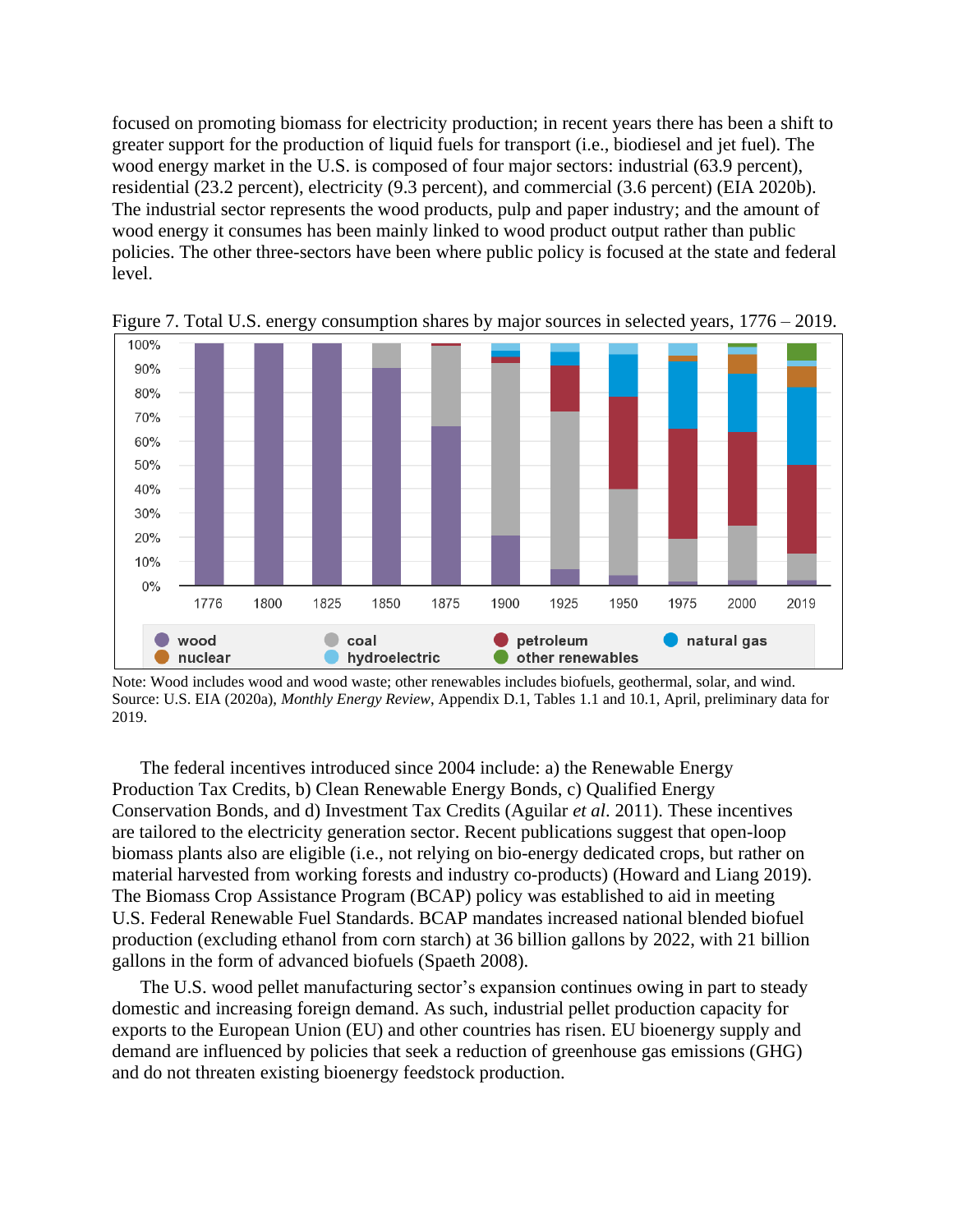The EIA reported there are 84 densified biomass manufacturing facilities in the U.S.; 33 in the East (capacity: 1,872 thousand MT per year); 35 in the South (8,170 thousand MT per year); and 16 in the West (711 thousand MT per year). Total production of wood pellets was 8,837 thousand MT in 2019, a 15.1 percent increase from 2018 (7,469). In the first-half of 2020, 4,037 thousand MT were produced, a 0.8 percent decrease from 2019's first-half (4,159). Total exports of wood pellets were 6,163 thousand MT in 2019, a 10.5 percent increase from 2018 (5,579). In the first-half of 2020, 3,043 thousand MT were exported, an 8.7 percent increase from 2019's first-half (2,800) (EIA 2020c). The majority of U.S. overseas pellet exports were to the United Kingdom (62 percent of Britain's imports), followed by Belgium, and Denmark (NAWFR 2020b, c).

# **Biomass Energy**

Biomass energy includes wood and wood processing residues (e.g., firewood, wood pellets, and wood chips, lumber and furniture mill sawdust and waste, and black liquor from pulp and paper mills); agricultural crops and residue materials (e.g., corn, soybeans, sugar cane, switchgrass, woody plants, algae, and crop and food processing residues); biogenic materials in municipal solid waste (e.g., paper, cotton, and wool products, food, and yard and wood residues); animal manure and human sewage. In 2019, biomass provided nearly five-quads of British thermal units (Btu) of energy and nearly 5.0 percent of the total primary energy use in the U.S. This percentage is around 46.0 percent wood and wood-derived biomass, 45.0 percent from biofuels (mainly ethanol), and 9.0 percent derived from municipal waste biomass (EIA 2020a).

The utilization of biomass for energy and the simultaneous reduction of GHG's are positives for the forest products industry. Biomass is viewed favorably in conjunction with potentially reducing GHG's and other environmental and sustainable energy goals. Thus, biomass complements U.S. environmental and sustainable energy interests. The electricity producing sector is a major beneficiary of federal public policy support, as is undergoing analysis due to GHG emissions. Power generation using woody feedstock is considered GHG carbon-neutral; however, this postulation is still being debated. Though, the Biomass Power Association (2020) stated that 30 million tons of carbon dioxide are removed annually by the use of biomass energy.

In April 2018, the U.S. Environmental Protection Agency ((EPA) 2020a) issued a policy statement stating, "EPA's policy in forthcoming regulatory actions will be to treat biogenic  $CO<sub>2</sub>$ emissions resulting from the combustion of biomass from managed forests at stationary sources for energy production as carbon neutral." The potential implementation of this carbon neutral policy is viewed as a positive development by several in the forest products industry. The EPA (2020b) "finalized volume requirements under the Renewable Fuel Standard (RFS) program for 2020 for cellulosic biofuel, biomass-based diesel, advanced biofuel, and total renewable fuel, and biomass-based diesel for 2021." Cellulosic biofuel targets require 0.59 billion gallons of production (BGD) in 2020, increasing from 0.42 billion gallons in 2019. Biomass-based diesel is 2.43 BGDs in 2020 and 2021; advanced biofuel is 5.09 BGDs in 2020; and renewable fuel is 20.09 BGDs in 2020.

In 2109, 4.8 quads of woody biomass were produced, a 2.9 percent increase from 2018. The U.S. EIA projects woody biomass production of 4.7 quads in 2020, a 1.7 percent decrease from 2019. However, from 2021 onward, production is forecast to increase, peaking at 5.5 quads in 2050. The residential sector consumed 0.53 quads in 2019, an increase of 20.4 percent from the 2018 estimate (0.44). for 2020, 0.50 quads are projected to be consumed. The residential sector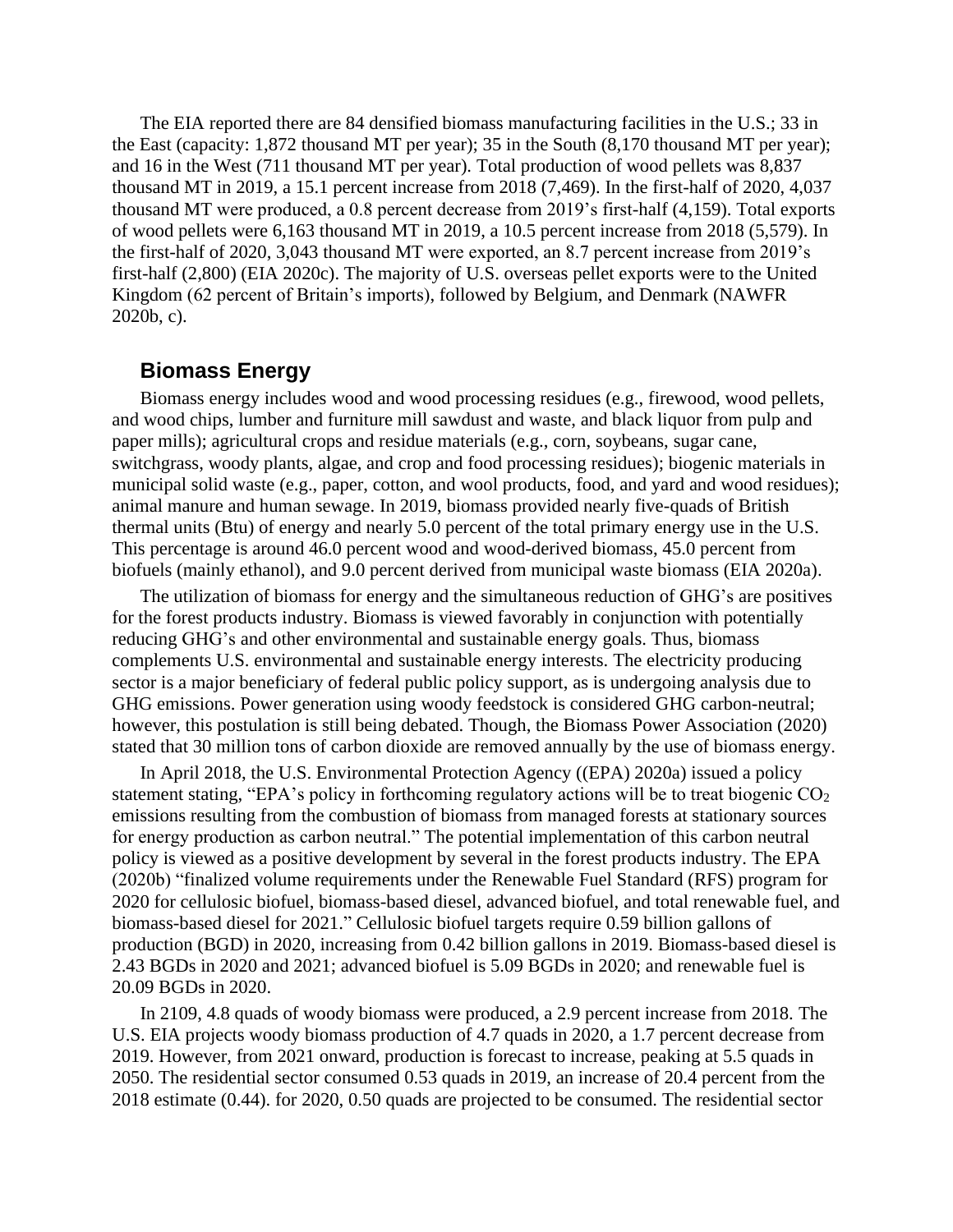forecast indicates consumption at 0.31 quads in 2050. The commercial sector consumed 0.13 quads in 2019, a 7.1 percent decline from 2018. The commercial sector is projected to consume 0.13 quads in 2050 (EIA 2020b, d, e).

The EIA's (2020f) September *Short-Term Energy Outlook* (STEO) is uncertain because of mitigation and reopening efforts related to the COVID-19. The reduction in economic activity has caused changes in energy demand and supply patterns. In 2020, electricity generation from renewable energy sources (including wind and solar) is forecast at 20 percent and 22 percent in 2021.

#### **Softwood Lumber Agreement**

The Canada–U.S. softwood lumber disagreement had its beginnings in 1982. U.S. softwood lumber producers claim/claimed that the Canadian softwood lumber industry's access to Crown timber is subsidized (i.e., through reduced stumpage fees) by their respective federal and provincial governments. Between 1982 and 1996, U.S. producers sought relief through U.S. DOC, U.S. International Trade Commission, and the World Trade Organization (WTO). Canadian producers have appealed to NAFTA's Chapter 19 dispute-settlement mechanism and the WTO. In 1986, a Memorandum of Understanding (MOU) between Canada and the U.S. created phased in tariffs. Canada withdrew from the MOU in 1991; however, the U.S. applied countervailing duties from 1992 to 1996. The Softwood Lumber Agreement (SLA) was enacted in 1996 and there were several iterations to the initial SLA before 2015.

The SLA terminated in October 2015, resulting in Canadian producers having access to U.S. markets without the imposition of tariffs. In April 2017, the DOC applied tariffs to Canadian softwood lumber producers at an average rate of 20.2 percent. However, the DOC was to reduce duties to 8.21 percent in August 2020. Due to COVID-19, the DOC delayed the decision for 50-days and increased the delay to 60-days in July; with a final determination to be made by November 23, 2020 (Random Lengths 2020b). In August 2020, the WTO ruled in favor of Canadian producers' countervailing duties appeal and on several other points. U.S. producers prevailed on some points, including provincial electricity subsidies, income tax regulations, and the Maritime stumpage benchmark (WTO 2020a). On 28 September, the U.S. appealed the WTO panel's ruling regarding U.S. duties applied to imported Canadian softwood lumber. According to the WTO (2020b), there is not an agreement among WTO members regarding the filling of Appellate Body vacancies, as such there is no Appellate Body Division available, at present, to address the appeal.

#### **Summary**

The U.S. began 2020 on firm economic footing, but by June, COVID-19's effects on world health, and U.S. and world economies, were becoming apparent. The FOMC revised their 2020 U.S. GDP forecast to minus 3.7 percent and the FRBP-SPF projected it at negative 5.2 percent. COVID-19's negative effects on employment were greater than those from the Great Recession. By the end of April, 25 million were unemployed, resulting in an unemployment of nearly 15 percent. The U.S. economy is slowly recovering, as the unemployment rate declined to 11 percent in June. Total consumer spending declined by nearly 5 percent (\$74.8 million) in the first-half of 2020 versus the first-half of 2019. The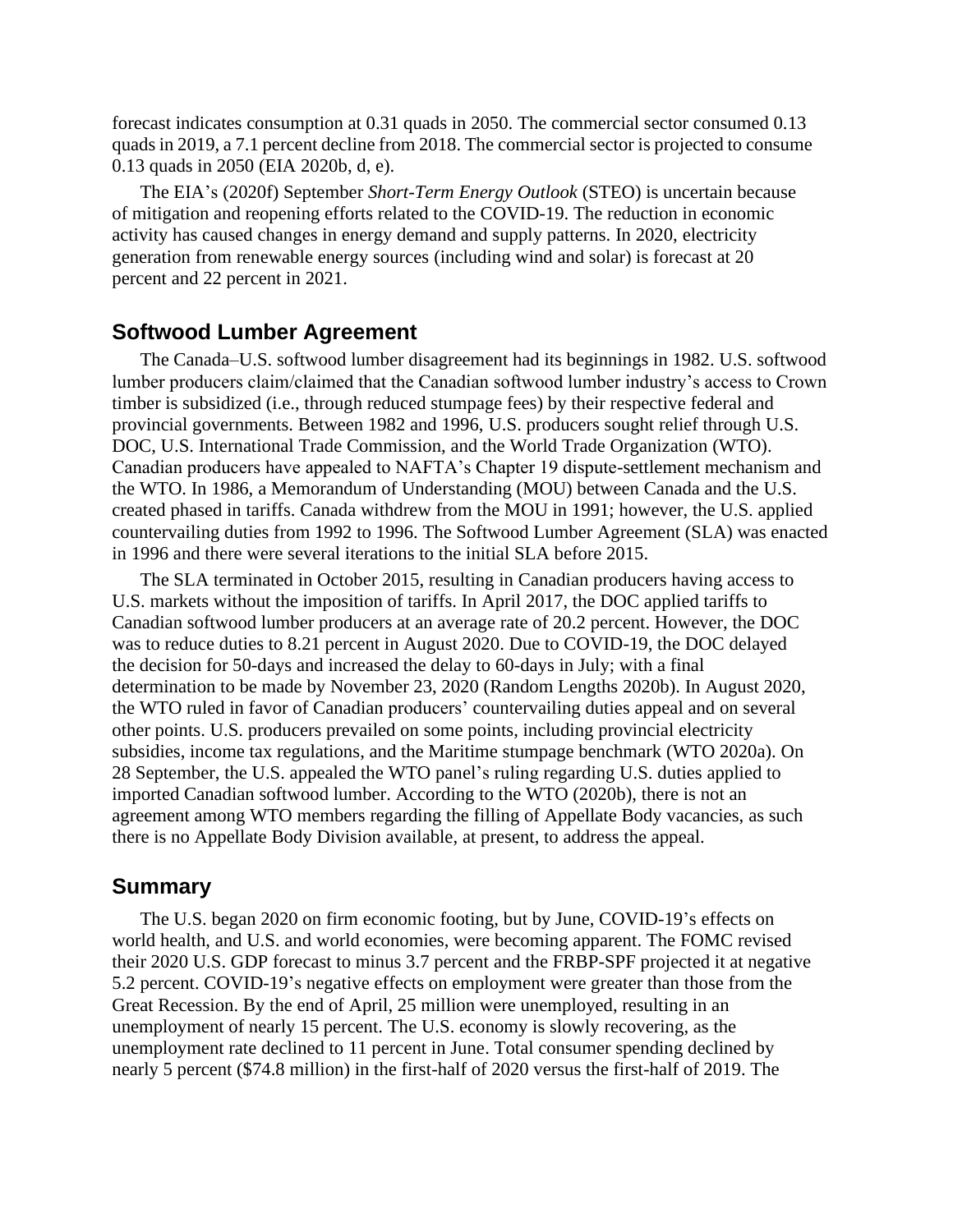industrial production index improved to 101 in August; however, it was still seven percent less than recorded in February.

U.S housing markets continued their steady, but gradual, recovery in 2019 and into the firsthalf of 2020. In spite of COVID-19's devastating effects, new housing construction is a bright spot for the U.S. economy. In the first-half of 2020, total starts were 2.3 percent greater and single-family starts were minimally less (0.3 percent) than reported for the same period in 2019. New house sales in 2020's first-half were nearly 690,000 units and this was 2.8 percent more than the first-half of 2019. R&R's expenditure volume surprised most and improved more than 15 percent from 2019's first-half. The shelter-in-place or work-at-home orders resulted in a positive effect on the R&R subsector and may lead to changes in residential design and nonresidential construction. Select architects are beginning to design new houses with office space. Some existing home owners are expanding their office areas, another boon to R&R. There is conjecture that the demand for office buildings may decline going forward, as many firms note that worker productivity actually increased with work-at-home employees. Several headlines have noted a mini-exodus from large metros to suburban and/or rural areas as a result of COVID-19. This has resulted in decreasing housing supply and increasing median house prices in several locations, another potential advantage for future new housing construction.

Housing's improvement is projected to have a positive effect on many wood products markets. The shelter- or work-at-home orders are a double-edged sword – consumer paper products recorded large purchase increases, while office paper products were the opposite. In 2019, several wood product categories production and consumption volumes were negligibly less than in 2018 – other categories reported moderate declines. Softwood lumber production and consumption both increased year-over-year in 2019. Composite panel products; hardwood plywood; and furniture consumption also increased from 2017 to 2018. Wood pellet production and sales continue to increase. One factor for the increase is that several Euro nations have invested substantially in pellet facilities for the generation of electricity.

Conversely, sawn hardwood production and consumption decreased for the second consecutive year; structural panel production and consumption was minimally less than 2018; paper and paperboard production remain in a decade long decline; pulpwood consumption decreased for the fifth year in a row; and furniture production declined from 2018 to 2019. Softwood lumber exports decreased in 2019, due to trade tensions, decreasing demand, and a surge in Central European exports.

In closing, the near-term effects of COVID-19 are the main factors affecting U.S. economic and wood products activity in 2020. This also holds true for world economies. Reduced global demand as a result of COVID-19, trade tensions, events in nature, and geo-political events also are critical to forest products production and trade, and global economies.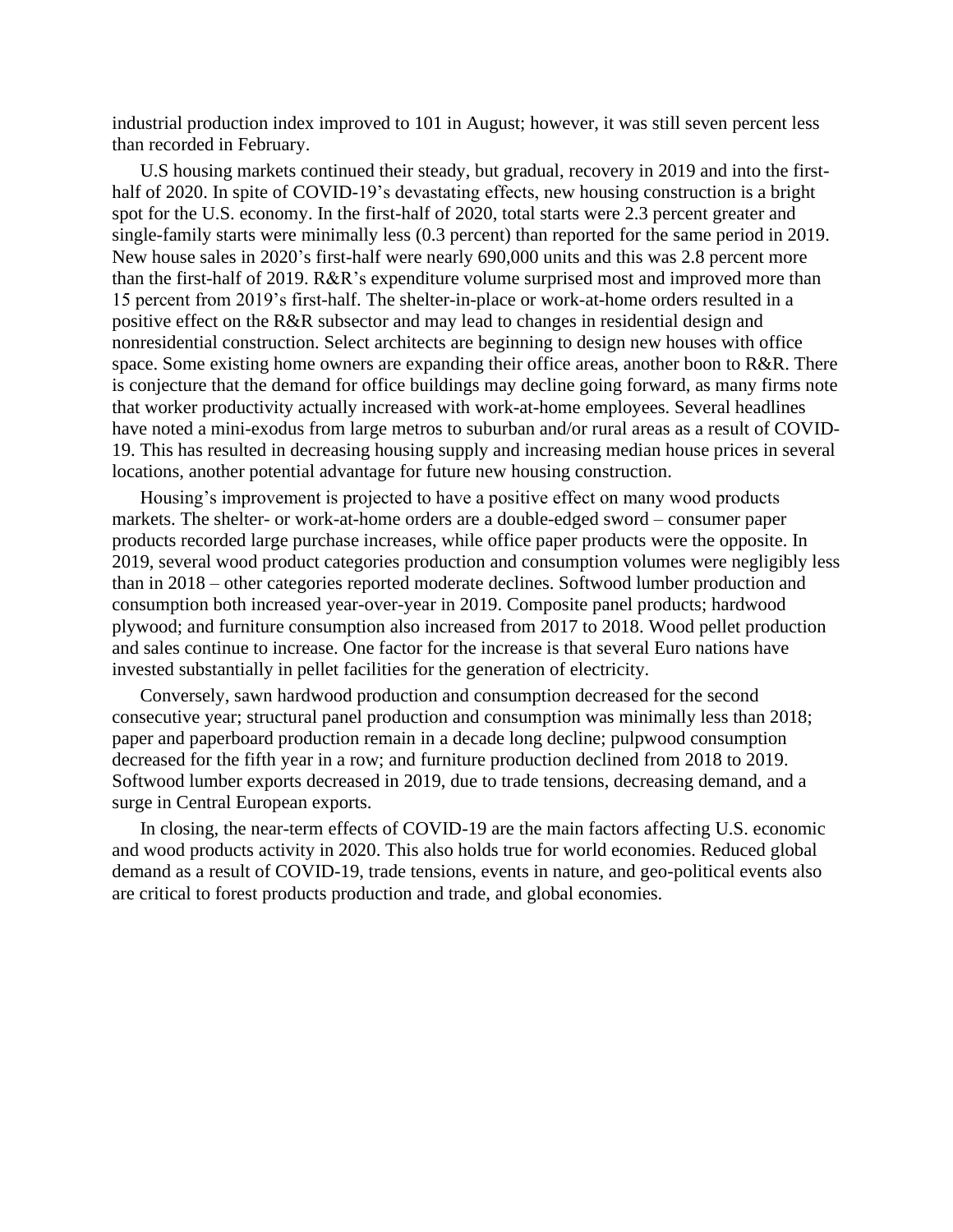# **Citations**

- 1. Aging in Place. 2020. Home remodeling for aging in place. The Villages, FL. Available at: https://www.aginginplace.org/home-remodeling-for-aging-in-place. Accessed: August 10.
- 2. Alderman, Delton. 2019. Housing and construction, 2018-2019. United Nations-Economic Commission Europe/Food Agriculture Organization (UNECE/FAO) *Forest Products Annual Market Review*, 2018-2019. Geneva Timber and Forest Study Paper 48, ECE/TIM/SP/48. United Nations Publications, New York and Geneva, 2019. ISBN 978-92-1-117218-8. Available at: https://www.unece.org/fileadmin/DAM/timber/publications/SP48.pdf. 150 p. Accessed: July 31.
- 3. Alderman, Delton and Urs Buehlmann. 2020. June 2020 Housing Commentary I-Main: VCE-CNRE-99NP. Virginia Tech Department of Sustainable Biomaterials, College of Natural Resources and Environment. Blacksburg VA. Available at: https://www.woodproducts.sbio.vt.edu/housing-report/casa-2020-06a-june-main.pdf. Accessed: July 31.
- 4. American Forest and Paper Association (AF&PA). 2020a. 2019 Statistics: Paper, paperboard, and wood pulp, annual summary, data through 2019. Washington, DC: AF&PA. 54 p. May 15. [Subscription only].
- 5. AF&PA. 2020b. Capacity & Fiber Consumption. Washington, DC: AF&PA. 46 p. January 30. [Subscription only].
- 6. AF&PA. 2020c. 2020 AF&PA sustainability report. Washington, DC: AF&PA. Available at: https://sustainability.afandpa.org/wpcontent/uploads/2020/07/AFPA\_2020\_Sustainability\_Report-web.pdf. 28 p. Accessed: August 21.
- 7. AF&PA. 2020d. AF&PA Stats, December 2019. Washington, DC: AF&PA. 14 p. January 30. [Subscription only].
- 8. Aguilar, Francisco, Nianfu Song, and Stephan Shifley. 2011. Review of consumption trends and public polices promoting woody biomass as an energy feedstock in the U.S. *Biomass Bioenergy*. 35: 3,708–3,718. Available at: https://www.nrs.fs.fed.us/pubs/jrnl/2011/nrs 2011 aguilar 001.pdf. 11 p. Accessed: September 2.
- 9. Alig, Ralph and Brett Butler. 2004. Area changes for forest cover types in the United States, 1952 to 1997, with projections to 2050. USDA Forest Service, Pacific Northwest Research Station*.* Gen. Tech. Rep. PNW-GTR-613. Portland, OR. 106 p. Available at: fs.fed.us/pnw/pubs/pnw\_gtr613.pdf. Accessed: September 2.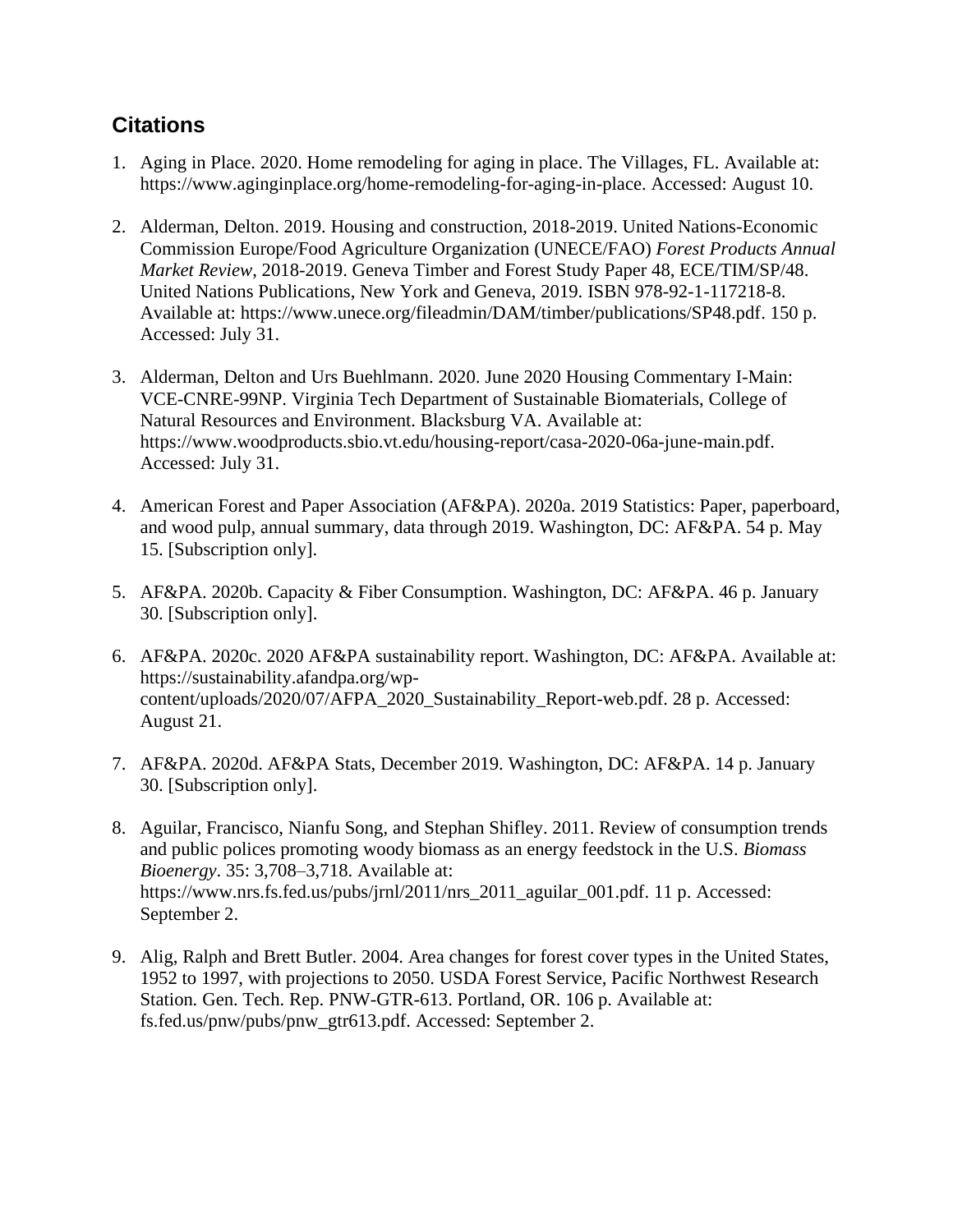- 10. APA-The Engineered Wood Association (APA). 2020. Engineered wood statistics, second quarter 2020. Tacoma, WA: APA–The Engineered Wood Association. 9 p. July. [Subscription only].
- 11. APA. 2020b. Engineered wood products. Tacoma, WA: APA–The Engineered Wood Association. Available at: https://www.apawood.org/products. Accessed: August 24. [Subscription only].
- 12. Associated Builders and Contractors (ABC). 2020. Nonresidential construction spending falls slightly in June, says ABC. Washington, DC. Available at: https://abc.org/News-Media/News-Releases/entryid/18007/nonresidential-construction-spending-falls-slightly-injune-says-abc. Accessed: August 3.
- 13. Biomass Power Association. 2020. What is biomass power? Washington, DC. Available at: https://www.usabiomass.org/about/#1549565794829-1e162e30-5624 Accessed: September 3.
- 14. Biron, Carey. 2020. Paper cuts: U.S. coronavirus downturn hits timber-reliant towns. Reuters. Available at: https://mobile.reuters.com/article/amp/idUSKCN26E1LQ. Accessed: September 23.
- 15. Bloom, Nicholas. 2020. How working from home works out. Stanford U. Stanford, CA. Available at: https://siepr.stanford.edu/research/publications/how-working-home-works-out. Accessed: September 14.
- 16. Board of Governors of the Federal Reserve System (FOMC). 2020a. Economic projections of Federal Reserve Board members and Federal Reserve Bank presidents under their individual assumptions of projected appropriate monetary policy, September 2020. Washington, DC. Available at: https://www.federalreserve.gov/monetarypolicy/files/fomcprojtabl20200916.pdf. Accessed: September 16.
- 17. FOMC. 2020b. Minutes of the Board's Federal Open Market Committee, September 16, 2020. Washington, DC. Available at: https://www.federalreserve.gov/newsevents/pressreleases/monetary20200916a.htm. Accessed: September 16.
- 18. FOMC. 2020c. Beige Book September 2, 2020. Washington, DC. Available at: https://www.federalreserve.gov/monetarypolicy/beigebook202009.htm. Accessed: September 2.
- 19. FOMC. 2020d. Consumer credit outstanding G.19. Washington, DC. Available at: https://www.federalreserve.gov/releases/g19/current/default.htm. Accessed: September 8.
- 20. FOMC. 2020e. Industrial production and capacity utilization G.17. Washington, DC. Available at: https://www.federalreserve.gov/releases/g17/current. Accessed: September 15.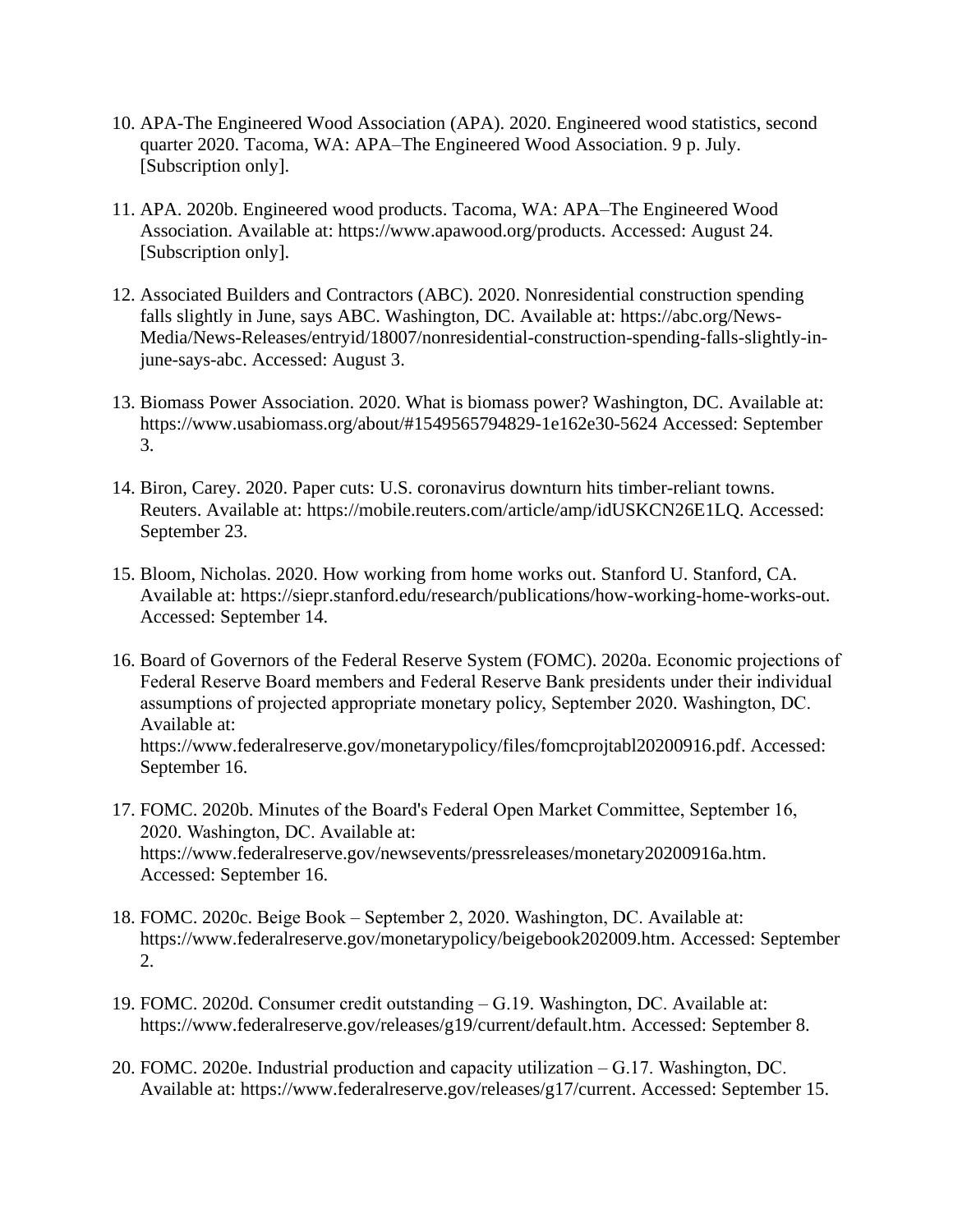- 21. FOMC. 2020f. Industrial production and capacity utilization G.17, Monthly Supplement, Table 1D. Washington, DC. Available at: https://www.federalreserve.gov/releases/g17/Current/table1d\_sup.htm. Accessed: August 14.
- 22. FOMC. 2020g. Industrial production and capacity utilization G.17, Monthly Supplement, Table 1B. Washington, DC. Available at: https://www.federalreserve.gov/releases/g17/Current/table1b\_sup.htm. Accessed: August 5.
- 23. Chetty, Raj, John Friedman, Nathaniel Hendren, and Michael Stepner. 2020. How did COVID-19 and stabilization policies affect spending and employment? Opportunity Insights. Boston, MA. Available at: www.opportunityinsights.org. Accessed: July 29.
- 24. Composite Panel Association (CPA). 2020a. 2018 Particleboard and medium-density fiberboard annual production and shipments. [Annual]. Silver Spring, MD. [Subscription only].
- 25. CPA. 2020b. 2019 Particleboard and medium-density fiberboard annual production and shipments. [Annual]. Silver Spring, MD. [Subscription only].
- 26. CPA. 2020c. From the President's desk. Silver Spring, MD. Available at: https://www.compositepanel.org/news-events/news-events.html/3209. Accessed: August 15.
- 27. Council of Economic Advisers (CEA). 2020. An in-depth look at COVID-19's early effects on consumer spending and GDP. Washington, DC. Available at: https://www.whitehouse.gov/articles/depth-look-covid-19s-early-effects-consumer-spendinggdp/#:~:text=Falling%20consumer%20spending%20has%20major,roughly%2068%20percen t%20of%20GDP. Accessed: July 29.
- 28. Coutu, Pete. 2020. How has COVID-19 impacted wood consumption? Forest2Market. Charlotte, NC. Available at: https://www.forest2market.com/blog/how-has-covid-19 impacted-wood-consumption. Accessed: September 11.
- 29. Deutch, Lesley and Ken Perlman. 2020. The light: The new American home buyer. Irvine, CA. Available at: https://www.realestateconsulting.com/category/building-products-andremodeling. Accessed: August 4.
- 30. Energy Information Agency (EIA). 2020. Annual Energy Outlook 2020 with projections to 2040. Washington, DC. DOE/EIA-0383(2020), April 2020. Available at: www.eia.gov/forecasts/aeo. Accessed: August 10.
- 31. Elling, Joe. 2020a. Personal correspondence. APA-The Engineered Wood Association. Tacoma, WA. August 14.
- 32. Epperson, Jerry. 2020a. *Furnishings Digest Newsletter*: *July 2020*. Mann, Armistead & Epperson, LTD. Richmond, VA. August 9. [Subscription only].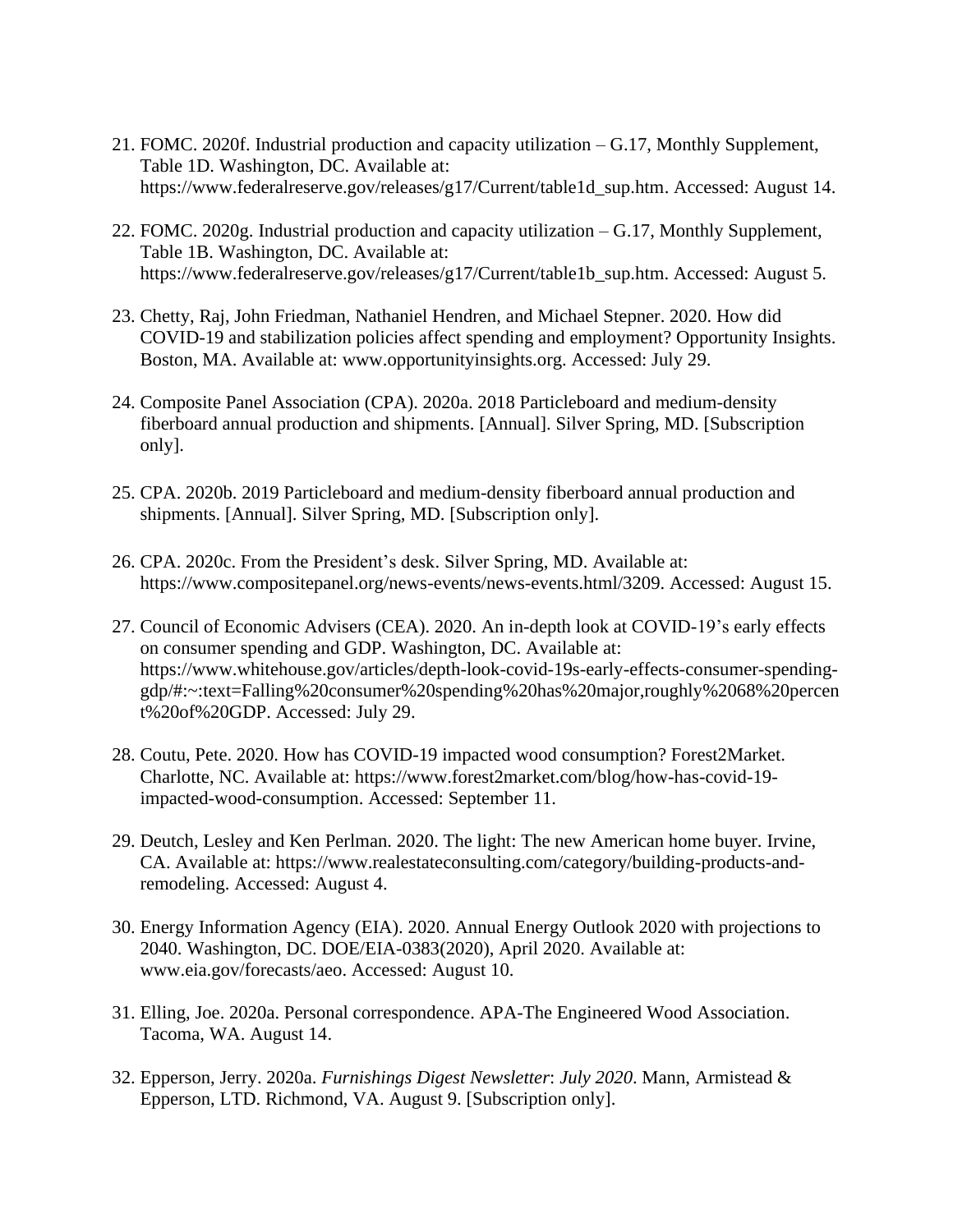- 33. Epperson, Jerry. 2020b. *Furnishings Digest Newsletter*: *August/September 2020*. Mann, Armistead & Epperson, LTD. Richmond, VA. September 10. [Subscription only].
- 34. Epperson, Jerry. 2020c. Personal correspondence. Mann, Armistead & Epperson, LTD. Richmond, VA. August 9.
- 35. Federal Register. 2020. Certain hardwood plywood products from the People's Republic of China: Final results of countervailing duty administrative review; 2017-2018. Washington, DC. Available at: https://www.federalregister.gov/documents/2020/02/26/2020- 03786/certain-hardwood-plywood-products-from-the-peoples-republic-of-china-final-resultsof-countervailing. Accessed August 15.
- 36. Federal Reserve Bank of Philadelphia. 2020. Third quarter 2020 survey of professional forecasters. Philadelphia PA. Available at: https://www.philadelphiafed.org/research-anddata/real-time-center/survey-of-professional-forecasters/2020/survq320. Accessed August 14.
- 37. Federal Reserve Bank of New York (FRBNY). 2020. Household debt and credit report. FRBNY Center for Microeconomic Data. New York, NY. Available at: https://www.newyorkfed.org/newsevents/news/research/2020/20200806. Accessed August 9.
- 38. Federal Reserve Bank of St. Louis (FRED). 2020. Existing home sales. Federal Reserve Bank of St. Louis. St. Louis, MO. Available at https://fred.stlouisfed.org/series/EXHOSLUSM495S. Accessed July 22, 2020.
- 39. Fleming, Mark. 2020. What the historic mortgage rate drop means for affordability. First American Financial Corporation. Santa Ana, CA. Available at: https://blog.firstam.com/economics/what-the-historic-mortgage-rate-drop-means-foraffordability. Accessed August 3.
- 40. Food and Agriculture Organization of the United Nations (FAO). 2020. Forest product consumption and production. FAO, Rome, Italy. Available at: http://www.fao.org/forestry/statistics/80938@180723/en/. Accessed August 5.
- 41. Forth, Karl. 2020. Timber Products Inspection responds to Brazilian plywood lawsuit. Woodworking Network. Available at: https://www.woodworkingnetwork.com/news/woodworking-industry-news/timber-productsinspection-responds-brazilian-plywood-lawsuit. Accessed August 15.
- 42. Freddie Mac. 2020. Mortgage rates decrease slightly. Freddie Mac. Tysons Corner, VA. Available at: http://www.freddiemac.com/pmms/#. Accessed August 3.
- 43. Fry, Richard, Jeffery Passel, and D'vera Cohn. 2020. A majority of young adults in the U.S. live with their parents for the first time since the Great Depression. Pew Research Center. Washington, DC. Available at: https://www.pewresearch.org/fact-tank/2020/09/04/a-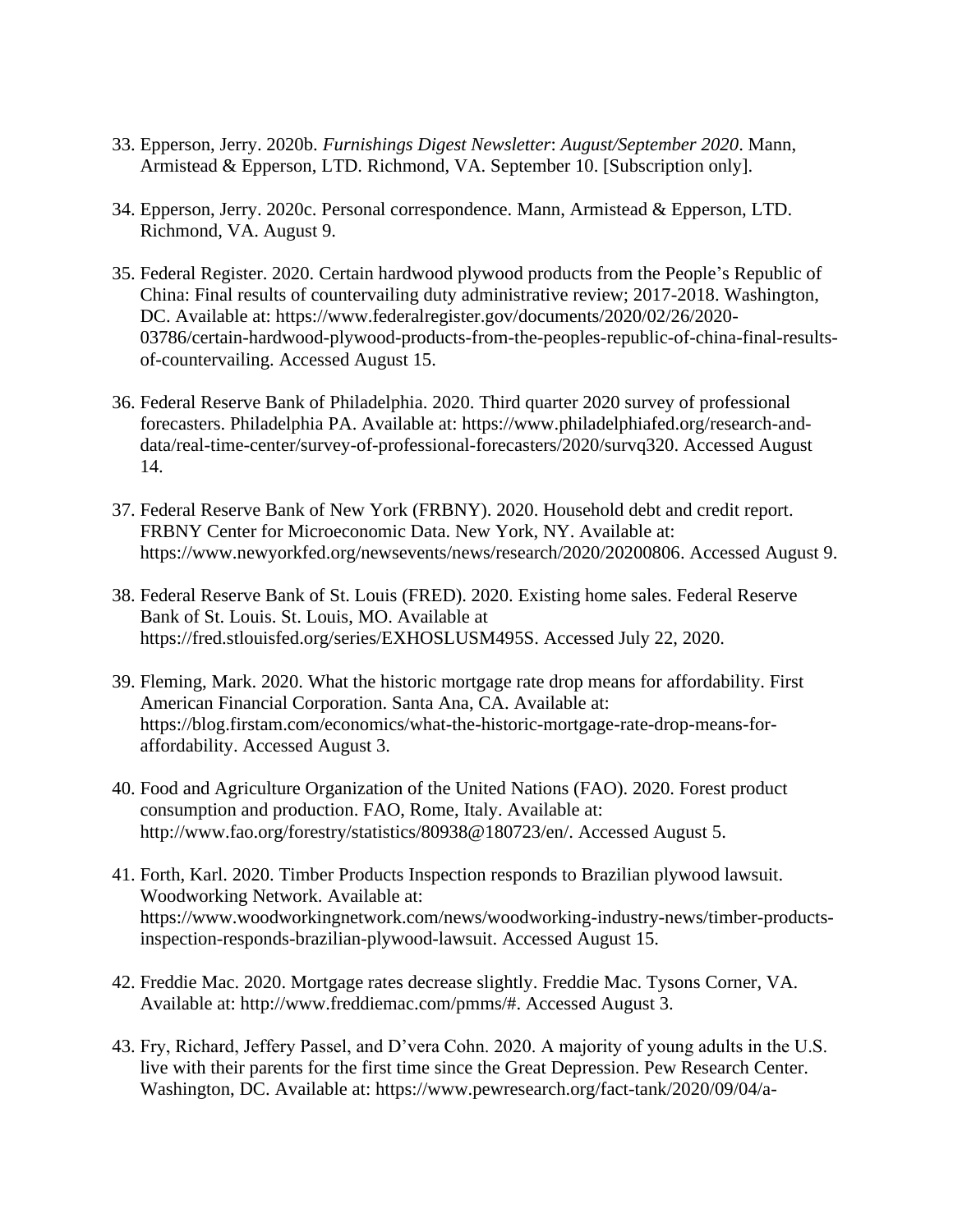majority-of-young-adults-in-the-u-s-live-with-their-parents-for-the-first-time-since-the-greatdepression. Accessed September 9.

- 44. *Hardwood Market Report* (HMR). 2020a. *Hardwood Market Report-Lumber News Since 1922*. [Weekly]. Memphis, TN. Vol.: XCVIII, Nos: 22-27. [Subscription only].
- 45. *Hardwood Market Report* (HMR). 2020b. *Hardwood Market Report-Lumber News Since 1922*. [Weekly]. Memphis, TN. Vol.: XCVIII, No. 28. [Subscription only].
- 46. Howard, James and Shaobo Liang. 2019*.* United States forest products annual market review and prospects, 2015-2019. Madison, WI: USDA Forest Service, Forest Products Laboratory. 17 p. Available at: https://www.unece.org/fileadmin/DAM/timber/countryinfo/statements/usa2018.pdf. Accessed June 27.
- 47. Howlett, Kip. 2020. Personal correspondence. Decorative Hardwoods Association (DHA). Sterling, VA. August 10.
- 48. Inman, Tom. 2020. Personal correspondence. Appalachian Hardwood Manufacturers, Inc. (AHMI). High Point, NC. August 15.
- 49. Intergovernmental Panel on Climate Change (IPCC). 2020. Climate change and land. Available at: https://www.ipcc.ch/. Accessed August 20.
- 50. International Trade Administration (ITA). 2020. Trade and Industry Analysis, Trade Policy Information System (TPIS). ITA Office of Trade and Economic Analysis. Washington, DC. Available at: https://tpis1.trade.gov/cgi-bin/wtpis/prod/tpis.cgi. Accessed July 27.
- 51. ITA. 2020b. Trade Policy Information System. ITA Office of Trade and Economic Analysis. Washington, DC. Available at: https://tpis1.trade.gov/cgi-bin/wtpis/prod/tpis.cgi. Accessed August 16.
- 52. Johnson, Judd. 2020a. US hardwood supplies Adapting to a new norm. *Hardwood Market Executive*. Memphis, TN. 4 p. August 14. [Subscription only].
- 53. Johnson, Judd. 2020b. Personal correspondence. Editor, *HMR and HMR Executive*. Memphis, TN. August 14. [Subscription only].
- 54. Johnston, Craig and Jinggang Guo. 2020. USDA FS Resources Planning Act forest resources outlook model (FOROM). Unpublished manuscript and model. USDA FS. Cary, NC.
- 55. Kitchen Cabinet Manufacturers Association (KCMA). 2020. July 2020 trend of business. Reston, VA. Available at: https://www.kcma.org/news/press-releases/july-2020-trend-ofbusiness. Accessed September 25.
- 56. Lacy, Robert. 2004. Whither North Carolina furniture manufacturing? Federal Reserve Bank of Richmond. Richmond, VA. Available at: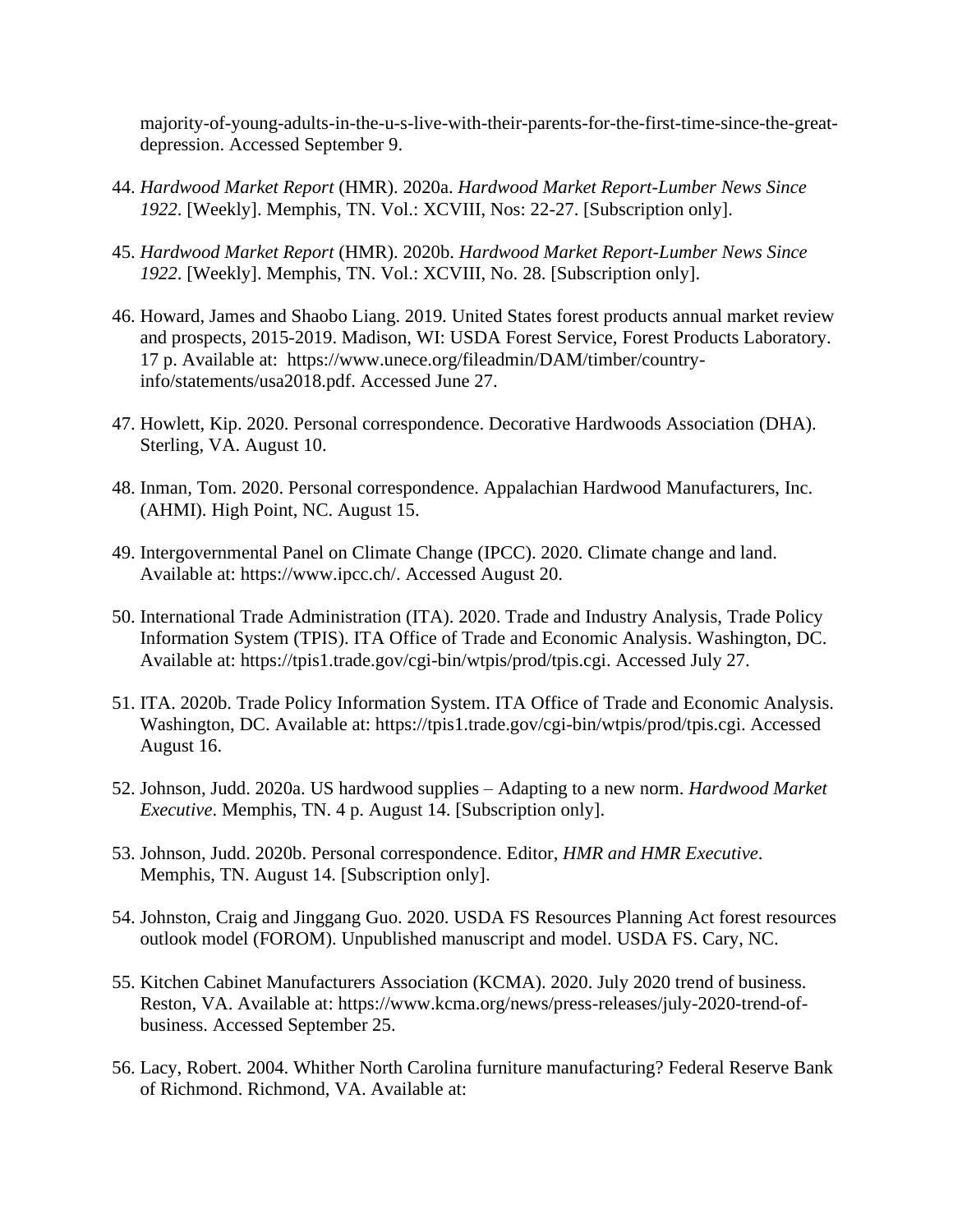https://fraser.stlouisfed.org/files/docs/historical/frbrich/wp/frbrich\_wp04-7.pdf. 23 p. Accessed August 21.

- 57. Leading Indicator of Remodeling Activity (LIRA). 2020. Pandemic to weigh on home remodeling spending through mid-year 2021. Joint Center for Housing Studies of Harvard University. Cambridge, MA. Available at: https://www.jchs.harvard.edu/pressreleases/pandemic-weigh-home-remodeling-spending-through-mid-year-2021. Accessed September 15.
- 58. Luppold, William and Matthew Bumgardner. 2020a. International trade of U.S. hardwood lumber and logs, 1990-2013. Ohio Forestry Association. Zanesville, OH. Available at: https://cdn.ymaws.com/www.ohioforest.org/resource/resmgr/weekly\_report\_attachments/hm r\_article\_july\_4\_2014\_for\_.pdf. Accessed August 20.
- 59. Luppold, William and Matthew Bumgardner. 2020b. Regional Analysis of U.S. lumber exports for important hardwood species from 1990 to 2019. Unpublished manuscript. USDA Forest Service, Forestry Sciences Laboratory. Princeton, WV. August 20.
- 60. Luppold, William and Matthew Bumgardner. 2020c. Employment changes in U.S. hardwood lumber consuming industries during economic expansions and contractions since 1991. *BioResources*,11(2): 3123-3135. Available at: https://www.fs.usda.gov/treesearch/pubs/50327. Accessed August 20.
- 61. Luppold, William and Matthew Bumgardner. 2020d. The wood household furniture and kitchen cabinet industries: A contrast in fortune. *Forest Products Journal*, 59(11/12): 93-99. Available at: https://www.fs.usda.gov/treesearch/pubs/36234. Accessed August 20.
- 62. Luppold, William. 2020. Personal correspondence. USDA Forest Service, Forestry Sciences Laboratory. Princeton, WV. August 19.
- 63. Kosman, Kéta. 2020. US housing starts August & softwood lumber prices September: 2020. Madison's Lumber Reporter. Vancouver, British Columbia, CA. Available at: https://madisonsreport.com/2020/09/17/us-housing-starts-august-softwood-lumber-pricesseptember-2020/. Accessed September 21.
- 64. Manufactured Housing Institute (MHI). 2020. Manufactured home shipments by month, by year. MHI monthly economic reports, annual production and shipment data. Arlington, VA. https://www.manufacturedhousing.org/wp-content/uploads/2020/05/1-UPDATED-MH-Monthly-Shipments-1976-2019.pdf. Accessed: August 4.
- 65. McKeever, David and James Howard. 2011. Solid wood timber products consumption in major end uses in the United States, 1950–2009; A Technical Document Supporting the Forest Service 2010 RPA Assessment. GTR: FPL-GTR-199. Madison, WI: USDA Forest Service, Forest Products Laboratory. 41 p. Available at: [http://www.treesearch.fs.fed.us/pubs/39746.](http://www.treesearch.fs.fed.us/pubs/39746) Accessed: July 23.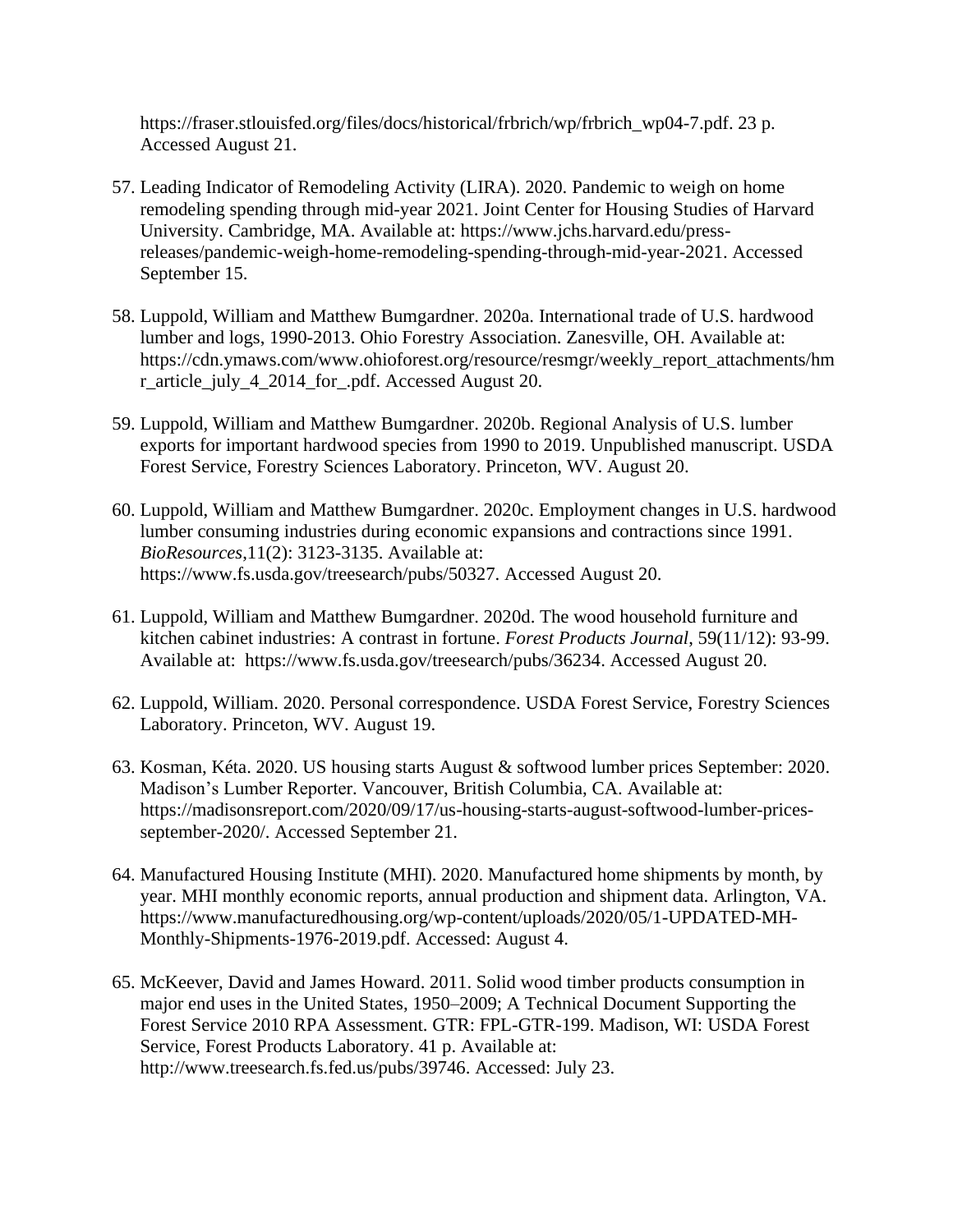- 66. Molinsky, J. 2017. Four challenges to aging in place. Harvard Joint Center for Housing Studies. Available at: https://www.jchs.harvard.edu/blog/four-challenges-to-aging-in-place. Accessed: August 17.
- 67. Morris, Frank. 2020. Why home improvement has surged and how it's changing America. NPR. Washington, DC. Available at: https://www.npr.org/2020/09/11/909264580/why-homeimprovement-has-surged-and-how-its-changing-america. Accessed: September 11.
- 68. Mortgage Bankers Association (MBA). 2020. MBA mortgage finance forecast. Washington, DC. Available at: https://mba-erm.informz.net/mba-erm/data/images/SFResearch-Forecast/Mortgage%20Finance%20Forecast%20Sep%202020.pdf. Accessed: September 18.
- 69. North American Wood Fiber Review (NAWFR). 2020a. A review of global sawlog, pulpwood, and biomass markets – 1Q/2020, Volume 33, Number 1. Wood Resources International (WRQ) LLC. Seattle, WA. 68 p. [Subscription only].
- 70. NAWFR. 2020b. A review of global sawlog, pulpwood, and biomass markets 2Q/2020, Volume 33, Number 2. WR@ LLC. Seattle, WA. 69 p. [Subscription only].
- 71. NAWFR. 2020c. Wood pellet imports to the United Kingdom, WRQ Trade Snapshot 2020. WRQ LLC. Seattle, WA. 1 p. [Subscription only].
- 72. The National Bureau of Economic Research (NBER). 2020. Federal Reserve Bank of St. Louis. St. Louis, MO. Available at https://fred.stlouisfed.org/series/USREC. Accessed August 8.
- 73. Pontius, Alan, Michael Murphy, and John Chang. 2020. Beyond the global health crisis: Special Report – Office, Third quarter 2020. Marcus & Millichap. Calabasas, CA. Available at https://www.marcusmillichap.com/- /media/Files/MM/Research%20Reports/Special%20Reports/2020/20\_09%20National%20Of fice%20Outlook%20Special%20Report%20pdf.pdf. Accessed August 31.
- 74. Random Lengths. 2020a. Lumber Price Guide. *Random Lengths Weekly Report*, Fastmarkets RISI. Eugene, OR. Vol. 76, Issue 35. August 28. [Subscription only].
- 75. Random Lengths. 2020b. Lumber Price Guide. *Random Lengths Weekly Report*, Fastmarkets RISI. Eugene, OR. Vol. 76, Issue 23. August 28. [Subscription only].
- 76. RISI. 2020a. Uncertainty in forest products markets: The risk of overlooking the forces driving the next normal. Boston, MA. Available at: https://insights.risiinfo.com/ufpm-report-2020/index.html. Accessed: August 25.
- 77. RISI. 2020b. PPI Pulp & Paper Week, Paper, packaging and fiber market news and prices for North America. Fastmarkets RISI. Boston, MA. Accessed: August 25. [Subscription only].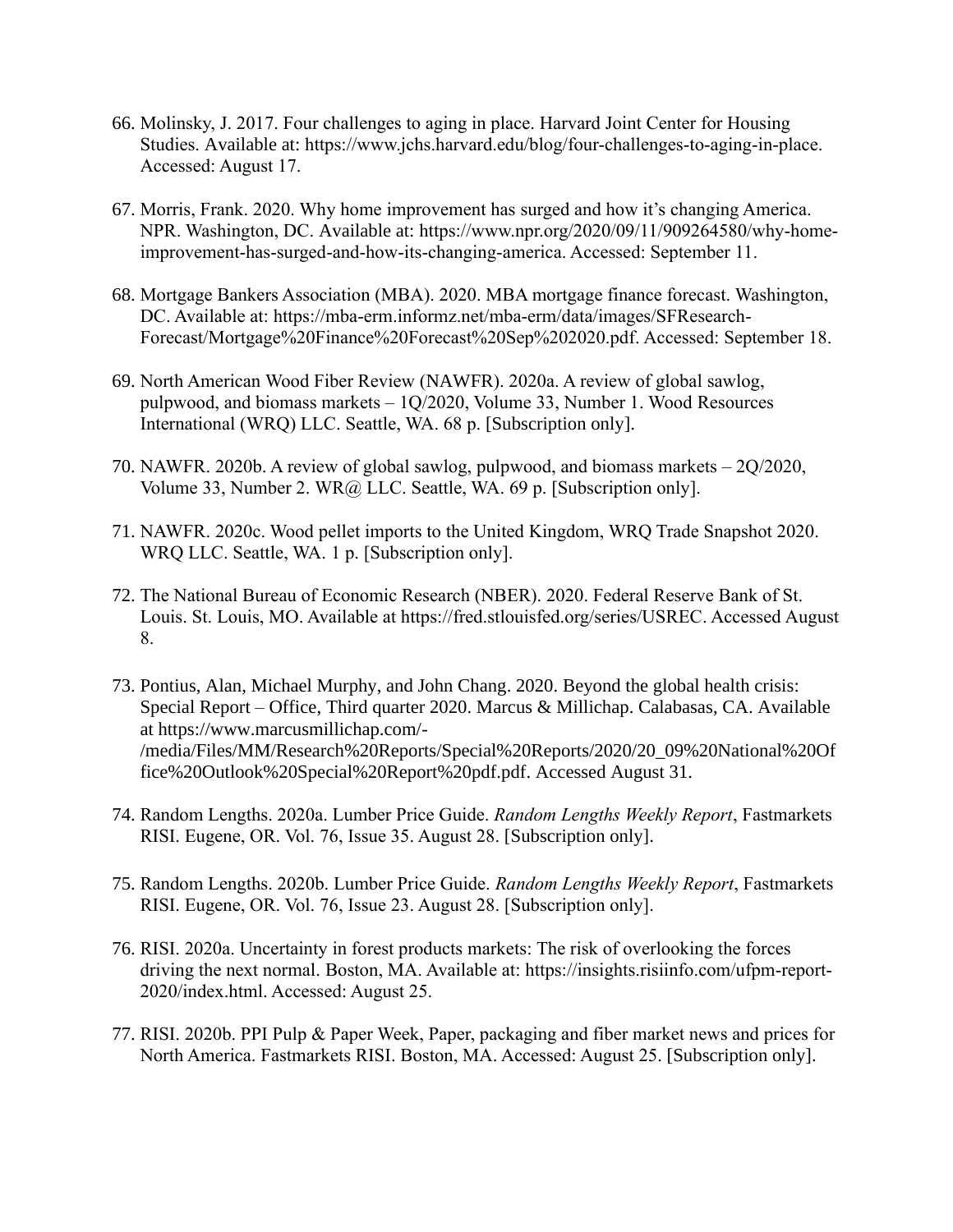- 78. RISI. 2020c. PPI Pulp & Paper Week, Paper, packaging and fiber market news and prices for North America. Fastmarkets RISI. Boston, MA. Accessed: September 18. [Subscription only].
- 79. Rosalsky, Greg. 2020. Zoom towns and the new housing market for the 2 Americas. NPR. Washington, DC. Available at: https://www.npr.org/sections/money/2020/09/08/909680016/zoom-towns-and-the-newhousing-market-for-the-2-americas. Accessed: September 11.
- 80. Sapriza, Horacio and Andrew Castro. 2020. The July 2020 senior loan officer opinion survey on bank lending practices. FOMC. Washington, DC. Available at: https://www.federalreserve.gov/data/sloos/sloos-202007.htm. Accessed: August 5.
- 81. Sasso, Michael. 2020. US furniture industry eyes Cambodia as Vietnam's wages rise. Available at: https://ajot.com/news/u.s-furniture-industry-eyes-cambodia-as-vietnamaswages-rise. Accessed: August 5.
- 82. Simon, Ruth. 2019. The U.S. furniture industry is back—but there aren't enough workers. *Wall Street Journal*. Available at: https://www.wsj.com/articles/the-u-s-furniture-industry-isbackbut-there-arent-enough-workers-11575504528. Accessed August 25. [Subscription only].
- 83. Skog, Ken, David McKeever, Peter Ince, James Howard, Henry Spelter, and Albert Schuler. 2012. Status and trends for the U.S. forest products sector: A technical document supporting the Forest Service 2010 RPA assessment. GTR: FPL-GTR-207. Madison, WI: USDA Forest Service, Forest Products Laboratory. 35 p. Available at: https://www.fpl.fs.fed.us/documnts/fplgtr/fpl\_gtr207.pdf. Accessed: July 29.
- 84. Smith Leonard. 2020a. February 2020 Furniture Insights. Smith Leonard PLLC. High Point, NC. Available at: https://www.smith-leonard.com/2020/02/27/february-2020-furnitureinsights. Accessed: August 10.
- 85. Smith Leonard. 2020b. July 2020 Furniture Insights. Smith Leonard PLLC. High Point, NC. Available at: https://www.smith-leonard.com/2020/07/29/july-2020-furniture-insights. Accessed: August 10.
- 86. Smith Leonard. 2020c. August 2020 Furniture Insights. Smith Leonard PLLC. High Point, NC. Available at: https://www.smith-leonard.com/2020/08/31/august-2020-furnitureinsights. Accessed: September 14.
- 87. Spaeth, James. 2008. U.S. Department of Energy biomass program, overview of U.S. energy policies. Washington, DC. Available at: https://www.energy.gov/sites/prod/files/2014/04/f14/spaeth\_20080213.pdf. Accessed: August 29.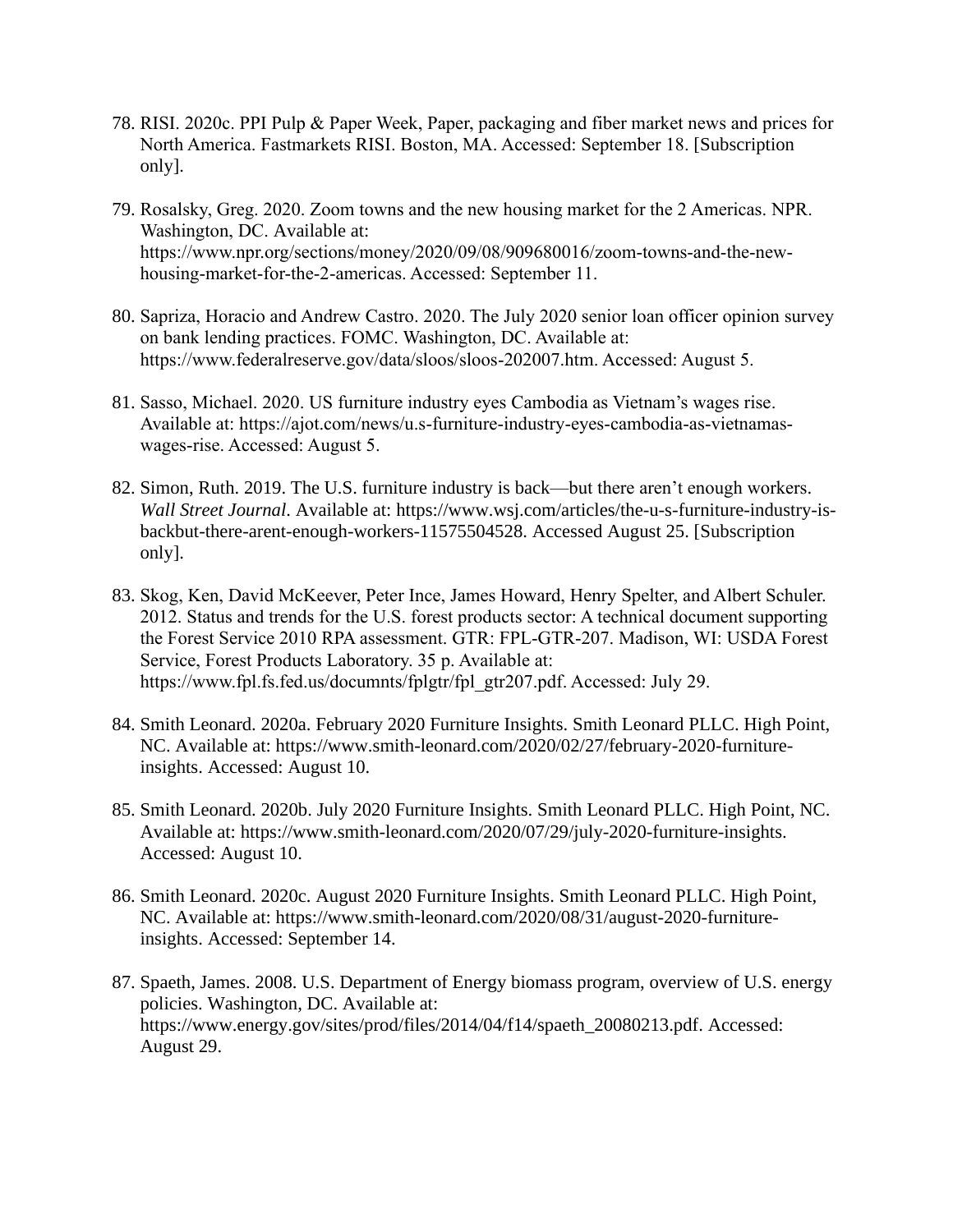- 88. Southern Forest Products Association (SFPA). 2020. Personal correspondence. New Orleans, LA. August 15.
- 89. Taylor, Russ. 2020a. Personal correspondence. Forest Economic Advisors (FEA). Vancouver, BC, Canada. August 15.
- 90. Taylor, Russ. 2020b. COVID-19 and beyond: Global softwood log and lumber conference 2020 takeaways. *Canadian Forest Industries*. Simcoe, ON, CA. Available at: https://www.woodbusiness.ca/covid-19-and-beyond-virtual-global-softwood-log-andlumber-conference-2020-takeaways. September 9.
- 91. The Working Forest. 2020. Vietnam emerges as the largest hardwood veneer and plywood supplier to the U.S. North Bay, ON, CA. Available at: https://www.workingforest.com/vietnam-emerges-as-the-largest-hardwood-veneer-andplywood-supplier-to-the-u-s/. Accessed: August 14.
- 92. The World Bank. 2020. Global economic prospects, June 2020. Washington, DC. Available at: https://www.worldbank.org/en/news/feature/2020/06/08/the-global-economic-outlookduring-the-covid-19-pandemic-a-changed-world. Accessed: August 5.
- 93. Think Wood. 2020. Mass timber. WoodWorks-Wood Products Council. Washington, DC. Available at: https://www.thinkwood.com/products-and-systems/mass-timber. Accessed: August 25.
- 94. U.S. Department of Commerce, Bureau of the Census (Census). 2020a. New residential construction. Washington, DC. Available at: https://www.census.gov/construction/nrc/index.html. Accessed: September 16.
- 95. Census. 2020b. New residential sales. Washington, DC. Available at: https://www.census.gov/construction/nrs/index.html. Accessed: September 24.
- 96. Census. 2020c. American community survey. Washington, DC. Available at: https://data.census.gov/cedsci/all. Accessed: August 5.
- 97. Census. 2020d. New privately owned housing units started in the United States by purpose and design. Washington, DC. Available at: https://www.census.gov/construction/nrc/pdf/quarterly\_starts\_completions.pdf. Accessed: July 28.
- 98. Census. 2020e. Housing vacancies and homeownership Estimates of the total housing inventory for the U.S.: 1965 to present (Table 7). Washington, DC. Available at: https://www.census.gov/housing/hvs/data/histtab7.xlsx. Accessed: August 4.
- 99. Census. 2020f. Housing vacancies and homeownership Estimates of the total housing inventory for the U.S.: Second quarter 2019 and 2020 (Table 4). Washington, DC. Available at: https://www.census.gov/housing/hvs/files/qtr220/tab4.xlsx. Accessed: August 4.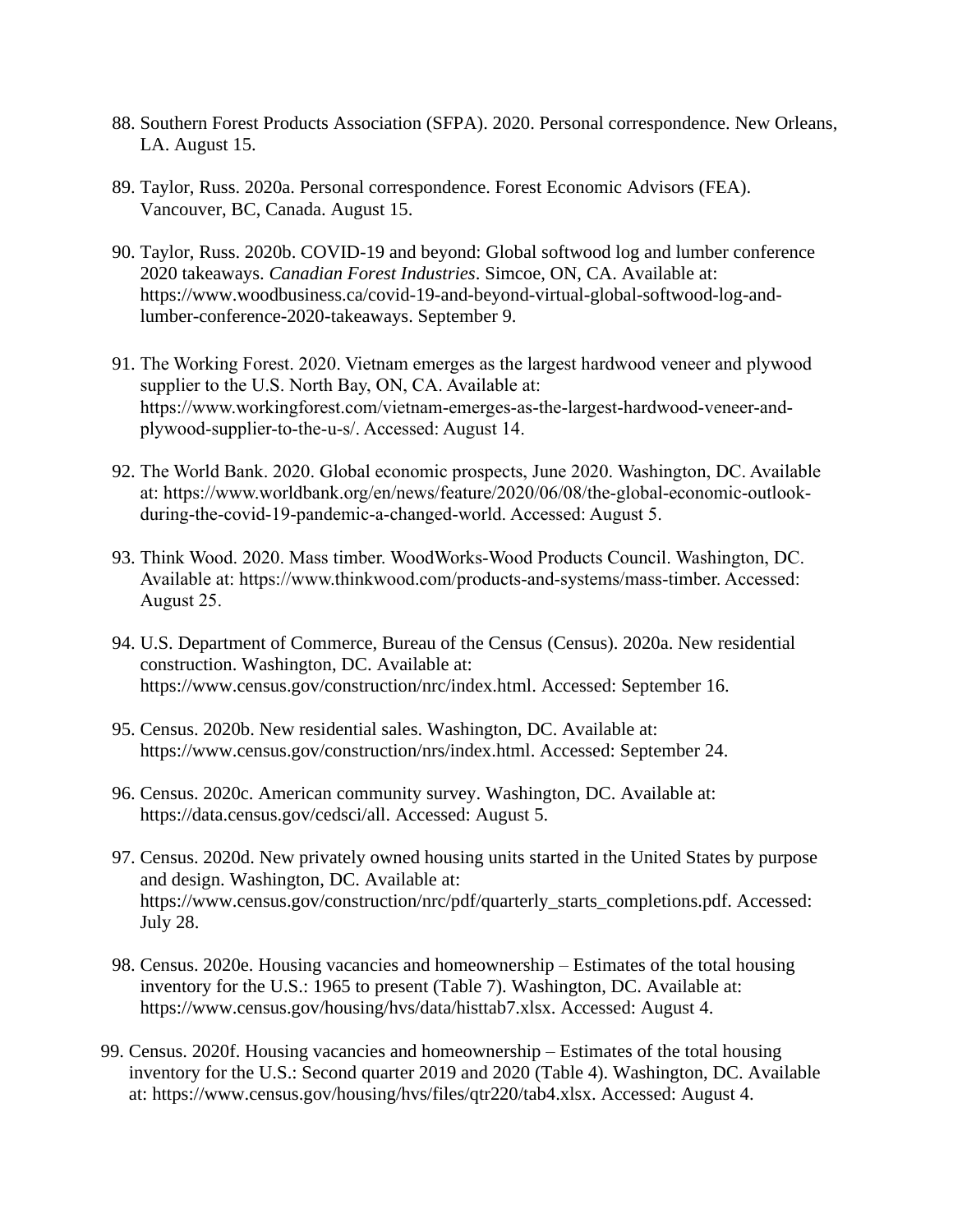- 100. Census. 2020g. Manufacturer's shipments, inventories, & orders Historical data. Washington, DC. Available at: https://www.census.gov/manufacturing/m3/historical\_data/index.html. Accessed: July 28.
- 101. Census. 2020h. Manufactured housing survey. Washington, DC. Available at: https://www.census.gov/programs-surveys/mhs.html. Accessed: July 28.
- 102. Census. 2020i. Value of construction put in place. Washington, DC. Available at: https://www.census.gov/construction/c30/c30index.html. Accessed: October 1.
- 103. Census. 2020j. Monthly full report on manufacturers' shipments, inventories and orders December 2019. Washington, DC. Available at: https://www.census.gov/manufacturing/m3/historical\_data/pressreleases/prel/2019/dec19prel.p df. Accessed: August 31.
- 104. Census. 2020k. Annual survey of manufacturers. Washington, DC. Available at: https://www.census.gov/programs-surveys/asm/data/tables.html. Accessed: August 31.
- 105. U.S. Bureau of Economic Analysis (BEA). 2020a. Personal income and outlays, August 2020. Table 2.3.6U, Real personal consumption expenditures by major type of product and by major function. Suitland, MD. Available at: https://apps.bea.gov/iTable/iTable.cfm. Accessed: October 1.
- 106. BEA. 2020b. Real investment in fixed assets and consumer durable goods, Table 9.3. Suitland, MD. Available at: https://apps.bea.gov/iTable/index\_nipa.cfm. Accessed: August 5.
- 107. BEA. 2020c. National income and product accounts, Table 1.1.6. Real gross domestic product, chained dollars. Suitland, MD. Available at: https://apps.bea.gov/iTable/index\_nipa.cfm. Accessed: August 5.
- 108. U.S. Bureau of Labor Statistics (BLS). 2020a. Labor force statistics from the current population survey. Washington, DC. Available at: https://data.bls.gov/cgi-bin/surveymost. Accessed: September 14.
- 109. BLS. 2020b. Supplemental data measuring the effects of the Coronavirus (Covid-19) pandemic on the labor market. Washington, DC. Available at: https://www.bls.gov/cps/effectsof-the-coronavirus-covid-19-pandemic.htm#table1. Accessed: August 4.
- 110. BLS. 2020c. Non-upholstered wood household furniture manufacturing (NAICS 337122). Washington, DC. Available at: https://data.bls.gov/PDQWeb/en. Accessed: September 14.
- 111. BLS. 2020d. All employees in private household and institutional furniture manufacturing for all establishment sizes in U.S. (NAICS 3371). Washington, DC. Available at: https://data.bls.gov/PDQWeb/en. Accessed: September 14.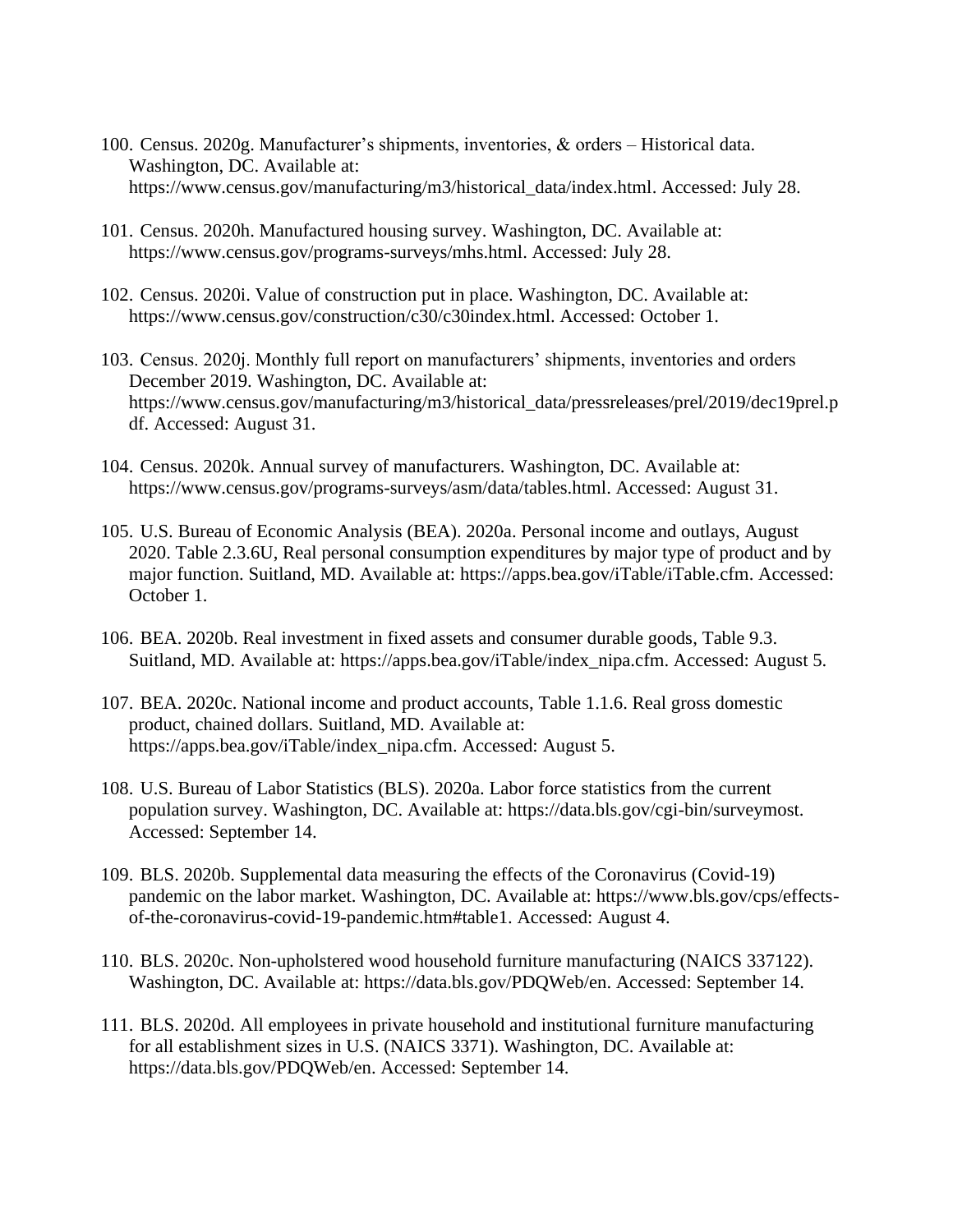- 112. BLS. 2020e. Producer prices and price indexes, monthly and annual. Washington, DC. Available at: [http://www.bls.gov/ppi.](http://www.bls.gov/ppi) Accessed: August 6.
- 113. U.S. Energy Information Administration (EIA). 2020a. Renewable energy explained. Washington, DC. Available at: https://www.eia.gov/energyexplained/renewable-sources. Accessed: September 2.
- 114. EIA. 2020b. Annual energy outlook 2020, Energy use: Residential renewable energy, Table 2. Energy consumption by sector and source. Washington, DC. Available at: https://www.eia.gov/outlooks/aeo/. Accessed: September 2.
- 115. EIA. 2020c. Monthly densified biomass fuel report. Washington, DC. Available at: https://www.eia.gov/biofuels/biomass/#table\_data. Accessed: September 17.
- 116. EIA. 2020d. Annual energy outlook 2019, Energy use: Residential renewable energy, Table 2. Energy consumption by sector and source. Washington, DC. Available at: https://www.eia.gov/outlooks/aeo/. Accessed: September 2.
- 117. EIA. 2020e. Primary energy production by source. Washington, DC. Available at: https://www.eia.gov/totalenergy/data/monthly/. Accessed: September 1.
- 118. EIA. 2020f. *Short-Term Energy Outlook* (STEO), September. Washington, DC. Available at: https://www.eia.gov/outlooks/steo/. Accessed: September 10.
- 119. U.S. Environmental Protection Agency (EPA). 2020a. EPA's treatment of biogenic carbon dioxide (CO2) emissions from stationary sources that use forest biomass for energy production. Washington, DC. Available at: https://www.epa.gov/sites/production/files/2018- 04/documents/biomass\_policy\_statement\_2018\_04\_23.pdf. Accessed: August 23.. Accessed: August 23.
- 120. EPA. 2020b. Final renewable fuel standards for 2020, and the biomass-based diesel volume for 2021. Washington, DC. Available at: https://www.epa.gov/renewable-fuel-standardprogram/final-renewable-fuel-standards-2020-and-biomass-based-diesel-volume. Accessed: August 23.
- 121. USDA Foreign Agricultural Service (FAS). 2020. Global agricultural trade system (GATS). Washington, DC. Available at: https://www.fas.usda.gov/databases/global-agricultural-tradesystem-gats. Accessed: August 20.
- 122. U.S. International Trade Administration. 2020. Trade Policy Information System. Washington, DC. Available at: https://tpis1.trade.gov/cgi-bin/wtpis/prod/tpis.cgi. Accessed: August 28. [Must be a federal employee to access].
- 123. U.S. International Trade Commission. 2017. Hardwood plywood from China investigation, Nos. 701-TA-565 and 731-TA-1341 (Final). Publication 4747. December. 248 p. Washington,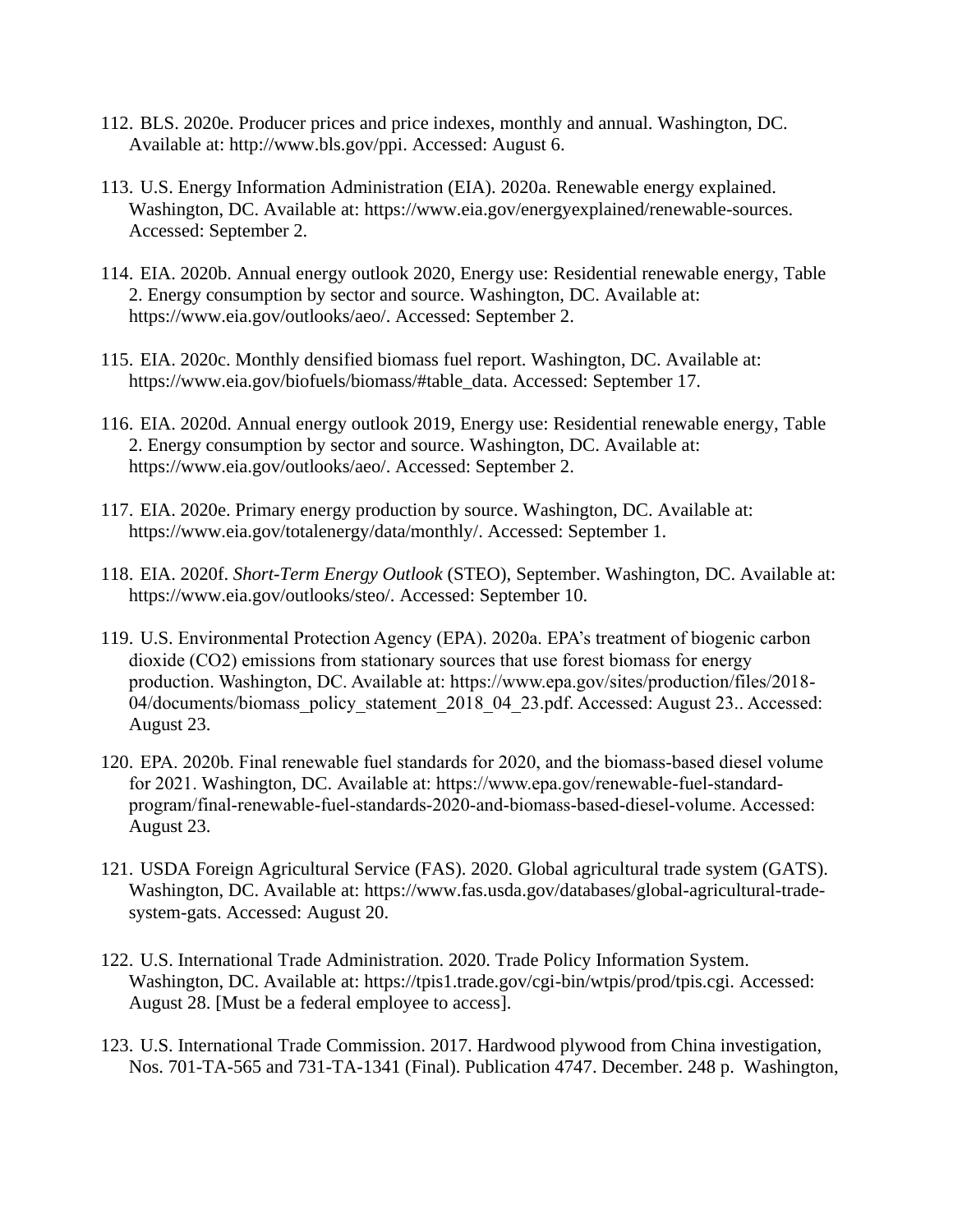DC. Available at: https://www.usitc.gov/publications/701\_731/pub4747.pdf. Accessed: September 29.

- 124. Vitner, Mark, Charlie Dougherty, and Nicole Cervi. 2020. Commercial real estate chartbook: Uncertainty weighing heavily on CRE. Wells Fargo Securities LLC. Charlotte, NC. Available at: https://image.mail1.wf.com/lib/fe8d13727664027a7c/m/4/89570e31-d1a4-46bd-8e6e-1599b995dc1a.pdf. Accessed: September 15.
- 125. Western Wood Products Association (WWPA). 2020a. 2019 Statistical Yearbook of the Western Lumber Industry. Portland, OR. September 14. 24 p. [Subscription only].
- 126. WWPA. 2020b. Lumber Track, December 2019. Portland, OR. March 6. 3 p. [Subscription only].
- 127. WWPA. 2020c. Lumber Track, May 2020. Portland, OR. August 13. 3 p. [Subscription only].
- 128. WWPA. 2020d. Lumber Track, June 2020. Portland, OR. September 10. 3 p. [Subscription only].
- 129. Wells Fargo. 2020. Monthly Outlook. Wells Fargo Securities Economics Group, Wells Fargo Securities, LLC. Charlotte, NC. Available at: https://image.mail1.wf.com/lib/fe8d13727664027a7c/m/4/8c57d579-ef0b-47e5-947da7fbede67157.pdf. Accessed: September 10.
- 130. World Trade Organization (WTO). 2020a. United States Countervailing measures on softwood lumber from Canada. Available at: https://www.wto.org/english/tratop\_e/dispu\_e/cases\_e/ds533\_e.htm#bkmk533r. Accessed: September 3.
- 131. WTO. 2020b. US appeals panel report regarding US duties on Canadian softwood lumber. Available at: https://www.wto.org/english/news\_e/news20\_e/ds533apl\_28sep20\_e.htm. Accessed: September 30.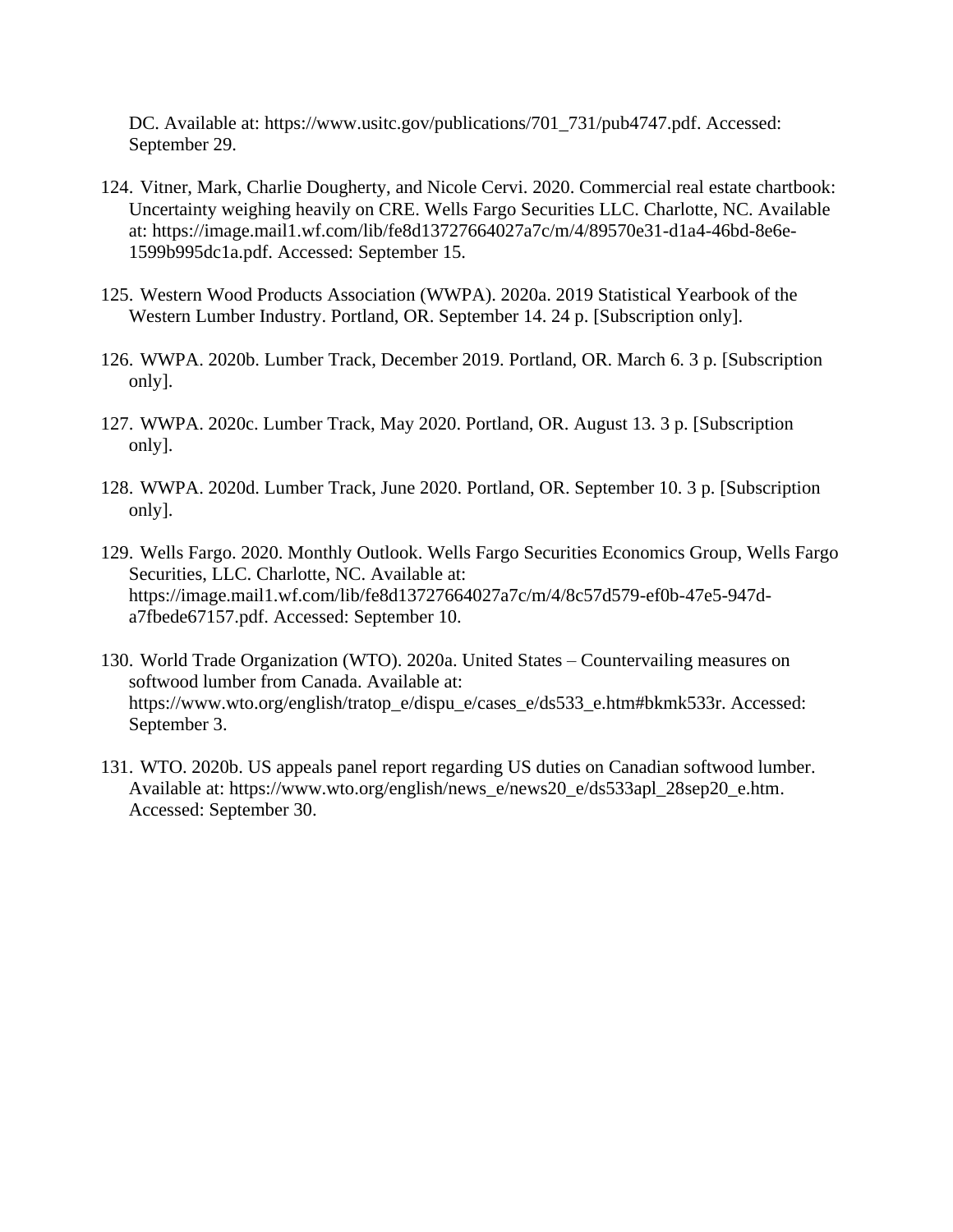## **Figure Captions**

Figure 1. Solidwood timber products consumption market shares, 2000 – 2020. Figure 2. Wood furniture industries demand, exports, and imports, 1990 – 2019.

Figure 3. Wood and cabinet imports: China, Taiwan, and Viet Nam, 1990 – 2019 (in millions\*).

Figure 4. Total employment in the wood furniture industries, 1978 – 2019.

Figure 5. North Carolina and Virginia: Employment in the wood furniture industries, 2001 – 2019 (in thousands).

Figure 6. Wholesale prices of forest products, 1999 – 2020.

Figure 7. Shares of total U.S. energy consumption by major sources in selected years, 1776- 2019.

# **Acknowledgements**

Consuelo Brandeis; USDA Forest Service Dana Cole; The Hardwood Federation Joe Elling; APA – The Engineered Wood Association W.W. "Jerry" Epperson; Mann, Armistead & Epperson, LTD Gary Heroux; Composite Panel Association (CPA) Kip Howlett; Decorative Hardwoods Association (DHA) Steve Hubbard; Consultant Tom Inman; Appalachian Hardwood Manufacturers, Inc. (AHMI) Linda Jovanovich; Hardwood Manufacturers Association (HMA) Judd Johnson; *Hardwood Market Report* (HMR) and *Hardwood Market Executive* Tami Kessler; Southern Forest Products Association (SFPA) Bill Luppold; USDA Forest Service Russ Taylor; Forest Economic Advisors (FEA)